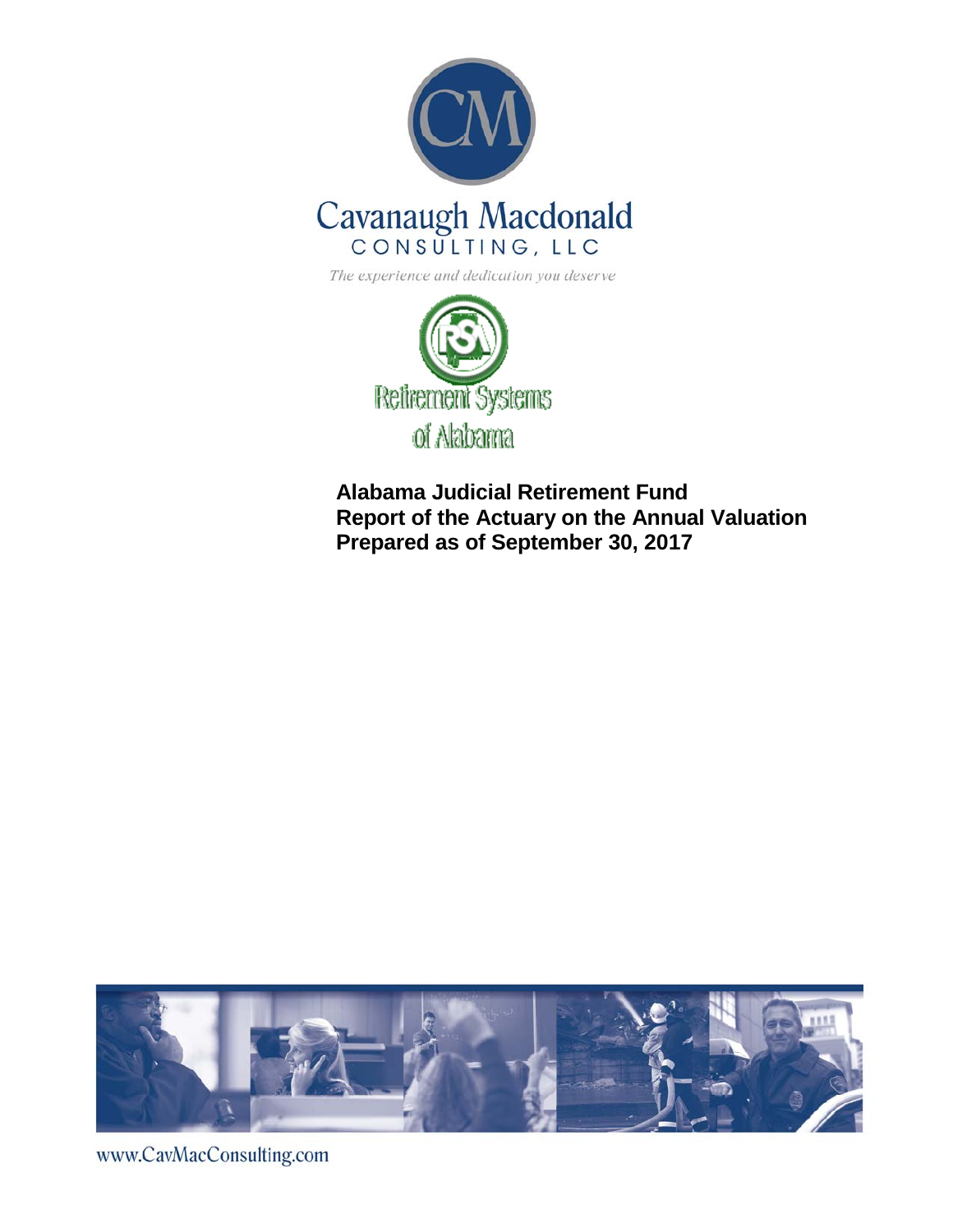

June 4, 2018

Board of Control Alabama Judicial Retirement Fund Montgomery, Alabama

Members of the Board:

In this report are submitted the results of the annual valuation of the assets and liabilities of the Alabama Judicial Retirement Fund (Fund), prepared as of September 30, 2017 in accordance with Sections 12-18-2(a) and 36-27-23(p) of the act governing the operation of the Fund.

The purpose of this report is to provide a summary of the funded status of the Fund as of September 30, 2017 and to recommend rates of employer contribution. While not verifying the data at source, the actuary performed tests for consistency and reasonability.

Act 2015-498 amended the provisions of the Fund to create two plans within the Fund for new members elected or appointed on or after November 8, 2016. The Judges' and Clerks' plan covers justices, judges and circuit clerks who are not members of the Judicial Retirement Fund or The Clerks' and Registers' Supernumerary Fund. The District Attorneys' Plan covers any District Attorney first elected or appointed on or after November 8, 2016.

On the basis of the valuation, we have determined an employer contribution rate of 40.40% of payroll for the fiscal year ending September 30, 2020 for members of the Fund other than members of the two new plans (Tier I) and 35.05% for members of the Judges' and Clerks' plan (Tier II). For the District Attorneys' plan we have determined an employee contribution rate of 19.77% for the fiscal year ending September 30, 2020.

The promised benefits of the Fund are included in the actuarially calculated contribution rates which are developed using the Entry Age Normal cost method. Five-year smoothed market value of assets is used for actuarial valuation purposes. Gains and losses are reflected in the unfunded actuarial accrued liability that is being amortized by regular annual contributions as a level percentage of payroll, on the assumption that payroll will increase by 3.00% annually. The assumptions recommended by the actuary and adopted by the Board are in the aggregate reasonably related to the experience under the Fund and to reasonable expectations of anticipated experience under the Fund. The assumptions and methods used for funding purposes meet the parameters outlined in the Board's funding policy.

In this report we provide the following information and supporting schedules in the Actuarial and Statistical Sections of the Comprehensive Annual Financial Report (CAFR):

- Summary of Actuarial Assumptions and Methods
- Actuarial Cost Method
- Summary of Plan Provisions as Interpreted for Valuation Purposes
- Schedule of Funding Progress
- Solvency Test
- Schedule of Active Member Valuation Data

Off Offices in Kennesaw, GA • Bellevue, NE 3550 Busbee Pkwy, Suite 250, Kennesaw, GA 30144 Phone (678) 388-1700 • Fax (678) 388-1730 www.CavMacConsulting.com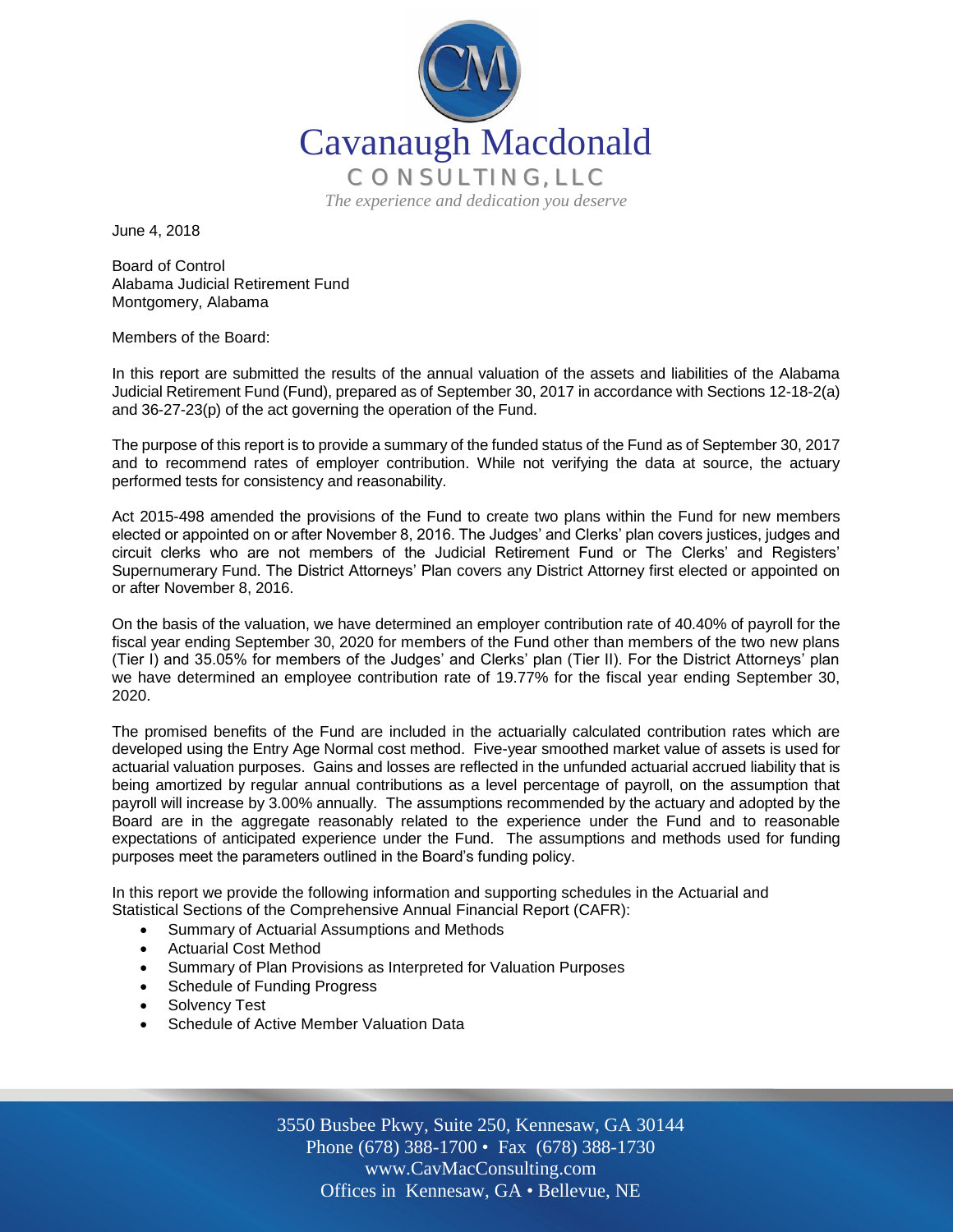

June 4, 2018 Board of Control Page 2

We also provide the following schedules for the CAFR in a separate supplemental report:

- Analysis of Actuarial Gains and Losses
- Schedule of Retirants and Beneficiaries Added and Removed from Rolls
- Retired Members by Type of Benefit as of September 30, 2017
- Ten-Year History of Average Monthly Benefit Payments as of September

The necessary GASB Statement Nos. 67 and 68 disclosure information is provided in separate supplemental reports.

This is to certify that the independent consulting actuary is a member of the American Academy of Actuaries and has experience in performing valuations for public retirement systems, that the valuation was prepared in accordance with principles of practice prescribed by the Actuarial Standards Board, and that the actuarial calculations were performed by qualified actuaries in accordance with accepted actuarial procedures, based on the current provisions of the Retirement Fund and on actuarial assumptions that are internally consistent and reasonably based on the actual experience of the Fund.

Future actuarial results may differ significantly from the current results presented in this report due to such factors as the following: plan experience differing from that anticipated by the economic or demographic assumptions; changes in economic or demographic assumptions; increases or decreases expected as part of the natural operation of the methodology used for these measurements (such as the end of an amortization period or additional cost or contribution requirements based on the plan's funded status); and changes in plan provisions or applicable law. Since the potential impact of such factors is outside the scope of a normal annual actuarial valuation, an analysis of the range of results is not presented herein.

The actuarial computations presented in this report are for purposes of determining the recommended funding amount for the Fund. Use of these computations for purposes other than meeting these requirements may not be appropriate.

In our opinion the Fund is operating on an actuarially sound basis. Assuming that contributions to the Fund are made by the employer from year to year in the future at the rates recommended on the basis of the successive actuarial valuations, the continued sufficiency of the retirement fund to provide the benefits called for under the Fund may be safely anticipated.

The Table of Contents, which immediately follows, outlines the material contained in the report.

Respectfully submitted,

1 Muliki

Edward A. Macdonald, ASA, FCA, MAAA Cathy Turcot President **President** Principal and Managing Director

Larry Langer, ASA. EA, FCA, MAAA Principal and Consulting Actuary

luco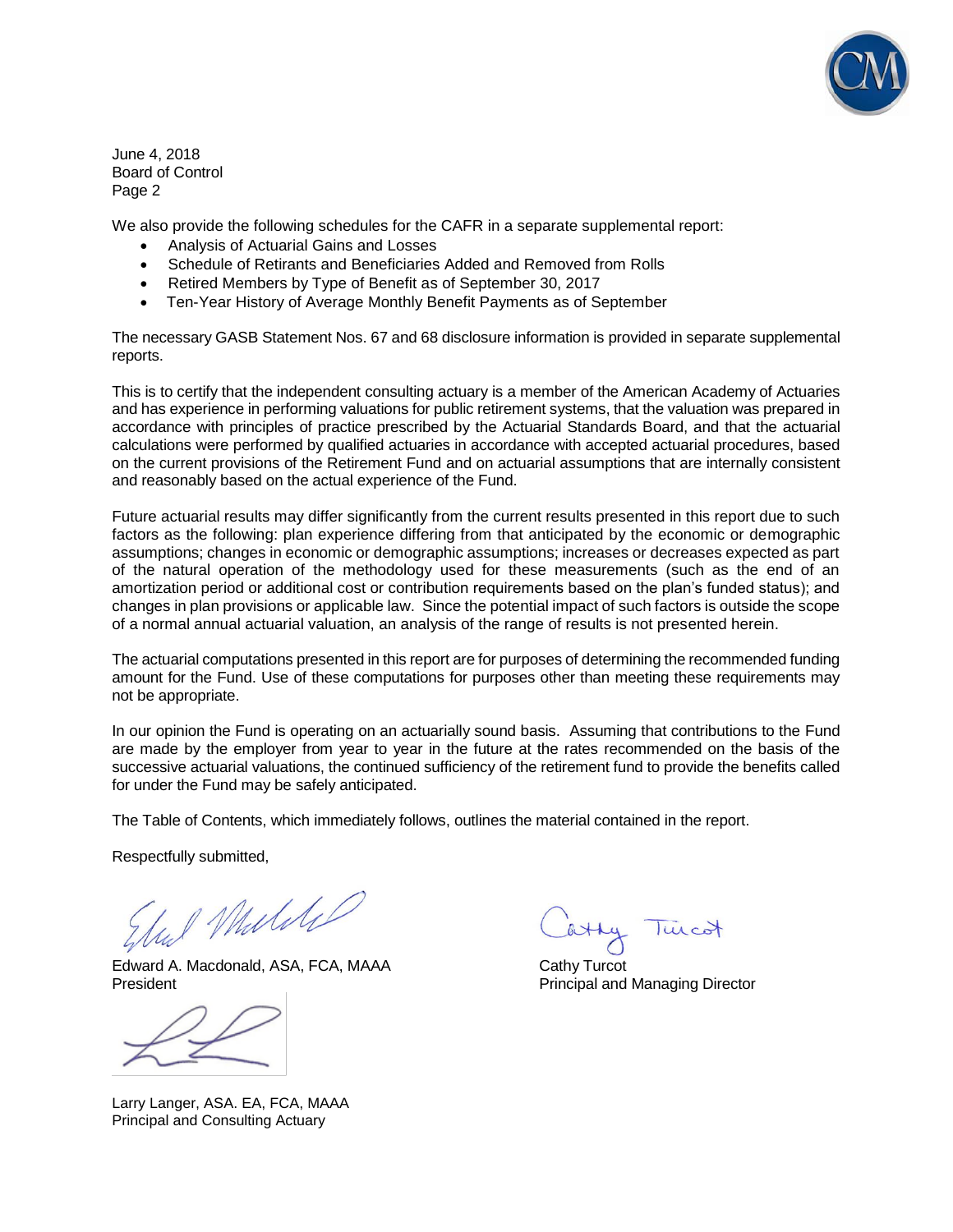

# **TABLE OF CONTENTS**

| <b>Section</b> | <b>Item</b>                         | Page No. |
|----------------|-------------------------------------|----------|
|                | <b>Summary of Principal Results</b> |          |
| Ш              | Membership Data                     | 4        |
| Ш              | Assets                              | 6        |
| IV             | <b>Comments on Valuation</b>        | 7        |
| V              | Contributions Payable by Employer   | 10       |
| VI             | Analysis of Financial Experience    | 11       |
| VII            | Accounting Information              | 14       |

# **Schedule**

| A | Valuation Balance Sheet and Solvency Test                                | 16 |
|---|--------------------------------------------------------------------------|----|
| B | Development of the Actuarial Value of Assets                             | 19 |
| C | Summary of Receipts and Disbursements                                    | 22 |
| D | Outline of Actuarial Assumptions and Methods                             | 23 |
| Е | <b>Actuarial Cost Method</b>                                             | 26 |
| F | <b>Board Funding Policy</b>                                              | 27 |
| G | Amortization of UAAL                                                     | 29 |
| Н | Summary of Main Fund Provisions as Interpreted<br>for Valuation Purposes | 36 |
|   | Schedule of Membership Data                                              | 43 |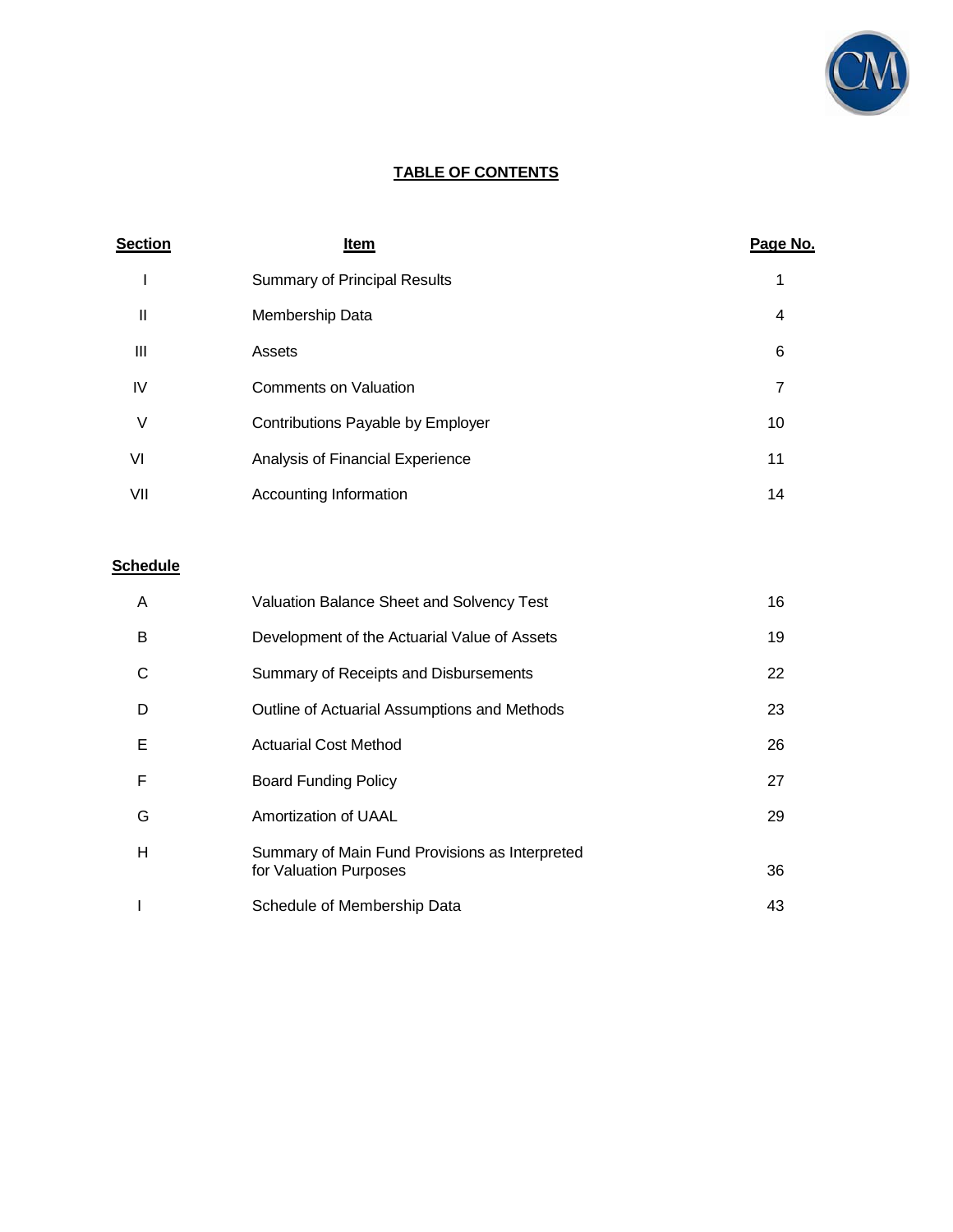

### **REPORT OF THE ACTUARY ON THE ANNUAL VALUATION OF THE ALABAMA JUDICIAL RETIREMENT FUND PREPARED AS OF SEPTEMBER 30, 2017**

### **SECTION I - SUMMARY OF PRINCIPAL RESULTS**

1. For convenience of reference, the principal results of the valuation and a comparison with the

preceding year's results are summarized below:

### **Summary of Principal Results for Judicial Retirement Fund (Other than District Attorneys' Plan)**

| <b>VALUATION DATE</b>                                                                                                                                                | September 30, 2017                       | <b>September 30, 2016</b>               |  |
|----------------------------------------------------------------------------------------------------------------------------------------------------------------------|------------------------------------------|-----------------------------------------|--|
| Active members<br><b>Number</b><br>Annual compensation                                                                                                               | 342<br>\$<br>42,935,994                  | 336<br>\$<br>43,022,891                 |  |
| Retired members and beneficiaries<br><b>Number</b><br>Annual allowances                                                                                              | 403<br>\$<br>33,060,879                  | 384<br>\$<br>31,068,446                 |  |
| Deferred vested members<br>Number<br>Estimated deferred annual allowances                                                                                            | 15<br>\$<br>1,125,000                    | 22<br>1,932,062                         |  |
| Assets<br>Actuarial value<br>Market value                                                                                                                            | \$<br>292,840,475<br>300,023,990         | \$<br>279,807,201<br>279,971,331        |  |
| Unfunded actuarial accrued liability                                                                                                                                 | \$<br>154,756,088                        | \$<br>167, 113, 432                     |  |
| Funded ratio based on actuarial value of assets                                                                                                                      | 65.4%                                    | 62.6%                                   |  |
| <b>CONTRIBUTIONS FOR FISCAL YEAR ENDING</b>                                                                                                                          | <b>September 30, 2020</b>                | <b>September 30, 2019</b>               |  |
| Tier I (Groups 1 and 2)<br>Employer contribution rate<br>Normal<br><b>Accrued liability</b><br>Administration<br>Total                                               | 13.71%<br>25.46<br>1.23<br>40.40%        | 13.72%<br>26.45<br>1.23<br>41.40%       |  |
| <b>Tier II</b><br>Judges' and Clerks' Plan (Group 3)<br>Employer contribution rate<br>Normal<br><b>Accrued liability</b><br>Administration<br>Death Benefit<br>Total | 8.21%<br>25.46<br>1.23<br>0.15<br>35.05% | 7.35%<br>25.59<br>1.23<br>0.15<br>34.32 |  |
| <b>Blended Amortization period</b>                                                                                                                                   | 21.8 years                               | 23.3 years                              |  |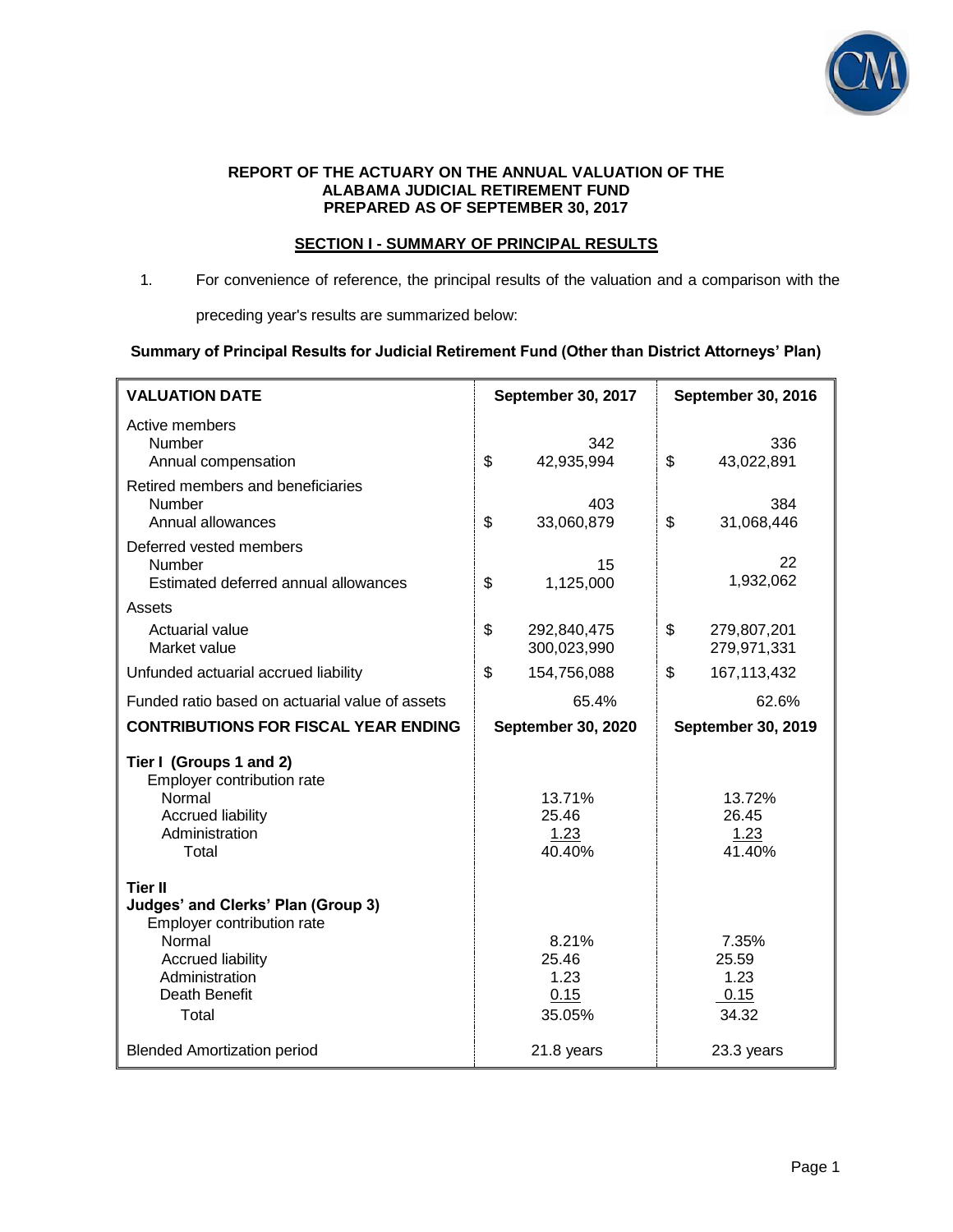

| <b>VALUATION DATE</b>                                                                                        | September 30, 2017                       | <b>September 30, 2016</b>              |  |
|--------------------------------------------------------------------------------------------------------------|------------------------------------------|----------------------------------------|--|
| Active members<br><b>Number</b><br>Annual compensation                                                       | 9<br>\$<br>1,355,920                     | N/A<br>N/A                             |  |
| Retired members and beneficiaries<br>Number<br>Annual allowances                                             | 0<br>\$<br>$\overline{0}$                | N/A<br>N/A                             |  |
| Deferred vested members<br>Number<br>Estimated deferred annual allowances                                    | $\pmb{0}$<br>\$<br>$\Omega$              | N/A<br>N/A                             |  |
| Assets<br>Actuarial value<br>Market value                                                                    | \$<br>249,384<br>241,886                 | N/A<br>N/A                             |  |
| Unfunded actuarial accrued liability                                                                         | \$<br>600,377                            | N/A                                    |  |
| Funded ratio based on actuarial value of assets                                                              | 29.3%                                    | N/A                                    |  |
| <b>CONTRIBUTIONS FOR FISCAL YEAR ENDING</b>                                                                  | <b>September 30, 2020</b>                | September 30, 2019                     |  |
| Employer contribution rate<br>Normal<br><b>Accrued liability</b><br>Administration<br>Death Benefit<br>Total | 5.28%<br>12.26<br>1.23<br>1.00<br>19.77% | 6.00<br>11.54<br>1.23<br>1.00<br>19.77 |  |
| <b>Blended Amortization period</b>                                                                           | 3.7 years                                | N/A                                    |  |

# **Summary of Principal Results for District Attorneys' Plan**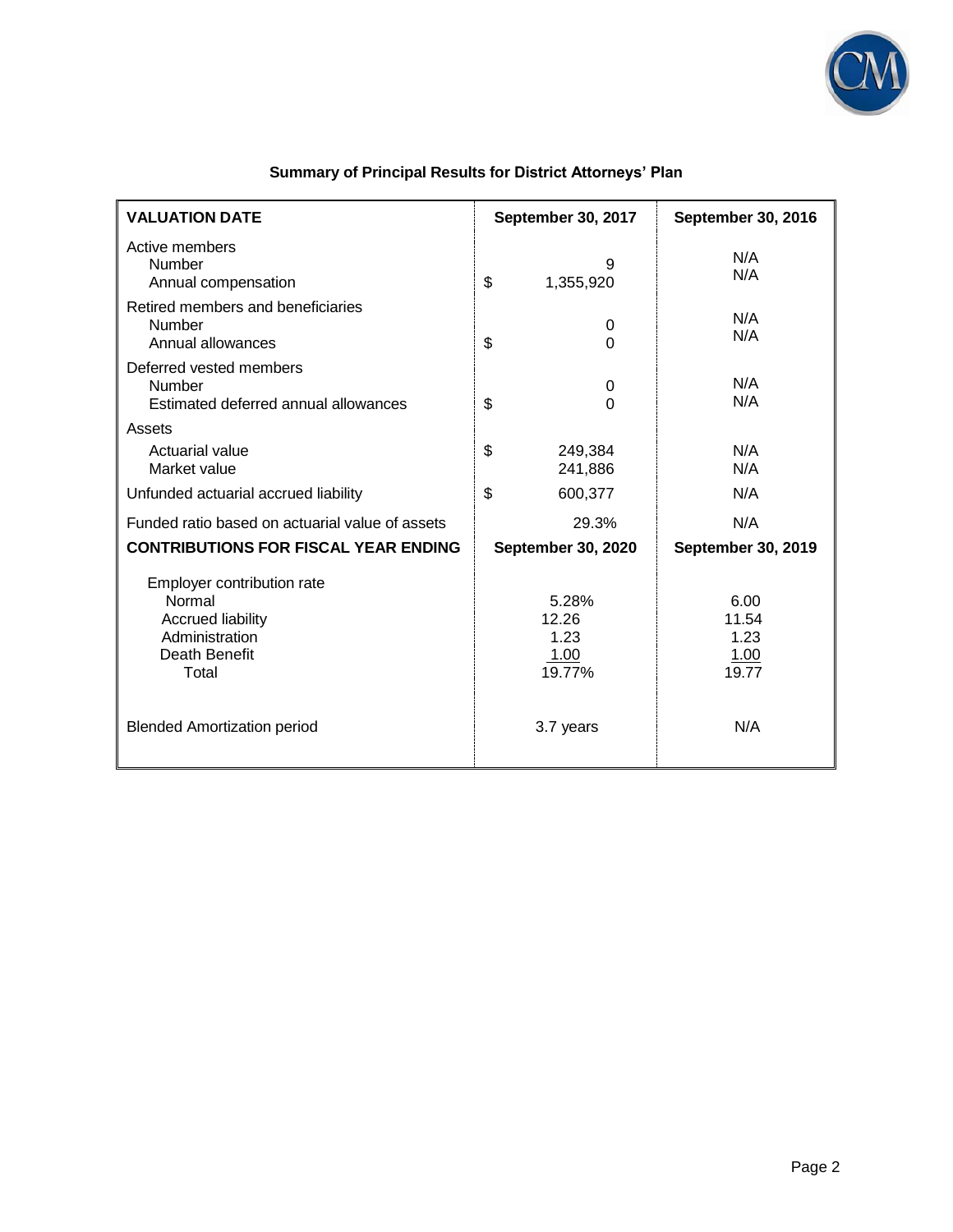

| <b>VALUATION DATE</b>                                                            | <b>September 30, 2017</b>        | <b>September 30, 2016</b>        |  |
|----------------------------------------------------------------------------------|----------------------------------|----------------------------------|--|
| Active members<br><b>Number</b><br>Annual compensation                           | 351<br>\$<br>44,291,914          | 336<br>\$<br>43,022,891          |  |
| Retired members and beneficiaries<br><b>Number</b><br>Annual allowances          | 403<br>\$<br>33,060,879          | 384<br>\$<br>31,068,446          |  |
| Deferred vested members<br><b>Number</b><br>Estimated deferred annual allowances | 15<br>\$<br>1,125,000            | 22<br>1,932,062                  |  |
| Assets                                                                           |                                  |                                  |  |
| Actuarial value<br>Market value                                                  | \$<br>293,089,859<br>300,265,876 | \$<br>279,807,201<br>279,971,331 |  |
| Unfunded actuarial accrued liability                                             | \$<br>155,356,465                | \$<br>167, 113, 432              |  |
| Funded ratio based on actuarial value of assets                                  | 65.4%                            | 62.6%                            |  |

- 2. Comments on the valuation results as of September 30, 2017 are given in Section IV and further discussion of the contribution levels is set out in Section V.
- 3. Schedule B of this report shows the development of the actuarial value of assets. Schedule D outlines the full set of actuarial assumptions and methods employed in the current valuation. Since the previous valuation, retirement rate assumptions have been modified to reflect the impact of Act 2015- 498.
- 4. The Board funding policy is shown in Schedule F.
- 5. Provisions of the Fund, as summarized in Schedule H, were taken into account in the current valuation. Act 2015-498 amended the provision of the fund to create two plans within Alabama Judicial Retirement Fund for new members elected or appointed on or after November 8, 2016. The Judges' and Clerks' plan covers justices, judges and circuit clerks who are not members of the Judges Retirement Fund or The Clerks' and Registers' Supernumerary Fund. The District Attorneys' Plan covers any District Attorney first elected or appointed on or after November 8, 2016.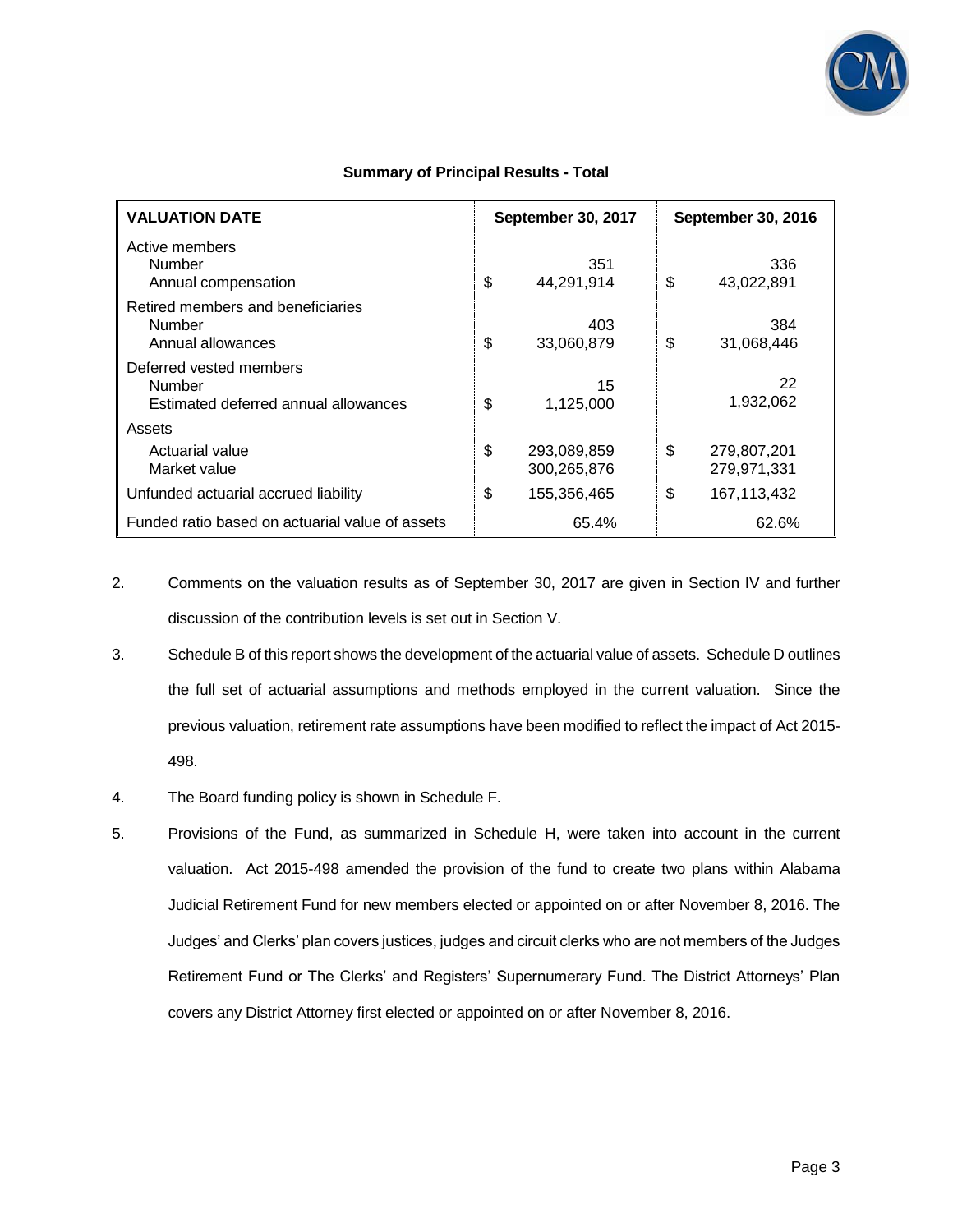

6. The funded ratio shown in the Summary of Principal Results is the ratio of the actuarial value of assets to the actuarial accrued liability. The funded status would be different based on market value of assets. The funded ratio is an indication of progress in funding the promised benefits. Since the ratio is less than 100%, there is a need for additional contributions towards payment of the unfunded actuarial accrued liability. In addition, this funded ratio does not have any relationship to measuring sufficiency if the plan had to settle its liabilities.

### **SECTION II – MEMBERSHIP DATA**

1. The following table shows the number of active members and their annual compensation as of September 30, 2017 on the basis of which the valuation was prepared.

## **TABLE 1**

| <b>GROUP</b>                     | <b>NUMBER</b> | <b>COMPENSATION</b>    |
|----------------------------------|---------------|------------------------|
| Tier I (Groups 1 and 2)          |               |                        |
| <b>District Court Judges</b>     | 100           | \$<br>12,927,104       |
| Probate Court Judges             | 68            | 6,591,638              |
| Non District, Non Probate Judges | <u> 147</u>   | 20,025,958             |
| Total                            | <u>315</u>    | \$<br>39,544,700       |
| Tier II (Group 3)                |               |                        |
| <b>District Court Judges</b>     | 12            | \$<br>1,472,401        |
| Probate Judges                   | O             | O                      |
| Non District, Non Probate Judges | 15            | 1,918,893              |
| <b>Clerks</b>                    | <u>0</u>      | 0                      |
| Total                            | <u>27</u>     | \$<br>3,391,294        |
| <b>District Attorneys' Plan</b>  | <u>១</u>      | \$<br><u>1,355,920</u> |
| Total                            | <u>351</u>    | \$<br>44,291,914       |

### **THE NUMBER AND ANNUAL COMPENSATION OF ACTIVE MEMBERS AS OF SEPTEMBER 30, 2017**

 The table reflects the active membership for whom complete valuation data were submitted. The results of the valuation include contribution balances for an additional 25 non-vested inactive members.

2. The following table shows a six-year history of active member valuation data.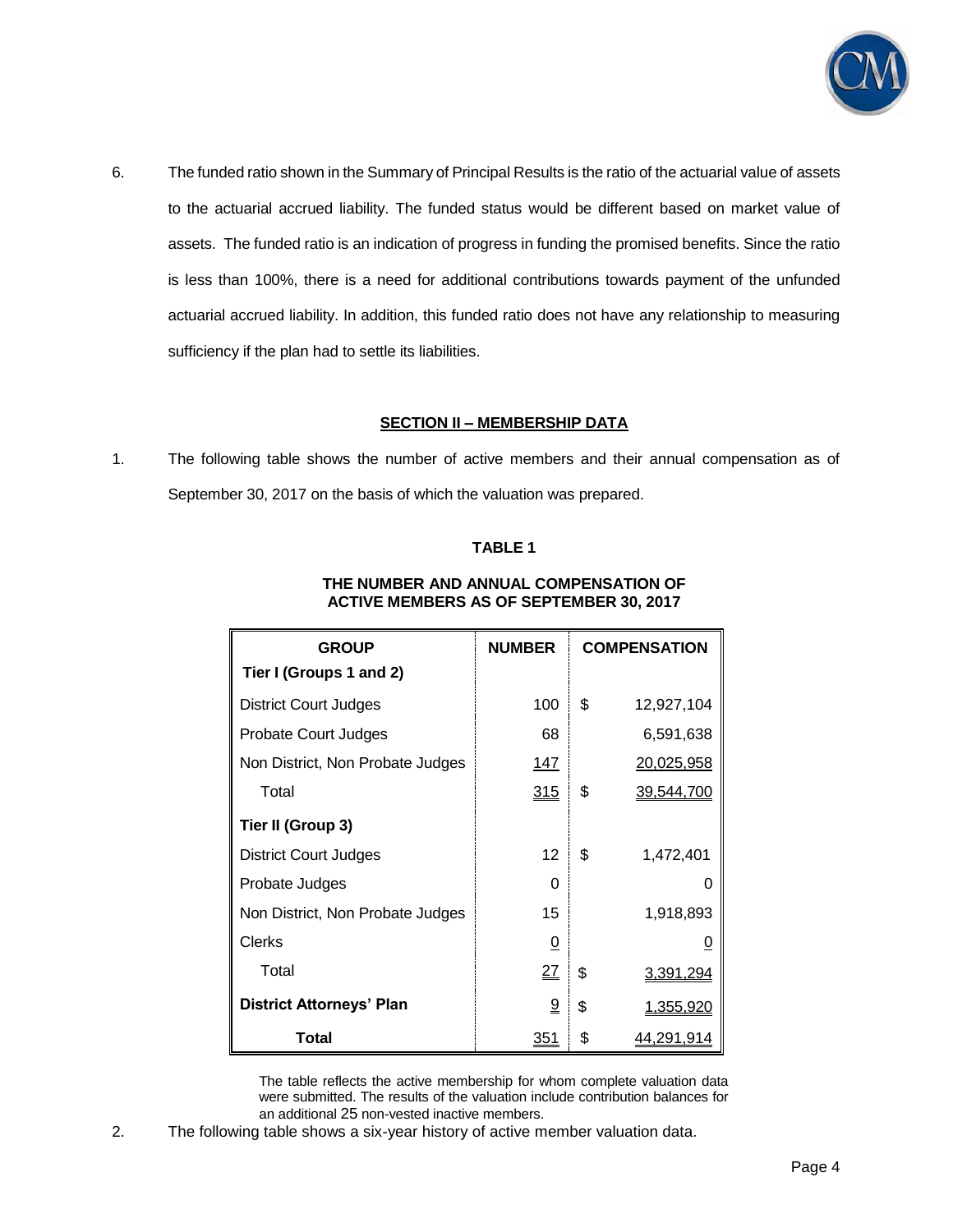

# **TABLE 2**

# **SCHEDULE OF ACTIVE MEMBER VALUATION DATA**

| <b>Valuation</b><br><b>Date</b> | <b>Number</b> | Annual<br>Payroll* | % Increase in<br><b>Annual Payroll</b> | Annual<br><b>Average Pay</b> | % Increase in<br><b>Average Pay</b> |
|---------------------------------|---------------|--------------------|----------------------------------------|------------------------------|-------------------------------------|
| 9/30/2017                       | 351           | 44,291,914<br>S    | 2.95%                                  | 126,188<br>S                 | $(1.45)\%$                          |
| 9/30/2016                       | 336           | 43.022.891         | 0.49                                   | 128.044                      | 1.08                                |
| 9/30/2015                       | 338           | 42,814,343         | 0.27                                   | 126.670                      | 0.27                                |
| 9/30/2014                       | 338           | 42,698,909         | 1.94                                   | 126.328                      | 1.94                                |
| 9/30/2013                       | 338           | 41,887,006         | (1.34)                                 | 123,926                      | (1.61)                              |
| 9/30/2012                       | 337           | 42,446,426         | 1.48                                   | 125.954                      | 0.58                                |

\* 0.9% increase for total pay since 2012

\*\* 0.0% increase for average pay since 2012

## 3. The following table shows the number and annual retirement allowances payable to retired

members and their beneficiaries on the roll of the Retirement Fund as of the valuation date.

# **TABLE 3**

#### **THE NUMBER AND ANNUAL RETIREMENT ALLOWANCES OF RETIRED MEMBERS AND BENEFICIARIES ON THE ROLL AS OF SEPTEMBER 30, 2017**

| <b>GROUP</b>                      | <b>NUMBER*</b> | <b>ANNUAL</b><br><b>RETIREMENT</b><br><b>ALLOWANCES</b> |  |
|-----------------------------------|----------------|---------------------------------------------------------|--|
| Service Retirements               | 284            | 28,663,029<br>S                                         |  |
| <b>Disability Retirements</b>     | 6              | 475,902                                                 |  |
| Beneficiaries of Deceased Members | 113            | 3,921,948                                               |  |
| Total                             | 403            | 33,060,879<br>\$                                        |  |

\*In addition, there were 15 vested inactive members with estimated deferred annual allowances totaling \$1,125,000 included in the valuation.

4. Schedule I shows the distribution by age and service of the number and average annual compensation of active members included in the valuation and a distribution by age of the number and benefits of retired members and beneficiaries included in the valuation.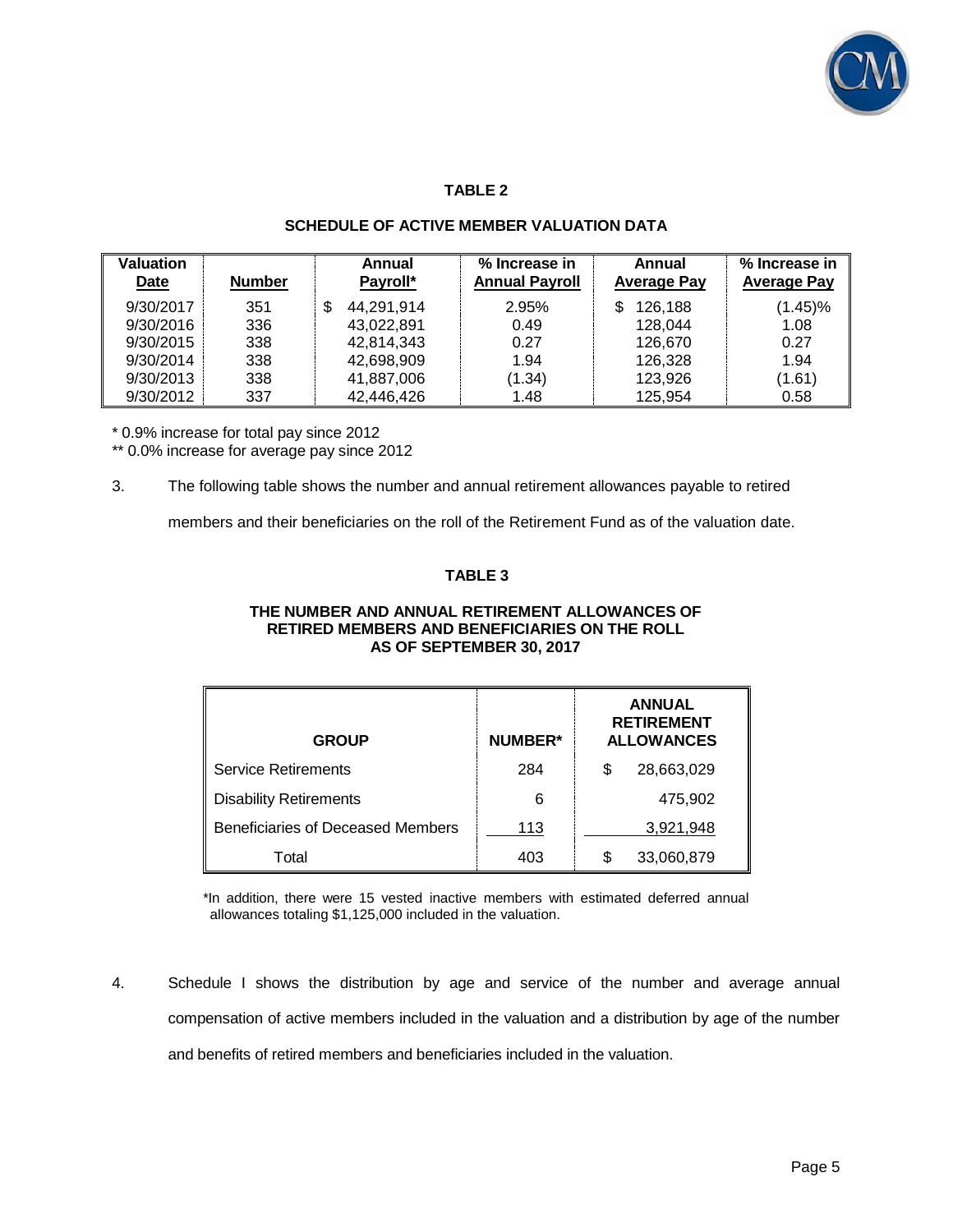

## **SECTION III - ASSETS**

1. The Judicial Retirement Fund assets are currently allocated to four funds for the purpose of recording

the fiscal transactions of the Fund, namely, the Annuity Savings Fund, the Pension Accumulation

Fund, the Expense Fund, and the Pre-Retirement Death Benefit Fund.

#### (a) Annuity Savings Fund

 The Annuity Savings Fund is the fund to which are credited all contributions made by members together with regular interest thereon. When a member retires or when a survivor allowance becomes payable the amount of the member's accumulated contributions are transferred from the Annuity Savings Fund to the Pension Accumulation Fund. The market value of assets credited to the Annuity Savings Fund on September 30, 2017, which represent the accumulated contributions of active members to that date, including interest, amounted to \$44,791,603 for members other than District Attorneys and \$79,749 for the District Attorneys' Plan members.

#### (b) Pension Accumulation Fund

 The Pension Accumulation Fund is the fund to which are credited all contributions made by the employer, except those contributions made to the Expense Fund. When a member retires or when a survivor allowance becomes payable, the pension is paid from this fund. In addition, the amount of the member's accumulated contributions is transferred from the Annuity Savings Fund to the Pension Accumulation Fund and the annuity is paid from this fund. On September 30, 2017 the market value of assets credited to this fund amounted to \$255,232,387 for members other than the District Attorneys and \$162,137 for the District Attorneys' Plan members.

#### (c) Expense Fund

 The Expense Fund is the fund from which the expenses of the administration of the retirement fund are paid. Any amounts credited to the accounts of members withdrawing before retirement and not returnable under the provisions of Sections 12-18-54 and 12-18-83 are credited to the Expense Fund. Additional contributions required to meet the expenses of the retirement fund made by the employer are also credited to this fund. On September 30, 2017, the market value of assets credited to this fund amounted to \$2,299,910. These assets are not included in the valuation.

(d) Pre- Retirement Death Benefit Fund

 The Pre-Retirement Death Benefit Fund is the fund to which are credited contributions made by the employer for the special pre-retirement death benefit for members of the Judges and Clerks Plan and the District Attorneys' Plan. On September 30, 2017 the market value of assets credited to this fund amounted to \$3,100 for members of the Judges and Clerks Plan and \$9,246 for members of the District Attorneys' Plan. These assets are not included in the valuation and the liabilities associated with these death benefits are not included in the valuation.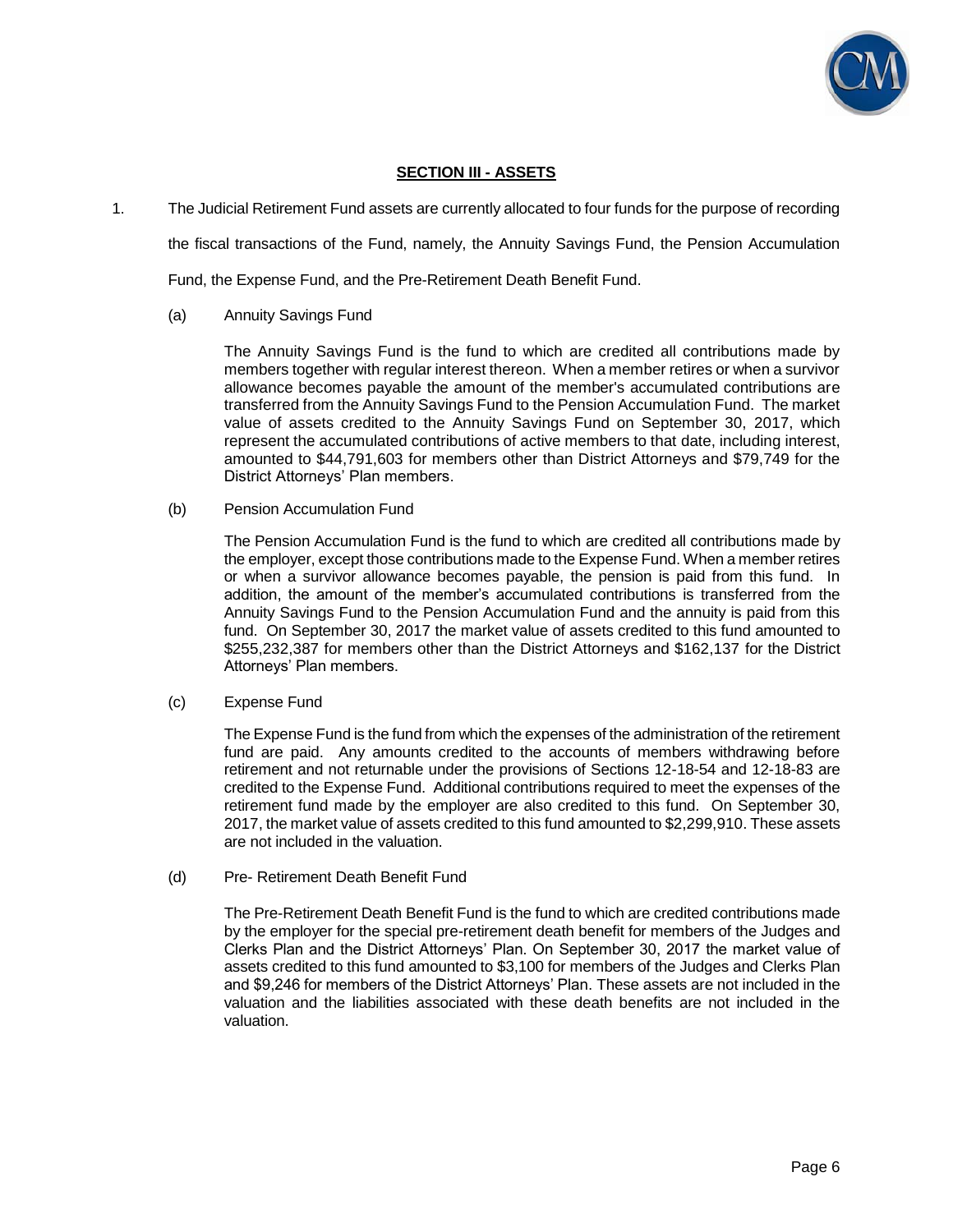

- 2. The amount of assets taken into account in this valuation is based on information reported by the Retirement Fund.
- 3. As of September 30, 2017, the total market value of assets exclusive of the Expense Fund and the Pre-retirement Death Benefit Funds amounted to \$300,265,876, of which \$300,023,990 is for members other than District Attorneys and \$241,886 is for the District Attorneys' Plan. The market related actuarial value of assets was \$293,089,859, of which \$292,840,475 is for members other than the District Attorneys and \$249,384 is for the District Attorneys' Plan. Schedule B shows the development of the actuarial value of assets as of September 30, 2017
- 4. Schedule C shows the receipts and disbursements of the Fund for the year preceding the valuation date and a reconciliation of the fund balances at market value.

#### **SECTION IV - COMMENTS ON VALUATION**

- 1. Schedule A of this report contains the valuation balance sheet which shows the present and prospective assets and liabilities of the Fund as of September 30, 2017.
- 2. The valuation balance sheet shows that the Fund has total accrued liabilities of \$448,446,324. Of this amount, \$296,231,268 is for the benefits payable on account of present retired members and beneficiaries of deceased members, \$8,689,755 is for the benefits payable on account of present inactive members and \$143,525,301 is for the benefits payable on account of present active members. Against these liabilities, the Fund has total present actuarial value of assets of \$293,089,859 as of September 30, 2017. The difference of \$155,356,465 between the total accrued liabilities and the total present actuarial value of assets represents the present value of future unfunded actuarial accrued liability (UAAL) contributions to be made by the State.
- 3. The employer's regular contributions to the Fund consist of normal contributions, UAAL contributions and contributions for administrative expenses. The valuation indicates that employer normal contributions at a rate of 13.71% of payroll for Tier I members, 8.21% for Tier II members and 5.28% for District Attorneys' Plan members are required to provide the benefits of the Fund.
- 4. The funding policy adopted by the Board, as shown in Schedule F, provides that the unfunded actuarial liability as of September 30, 2012 (Transitional UAAL) be amortized as a level percentage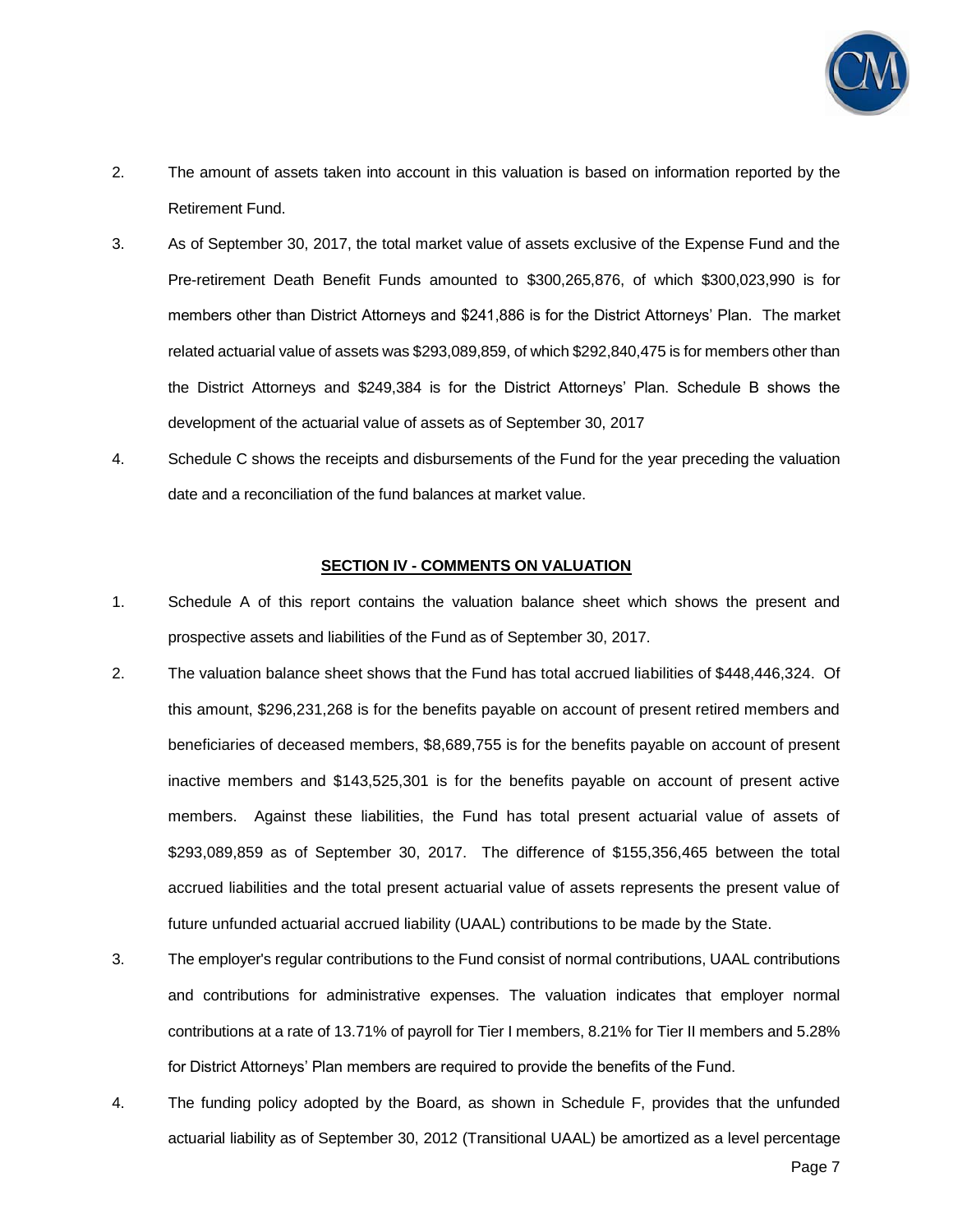

of payroll over a closed period. The closed period shall be the amortization period for the September 30, 2012 valuation, not to exceed 30 years. In each subsequent valuation all benefit changes, assumption and method changes and experience gains and/or losses that have occurred since the previous valuation will determine a New Incremental UAAL. Each New Incremental UAAL will be amortized as a level percent of payroll over a closed 30-year period from the date it is established.

5. The total UAAL contribution rate for members other than District Attorneys is 25.46% of payroll, determined in accordance with the Board's funding policy. The UAAL contribution rate for the District Attorneys' Plan had been determined to be 12.26% of payroll, based on a total contribution rate of 19.77% of payroll, which is the rate determined during the legislative process and is the rate currently in effect. Since the District Attorneys' Plan is funded with segregated assets and members of the Plan may transfer in prior service, it is necessary to insure that funds are available to pay all promised benefits, therefore, a total contribution rate of 19.77% will be used as long as the amortization period remains at ten years or less. The UAAL contribution rates have been calculated on the assumption that the aggregate amount of accrued liability contribution will increase by 3.00% each year. Schedule G of this report shows the amortization schedules for the Transitional UAAL and the New Incremental UAAL bases as of September 30, 2017.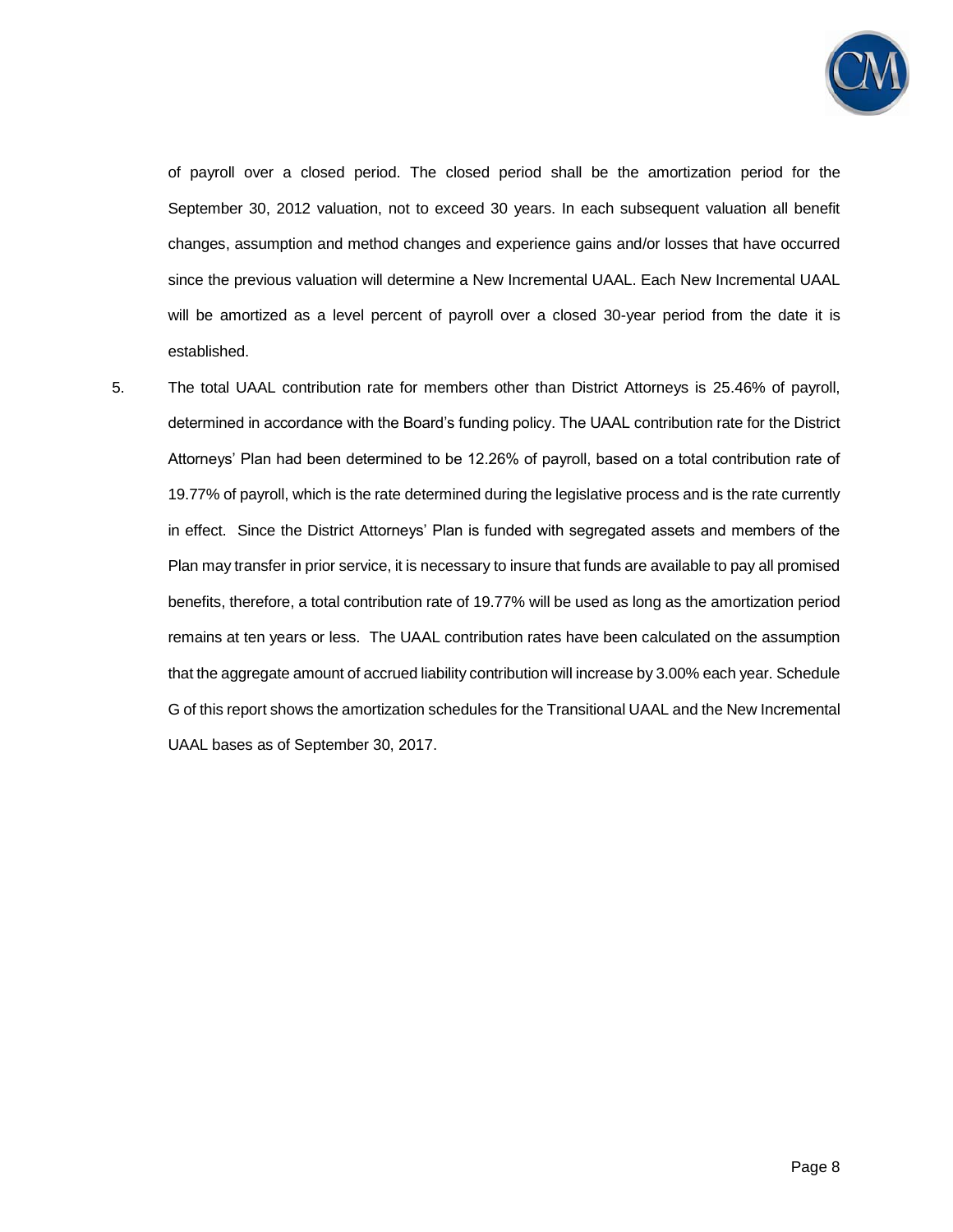

6. The following table shows the components of the total UAAL and the derivation of the accrued liability

contribution rate in accordance with the funding policy:

# **TABLE 4**

| <b>Members other than District Attorney Plan Members</b>       |               |                               |                                |  |
|----------------------------------------------------------------|---------------|-------------------------------|--------------------------------|--|
|                                                                | <b>UAAL</b>   | Amortization<br><b>Period</b> | Amortization<br><b>Payment</b> |  |
|                                                                |               |                               |                                |  |
| Transitional                                                   | \$152,888,399 | 22                            | \$11,543,509                   |  |
| New Incremental 9/30/2013                                      | 24,165,523    | 26                            | 1,662,807                      |  |
| New Incremental 9/30/2014                                      | (7,797,342)   | 27                            | (526,123)                      |  |
| New Incremental 9/30/2015                                      | (7, 100, 613) | 28                            | (470,391)                      |  |
| New Incremental 9/30/2016                                      | 5,694,585     | 29                            | 370,796                        |  |
| New Incremental 9/30/2017                                      | (13,094,464)  | 30                            | (838, 915)                     |  |
| Total                                                          | \$154,756,088 |                               | \$11,741,681                   |  |
| \$11,303,664<br>Total Amortization Payment Adjusted for Timing |               |                               |                                |  |
| <b>Total Estimated Payroll*</b>                                |               |                               | \$44,400,242                   |  |
| <b>UAAL Contribution Rate</b>                                  |               |                               | 25.46%                         |  |

#### **TOTAL UAAL AND UAAL CONTRIBUTION RATE- Members other than District Attorney Plan Members**

\*Estimated payroll based on applying the assumed salary scale to current salaries.

7. An additional contribution of 1.23% of payroll is required to cover expenses of administering the Fund. 8. Act 2015- 498 requires members of the Judges' and Clerks' Plan and the District Attorneys' Plan to participate in the Pre-Retirement Death Benefit Program. The liabilities and assets associated with the pre-retirement death benefit are not included in the annual actuarial valuation of the System; however, the sufficiency of the Fund to provide the promised benefits is reviewed annually. The contribution requirements will be determined every five years during our experience investigation. For the Judges and Clerks' Plan an additional contribution of 0.15% of payroll will be required to meet the cost of the pre-retirement death benefit program this year. For the District Attorneys' Plan 1.00% of payroll will be required to meet the cost of the pre-retirement death benefit program this year.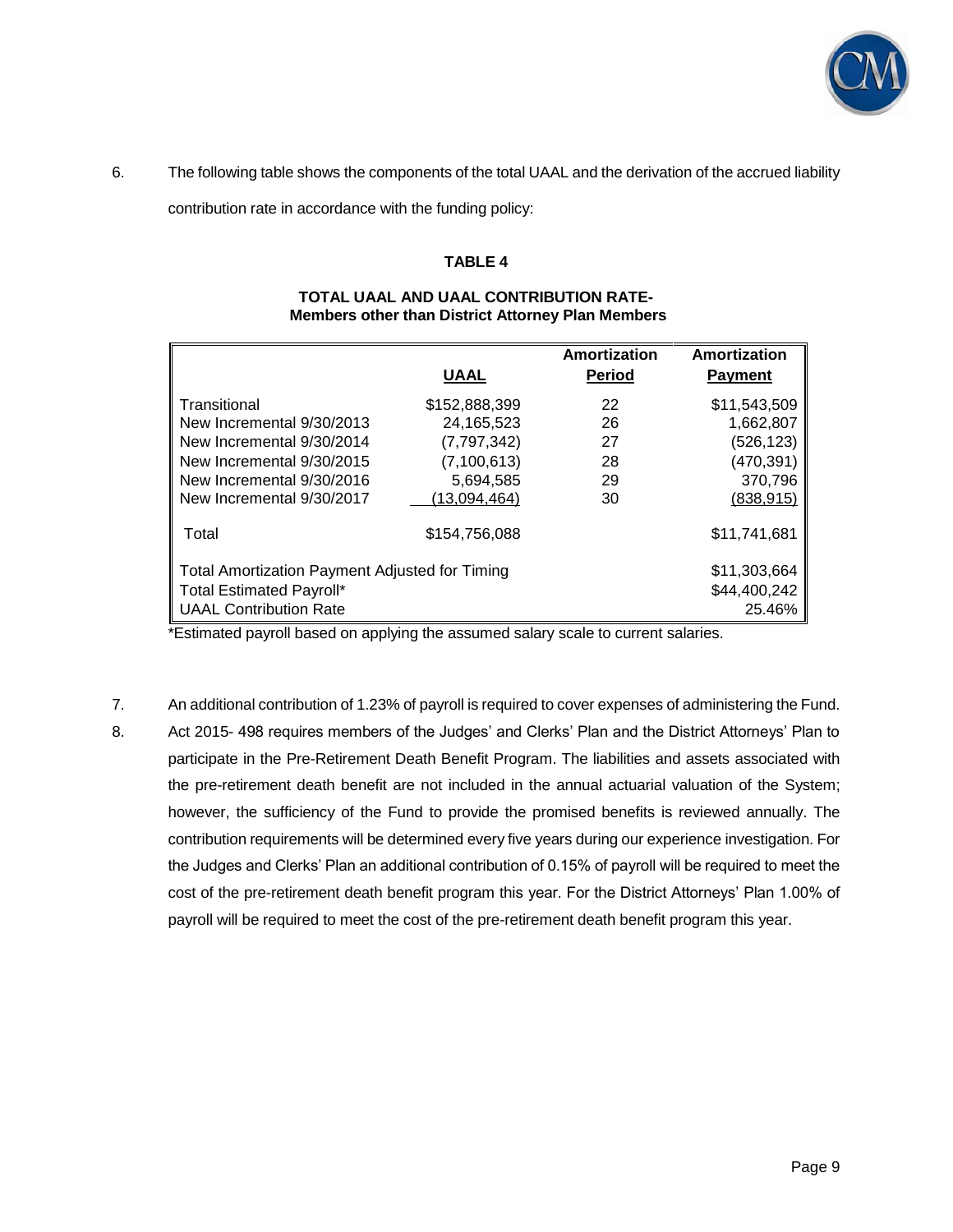

# **SECTION V - CONTRIBUTIONS PAYABLE BY EMPLOYER**

1. Section 12-18-3 of the Retirement Fund Law provides that sufficient monies shall be appropriated to

carry out the provisions of the Law.

2. On the basis of the actuarial valuation prepared as of September 30, 2017 it is recommended that the employer make contributions at the following rates beginning October 1, 2019:

# **TABLE 5**

### **EMPLOYER REQUIRED CONTRIBUTION RATES AS A PERCENTAGE OF MEMBERS' COMPENSATION**

| <b>EMPLOYER</b><br><b>CONTRIBUTION</b> | <b>FISCAL YEAR ENDING</b><br><b>SEPTEMBER 30, 2020</b> |
|----------------------------------------|--------------------------------------------------------|
| Tier I                                 |                                                        |
| (Groups 1 and 2)                       |                                                        |
| Normal                                 | 13.71%                                                 |
| <b>Accrued Liability</b>               | 25.46                                                  |
| Administration                         | 1.23                                                   |
| Total                                  | 40.40%                                                 |
|                                        |                                                        |
| Tier II (Group 3)                      |                                                        |
| Normal                                 | 8.21%                                                  |
| <b>Accrued Liability</b>               | 25.46                                                  |
| Administration                         | 1.23                                                   |
| Death Benefit                          | 0.15                                                   |
| Total                                  | 35.05%                                                 |
|                                        |                                                        |
| <b>District Attorneys'</b><br>Plan     |                                                        |
| Normal                                 | 5.28%                                                  |
| <b>Accrued Liability</b>               | 12.26                                                  |
| Administration                         | 1.23                                                   |
| Death Benefit                          | <u>1.00</u>                                            |
| Total                                  | 19.77%                                                 |
|                                        |                                                        |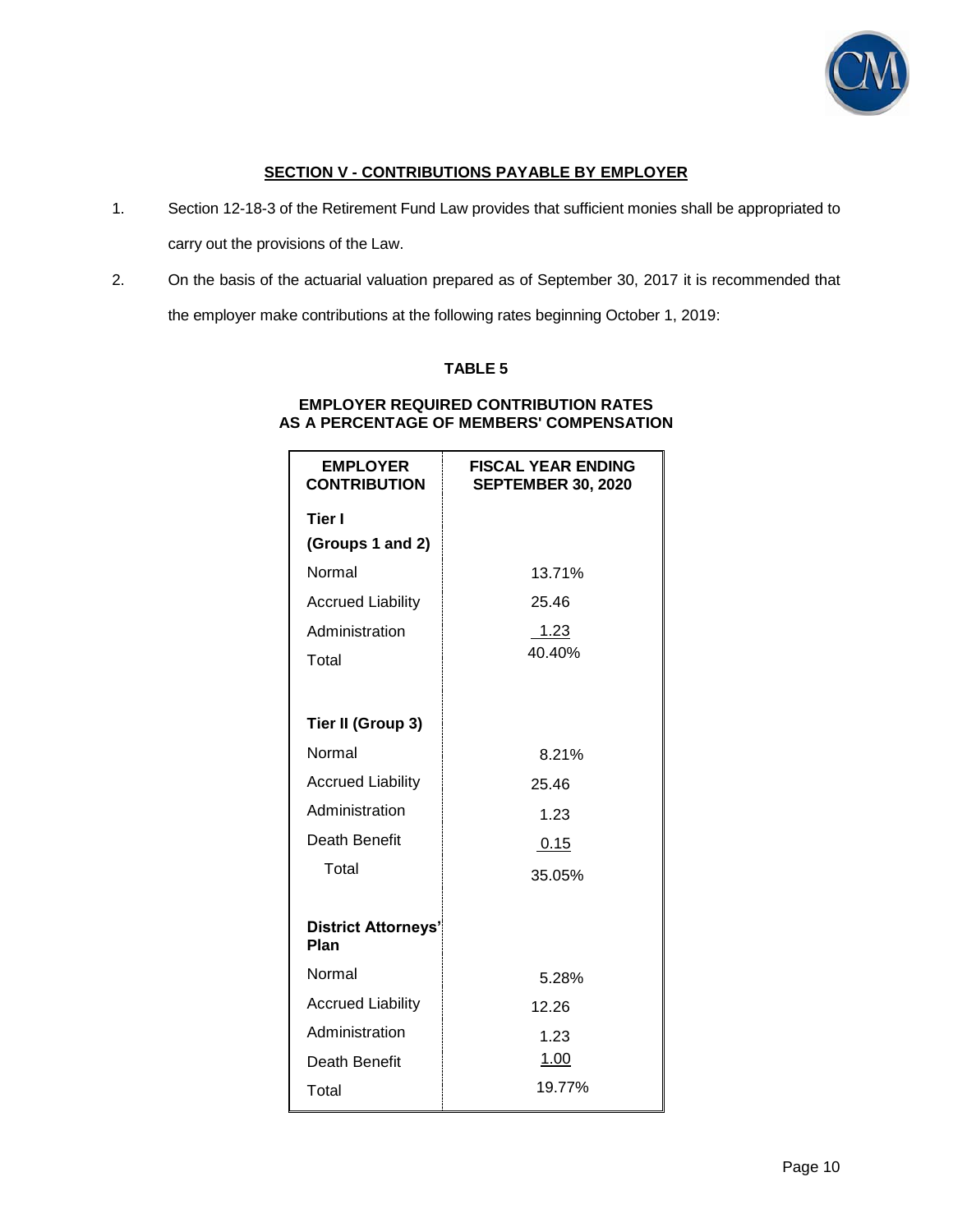

### **SECTION VI – ANALYSIS OF FINANCIAL EXPERIENCE**

The calculation of the Fund's liabilities and actuarial value of assets requires the use of several assumptions concerning the future experience of the Fund and its members. In each annual actuarial valuation, the experience of the Fund is compared with what was expected based on the actuarial assumptions. The differences between the actual and expected experience are called actuarial gains or losses depending on whether the difference increases or decreases the UAAL. The UAAL decreased from \$167,113,432 on September 30, 2016 to \$155,356,465 on September 30, 2017. The most significant item contributing to the decrease in the UAAL were salary increases less than anticipated and investment earnings in excess of expected. This decrease was offset by losses due to more retirements than expected, and by new members joining the system. Other sources of gains and losses were relatively small and there appear to be no trends developing that would be of concern to the Fund.

The following tables show the reconciliation of the UAAL of the Fund and a breakdown by source of the actuarial gains and losses. These sources include the expected return on assets, salary increases, retirement, withdrawal, disability and mortality.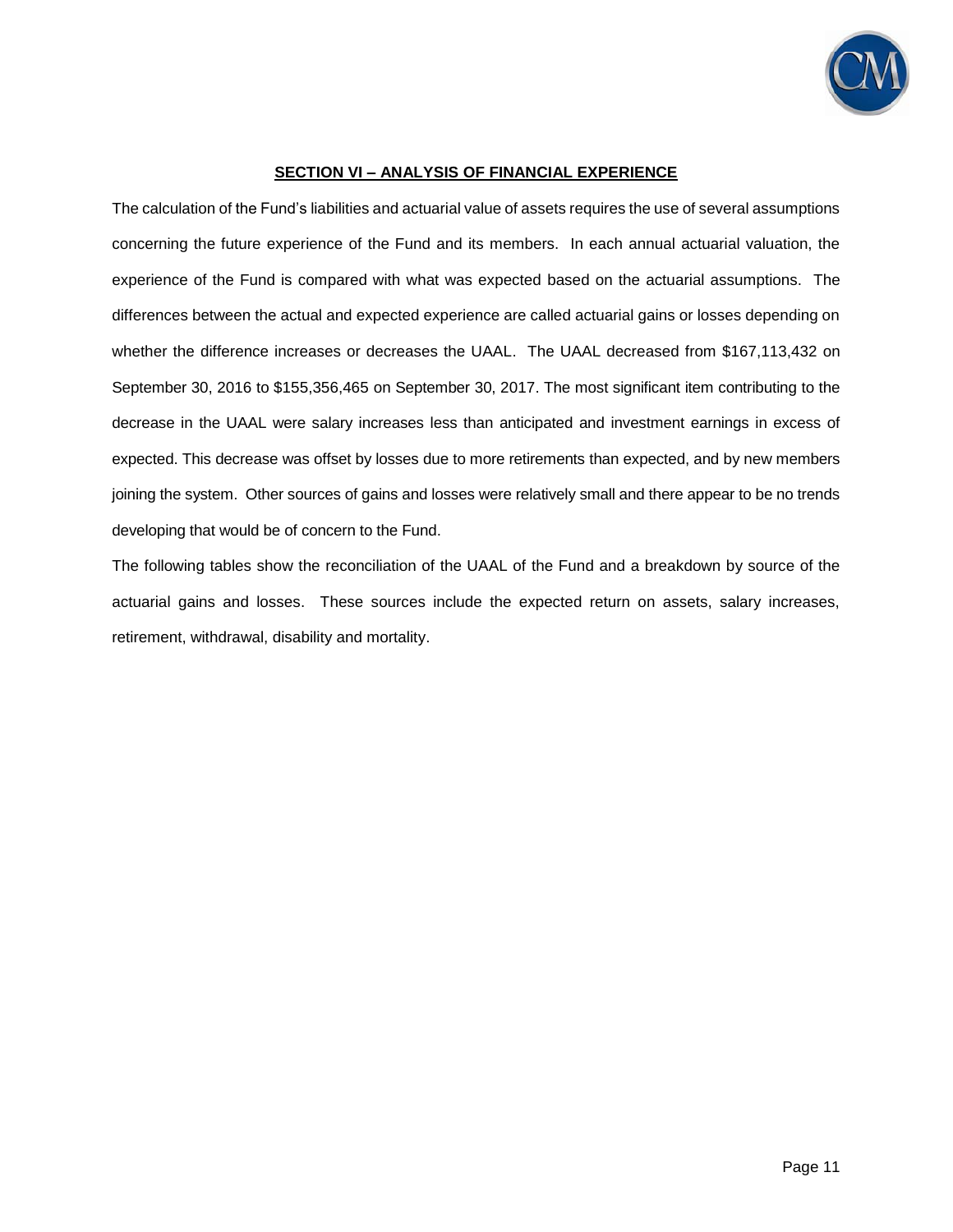

# **RECONCILIATION OF THE UNFUNDED ACTUARIAL ACCRUED LIABILITY FOR THE YEAR ENDING SEPTEMBER 30, 2017**

(Dollar amounts in thousands)

| (1)  | UAAL at beginning of year                                                  | \$<br>167,113  |
|------|----------------------------------------------------------------------------|----------------|
| (2)  | Total normal cost at beginning of the year                                 | 9,110          |
| (3)  | Actual contributions                                                       | 20,798         |
| (4)  | Interest accrual:<br>$[[(1) + (2) ] - \frac{1}{2} [ (3) ] ] \times 0.0775$ | 12,851         |
| (5)  | Expected UAAL before changes:<br>$(1) + (2) - (3) + (4)$                   | 168,276        |
| (6)  | Increase from benefit changes                                              | 0              |
| (7)  | Changes from revised actuarial assumptions<br>and methods                  | $\Omega$       |
| (8)  | Expected UAAL after changes:<br>$(5) + (6) + (7)$                          | 168,276        |
| (9)  | Actual UAAL at end of year                                                 | 155,356        |
| (10) | (Gain)/Loss: (9) - (8)                                                     | \$<br>(12,920) |

### **DEVELOPMENT OF (GAIN)/LOSS FROM INVESTMENT RETURN FOR THE YEAR ENDING SEPTEMBER 30, 2017**  (Dollar amounts in thousands)

| (1) | Actuarial Value of Assets (BOY)                                     | \$<br>279,807 |
|-----|---------------------------------------------------------------------|---------------|
| (2) | Net Cash Flow                                                       | (12, 391)     |
| (3) | <b>Expected Return</b><br>$[(1) + \frac{1}{2} [(2)] \times 0.0775]$ | 21,206        |
| (4) | <b>Expected Actuarial Value of Assets</b><br>$[(1) + (2) + (3)]$    | 288,622       |
| (5) | Actual Actuarial Value of Assets (EOY)                              | 293,090       |
| (6) | $(Gain)/Loss: (4) - (5)$                                            | \$<br>(4,468) |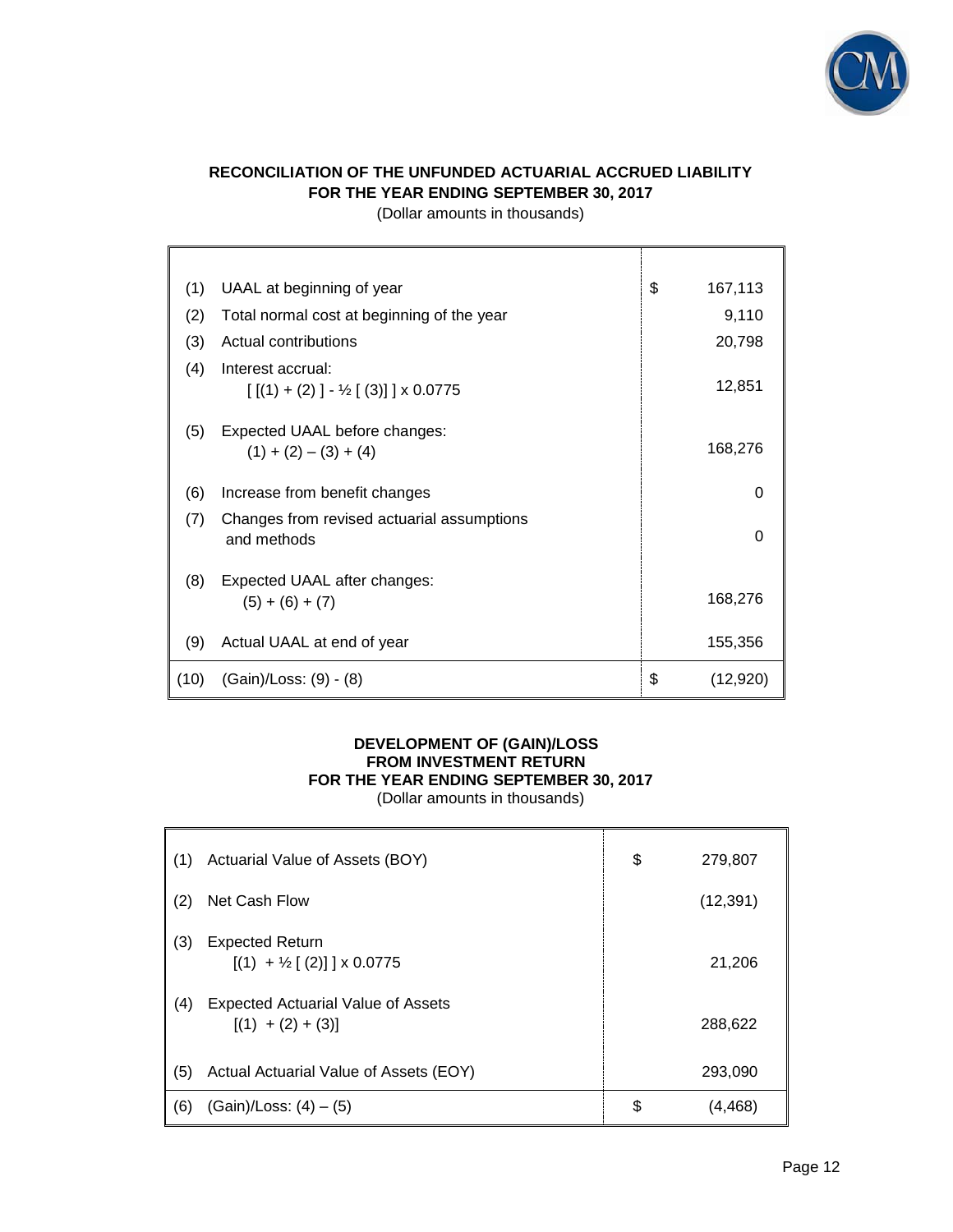

# **(GAINS)/ LOSSES BY SOURCE FOR THE YEAR ENDING SEPTEMBER 30, 2017**

(Dollar amounts in thousands)

| <b>SOURCE</b>                                                                                | <b>Total</b>    | $%$ of<br><b>Actuarial</b><br><b>Accrued</b><br>Liability |
|----------------------------------------------------------------------------------------------|-----------------|-----------------------------------------------------------|
| Age and Service Retirements. Generally, earlier                                              |                 |                                                           |
| retirements cause losses and later retirements                                               |                 |                                                           |
| cause gains.                                                                                 | \$<br>407       | 0.09%                                                     |
| Withdrawal. More withdrawals than expected                                                   |                 |                                                           |
| usually cause gains and less withdrawals than                                                |                 |                                                           |
| expected cause losses.                                                                       | (229)           | $(0.05)$ %                                                |
| Disability Retirements. More disabilities than                                               |                 |                                                           |
| expected generally cause<br>losses<br>and<br>less                                            |                 |                                                           |
| disabilities than expected cause gains.<br>Death-In-Service Benefits. If survivor claims are | (176)           | (0.04)%                                                   |
| less than assumed, there is a gain. If claims are                                            |                 |                                                           |
| more than assumed, there is a loss.                                                          | 257             | 0.06%                                                     |
| Salary Increases. If salaries increase more than                                             |                 |                                                           |
| expected, there is a loss. If salaries increase less                                         |                 |                                                           |
| than expected, there is a gain.                                                              | (9,532)         | (2.13)%                                                   |
| New Members/Rehires. Any past service causes                                                 |                 |                                                           |
| losses.                                                                                      | 1,875           | 0.42%                                                     |
| Retiree Mortality. More deaths than expected                                                 |                 |                                                           |
| cause gains, less than expected cause losses.                                                | (1,951)         | (0.44)%                                                   |
| Investment Return. Investment income greater                                                 |                 |                                                           |
| than expected causes gains while investment                                                  |                 |                                                           |
| income less than expected cause losses.<br>Other. Miscellaneous gains and losses resulting   | (4, 468)        | (1.00)%                                                   |
| from data corrections, timing of financial                                                   |                 |                                                           |
| transactions, unit transfers, changes in valuation                                           |                 |                                                           |
| software, etc.                                                                               | 898             | 0.20%                                                     |
| <b>Total (Gain)/Loss</b>                                                                     | \$<br>(12, 919) | (2.89)%                                                   |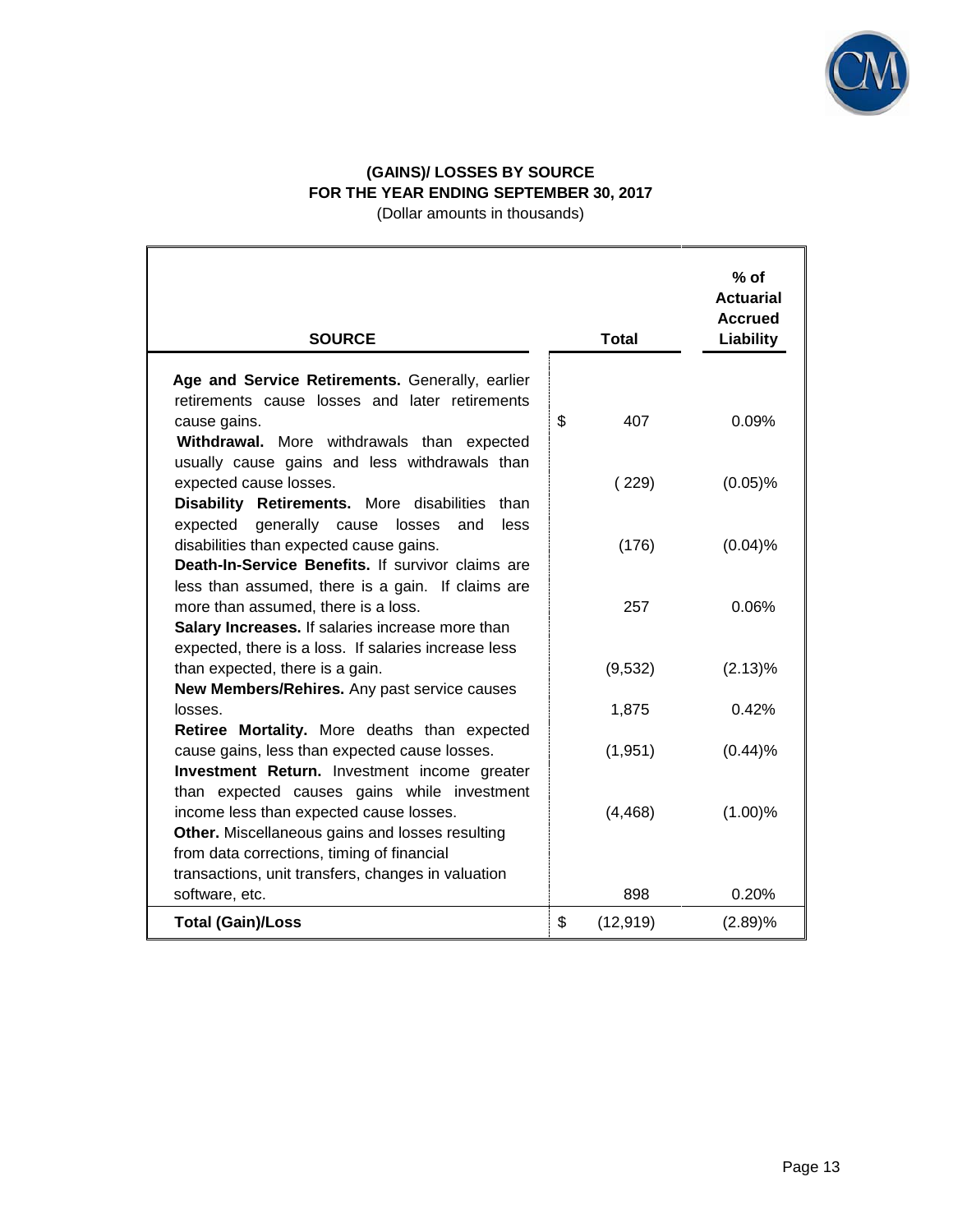

# **SECTION VII - ACCOUNTING INFORMATION**

The information required under Governmental Accounting Standards Board (GASB) Statement Nos. 67 and

68 is issued in separate reports. The following information is provided for informational purposes only.

1. The following is a distribution of the number of employees by type of membership.

| <b>GROUP</b>                                                                | <b>NUMBER</b> |
|-----------------------------------------------------------------------------|---------------|
| Retirees and beneficiaries currently<br>receiving benefits                  | 403           |
| Terminated employees entitled to<br>benefits but not yet receiving benefits | 15            |
| Non-vested inactive members                                                 | 25            |
| Active members                                                              | 351           |
| Total                                                                       | 794           |

## **NUMBER OF ACTIVE AND RETIRED MEMBERS AS OF SEPTEMBER 30, 2017**

2. The schedule of funding progress as shown below.

## **SCHEDULE OF FUNDING PROGRESS**

| <b>Actuarial</b><br><b>Valuation</b><br>Date | <b>Actuarial</b><br>Value of<br><b>Assets</b><br>(a) | <b>Actuarial</b><br><b>Accrued</b><br><b>Liability (AAL)</b><br>(b) | <b>Unfunded</b><br><b>AAL</b><br>(UAAL)<br>(b - a ) | <b>Funded</b><br><b>Ratio</b><br>(a/b) | Covered<br><b>Payroll</b><br>(c) | UAAL as a<br>Percentage of<br><b>Covered Payroll</b><br>$((b-a)/c)$ |
|----------------------------------------------|------------------------------------------------------|---------------------------------------------------------------------|-----------------------------------------------------|----------------------------------------|----------------------------------|---------------------------------------------------------------------|
| 9/30/20121                                   | \$234,299,529                                        | \$380,469,804                                                       | \$146,170,275                                       | 61.6%                                  | \$42,446,426                     | 344.4%                                                              |
| 9/30/2013                                    | 243.315.496                                          | 414.199.859                                                         | 170,884,363                                         | 58.7                                   | 41.887.006                       | 408.0                                                               |
| 9/30/2014                                    | 257,451,651                                          | 422,863,202                                                         | 165.411.551                                         | 60.9                                   | 42,698,909                       | 387.4                                                               |
| 9/30/2015                                    | 267,414,404                                          | 427,591,122                                                         | 160,176,718                                         | 62.5                                   | 42,814,343                       | 374.1                                                               |
| $9/30/2016^2$                                | 279,807,201                                          | 446.920.633                                                         | 167,113,432                                         | 62.6                                   | 43,022,891                       | 388.4                                                               |
| 9/30/2017 <sup>3</sup>                       | 293,089,859                                          | 448,446,324                                                         | 155,356,465                                         | 65.4                                   | 44,291,914                       | 350.8                                                               |

<sup>1</sup>Reflects changes in methods.

<sup>2</sup>Reflects changes in actuarial assumptions and methods.

3Reflects changes in benefit structure beginning November 8, 2016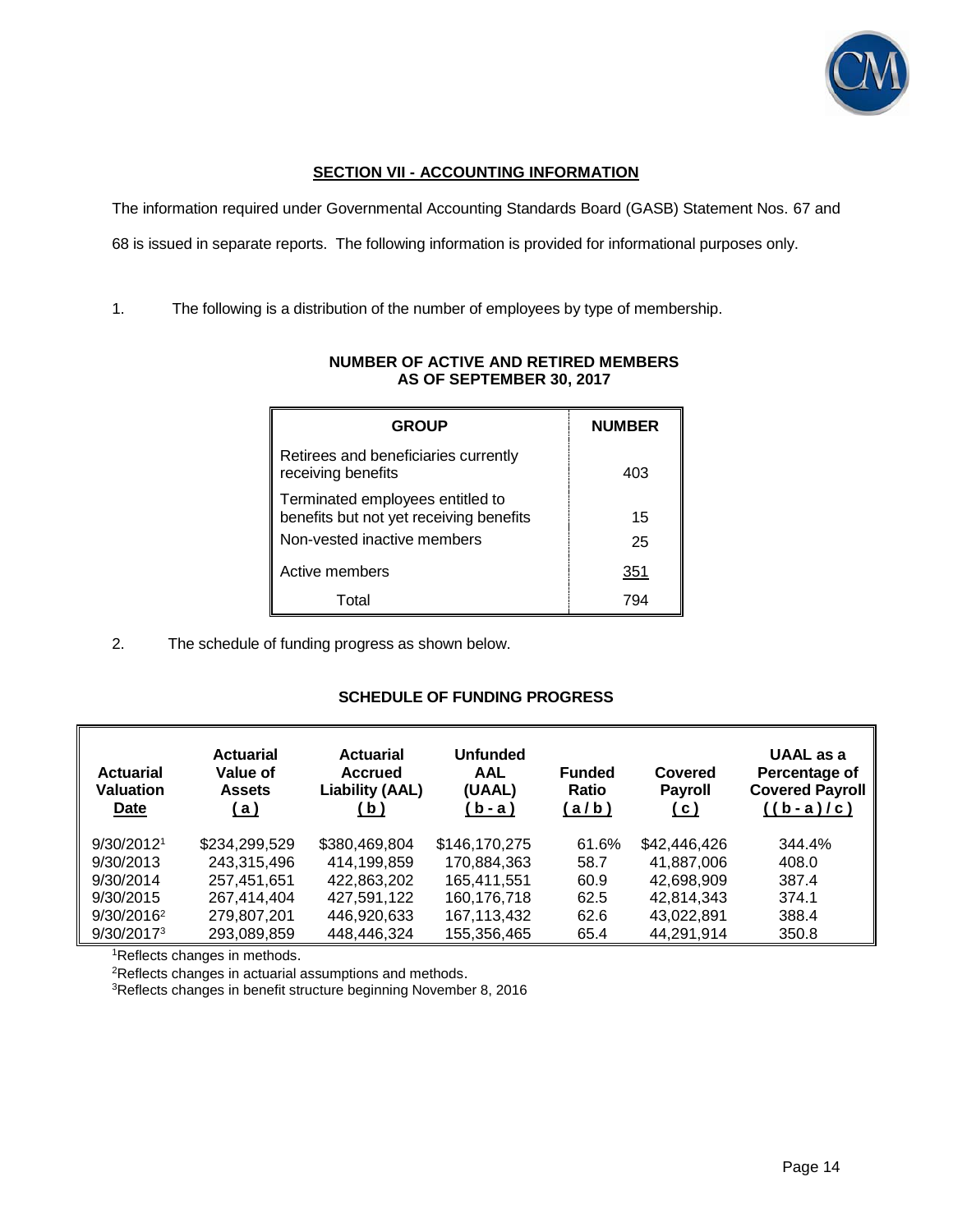

- 3. The information presented above was determined as part of the actuarial valuation at September 30,
	- 2017. Additional information as of the latest actuarial valuation follows.

| Valuation date                                     | 9/30/2017                                                                                                           |  |
|----------------------------------------------------|---------------------------------------------------------------------------------------------------------------------|--|
| Actuarial cost method                              | Entry Age Normal                                                                                                    |  |
| Amortization method                                | Level percent closed                                                                                                |  |
| Single equivalent remaining<br>amortization period | 21.4 years                                                                                                          |  |
| Asset valuation method                             | Five-year market related value                                                                                      |  |
| Actuarial assumptions:                             |                                                                                                                     |  |
| Investment<br>Rate of return*                      | 7.75%                                                                                                               |  |
| Projected salary<br>Increases*                     | 3.25 to $3.50\%$                                                                                                    |  |
| Cost-of-living adjustments                         | 3.00% per year for certain members<br>hired prior to July 30, 1979 and for<br>spouses benefits subject to increase. |  |
| *Includes inflation at                             | 2.75%                                                                                                               |  |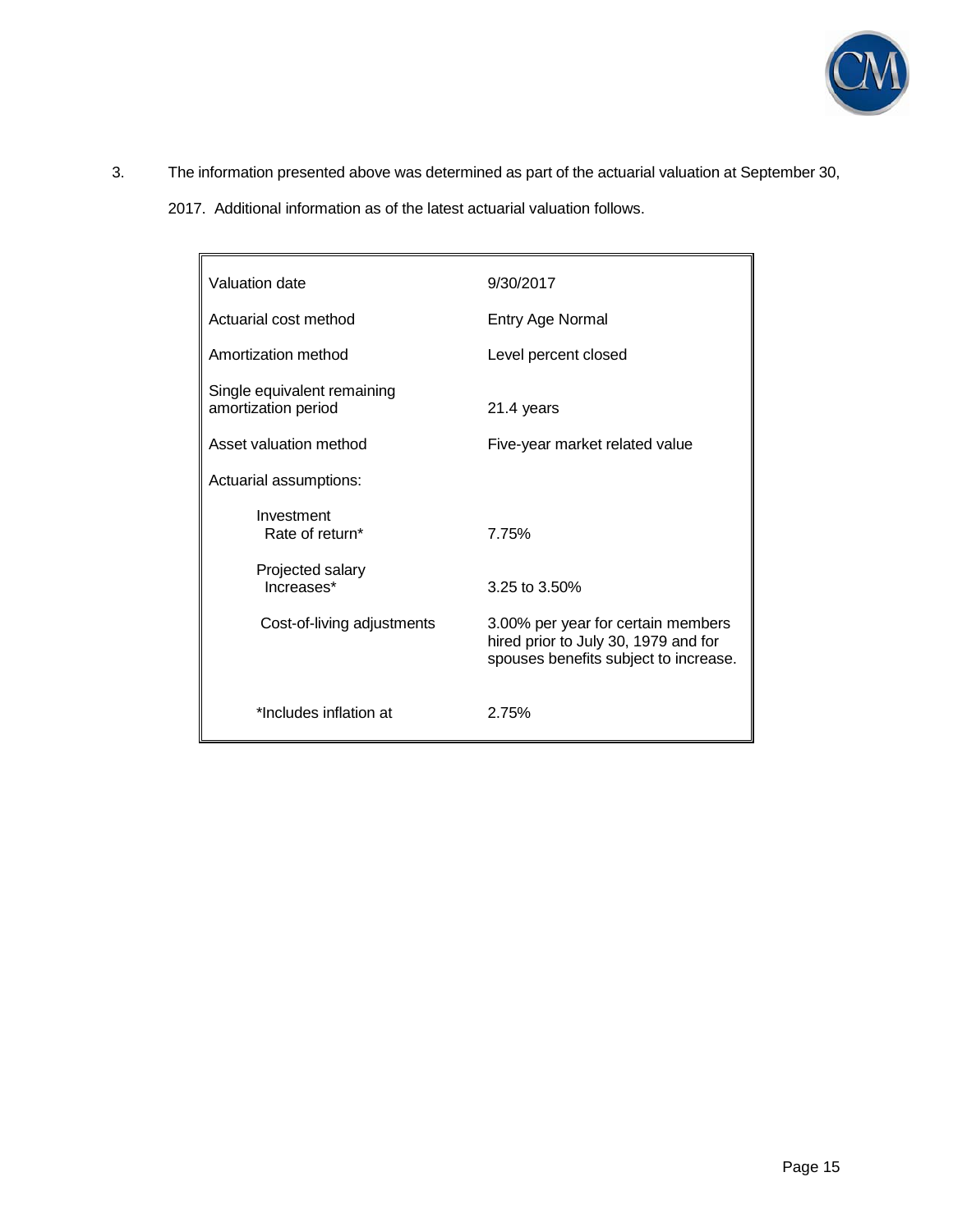

# **SCHEDULE A**

### **VALUATION BALANCE SHEET SHOWING THE PRESENT AND PROSPECTIVE ASSETS AND LIABILITIES OF THE ALABAMA JUDICIAL RETIREMENT FUND**

# **Judicial Retirement Fund (Other than District Attorneys' Plan)**

|                                                                                                                                                      |          | <b>September 30, 2017</b>                                         |
|------------------------------------------------------------------------------------------------------------------------------------------------------|----------|-------------------------------------------------------------------|
| 1. Actuarial Accrued Liabilities<br>(a) Present active members                                                                                       |          |                                                                   |
| - Service pensions<br>- Disability pensions<br>- Death benefits*<br>- Termination benefits<br>- Total                                                | \$<br>\$ | 135,432,891<br>1,014,742<br>2,116,295<br>4,111,612<br>142,675,540 |
| (b) Present inactive members<br>- Non-vested<br>- Deferred vested<br>- Total                                                                         | \$<br>\$ | 1,252,899<br>7,436,856<br>8,689,755                               |
| (c) Present retired members and beneficiaries<br>- Service retirements<br>- Disability retirements<br>- Beneficiaries of deceased members<br>- Total | \$       | 259,933,791<br>4,672,085<br>31,625,392<br>296,231,268             |
| (d) Total actuarial accrued liabilities $((a) + (b) + (c))$                                                                                          | \$       | 447,596,563                                                       |
| 2. Actuarial Value of Assets                                                                                                                         | \$       | 292,840,475                                                       |
| 3. Unfunded Actuarial Accrued Liability (1(d) - 2)                                                                                                   | \$       | 154,756,088                                                       |

\*Liability for death benefits payable after retirement is included with liability for service and disability pensions.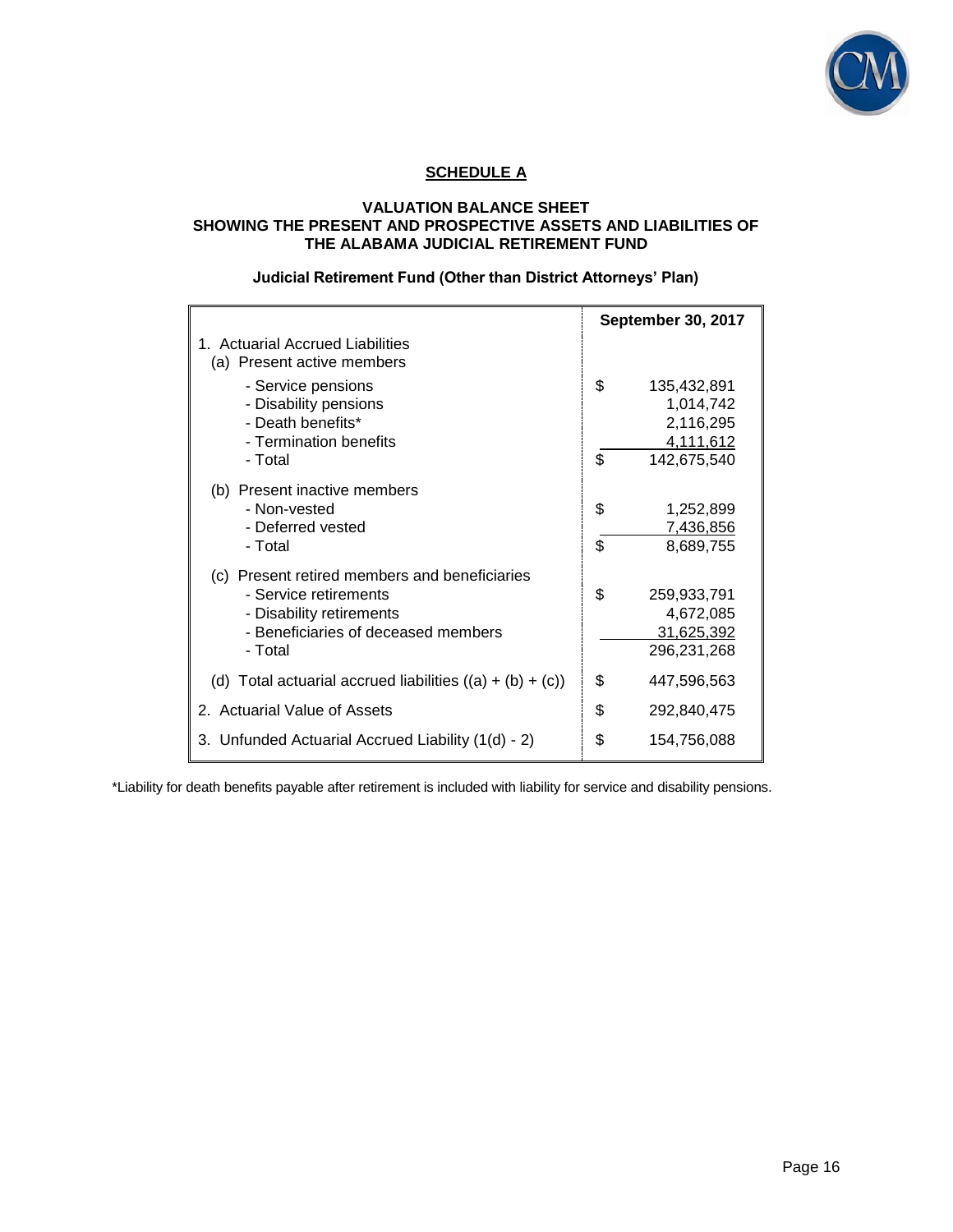

### **VALUATION BALANCE SHEET SHOWING THE PRESENT AND PROSPECTIVE ASSETS AND LIABILITIES OF THE ALABAMA JUDICIAL RETIREMENT FUND**

|                                                                                                                                                      |          | <b>September 30, 2017</b>                      |
|------------------------------------------------------------------------------------------------------------------------------------------------------|----------|------------------------------------------------|
| 1. Actuarial Accrued Liabilities<br>(a) Present active members                                                                                       |          |                                                |
| - Service pensions<br>- Disability pensions<br>- Death benefits<br>- Termination benefits<br>- Total                                                 | \$<br>\$ | 824,994<br>1,741<br>19,730<br>3,296<br>849,761 |
| (b) Present inactive members<br>- Non-vested<br>- Deferred vested<br>- Total                                                                         | \$<br>\$ | 0<br>0<br>0                                    |
| (c) Present retired members and beneficiaries<br>- Service retirements<br>- Disability retirements<br>- Beneficiaries of deceased members<br>- Total | \$       | 0<br>O<br>0<br>$\Omega$                        |
| (d) Total actuarial accrued liabilities $((a) + (b) + (c))$                                                                                          | \$       | 849,761                                        |
| 2. Actuarial Value of Assets                                                                                                                         | \$       | 249,384                                        |
| 3. Unfunded Actuarial Accrued Liability (1(d) - 2)                                                                                                   | \$       | 600,377                                        |

# **District Attorneys' Plan**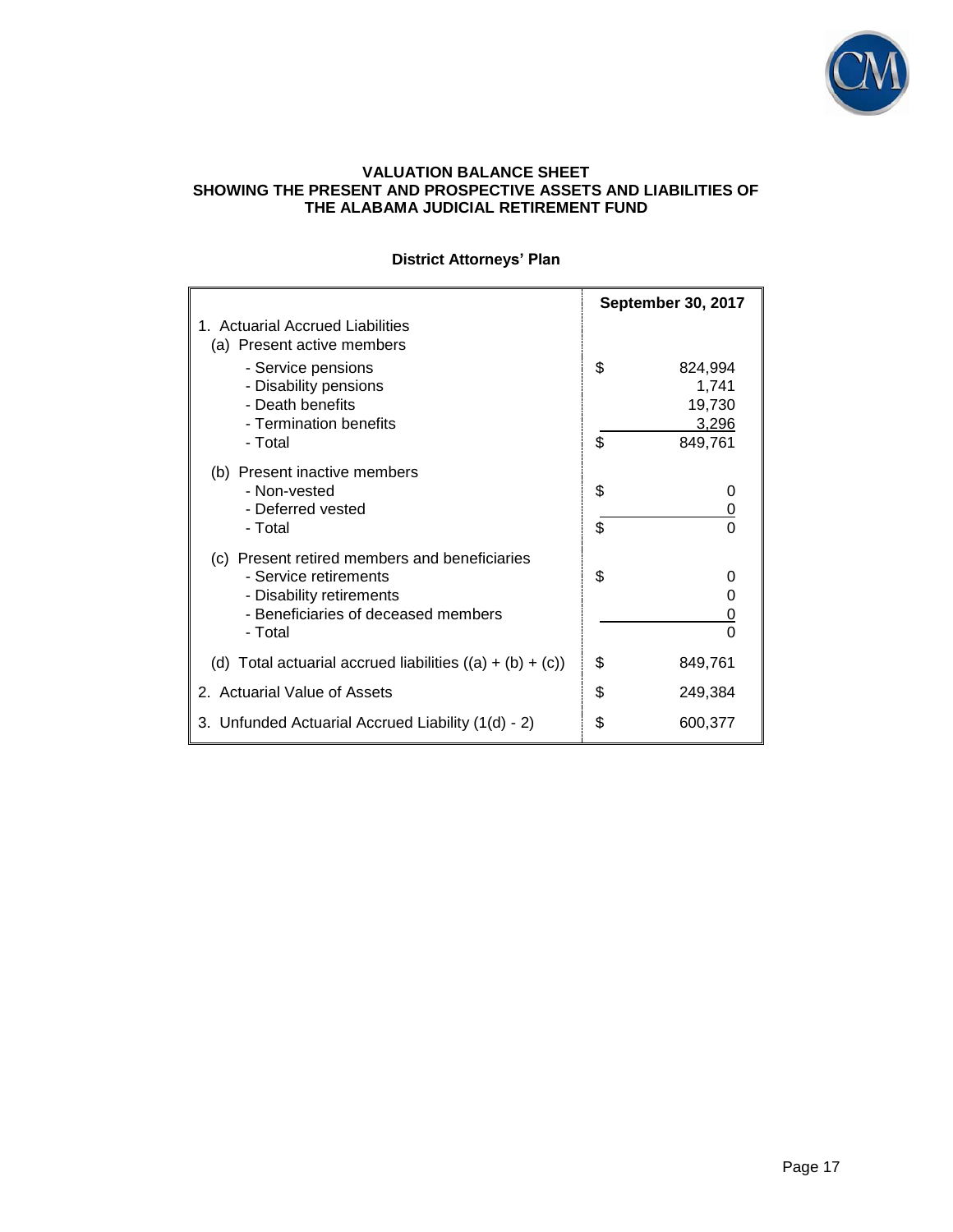

### **VALUATION BALANCE SHEET SHOWING THE PRESENT AND PROSPECTIVE ASSETS AND LIABILITIES OF THE ALABAMA JUDICIAL RETIREMENT FUND**

| Total – All Groups                                                                                                                                   |          |                                                                   |
|------------------------------------------------------------------------------------------------------------------------------------------------------|----------|-------------------------------------------------------------------|
|                                                                                                                                                      |          | <b>September 30, 2017</b>                                         |
| 1. Actuarial Accrued Liabilities<br>(a) Present active members                                                                                       |          |                                                                   |
| - Service pensions<br>- Disability pensions<br>- Death benefits*<br>- Termination benefits<br>- Total                                                | \$<br>\$ | 136,257,885<br>1,016,483<br>2,136,025<br>4,114,908<br>143,525,301 |
| (b) Present inactive members<br>- Non-vested<br>- Deferred vested<br>- Total                                                                         | \$<br>\$ | 1,252,899<br>7,436,856<br>8,689,755                               |
| (c) Present retired members and beneficiaries<br>- Service retirements<br>- Disability retirements<br>- Beneficiaries of deceased members<br>- Total | \$       | 259,933,791<br>4,672,085<br>31,625,392<br>296,231,268             |
| (d) Total actuarial accrued liabilities $((a) + (b) + (c))$                                                                                          | \$       | 448,446,324                                                       |
| 2. Actuarial Value of Assets                                                                                                                         | \$       | 293,089,859                                                       |
| 3. Unfunded Actuarial Accrued Liability (1(d) - 2)                                                                                                   | \$       | 155,356,465                                                       |

# **Total – All Groups**

# **SOLVENCY TEST** (\$1000's)

|                        |                                                               | <b>Aggregate Accrued Liabilities For</b>               |                                                                       |                                  |      | <b>Portion of Accrued Liabilities</b><br><b>Covered by Reported Asset</b> |       |
|------------------------|---------------------------------------------------------------|--------------------------------------------------------|-----------------------------------------------------------------------|----------------------------------|------|---------------------------------------------------------------------------|-------|
| Valuation<br>Date      | (1)<br><b>Active</b><br><b>Member</b><br><b>Contributions</b> | (2)<br><b>Retirants</b><br>and<br><b>Beneficiaries</b> | (3)<br><b>Active Members</b><br>(Employer<br><b>Financed Portion)</b> | <b>Reported</b><br><b>Assets</b> | (1)  | (2)                                                                       | (3)   |
| 9/30/2017              | \$44.792                                                      | \$296.231                                              | \$107,422                                                             | \$293,090                        | 100% | 84%                                                                       | $0\%$ |
| 9/30/2016 <sup>1</sup> | 45.900                                                        | 280.836                                                | 120.184                                                               | 279.807                          | 100  | 83                                                                        | 0     |
| 9/30/2015              | 42.745                                                        | 272.624                                                | 112.222                                                               | 267.414                          | 100  | 82                                                                        | 0     |
| 9/30/2014              | 40.981                                                        | 268,439                                                | 113.443                                                               | 257.452                          | 100  | 81                                                                        | 0     |
| 9/30/2013              | 37.366                                                        | 270.430                                                | 106.404                                                               | 243.315                          | 100  | 76                                                                        | 0     |
| $9/30/2012^2$          | 38.341                                                        | 237.197                                                | 104.932                                                               | 234.300                          | 100  | 83                                                                        | 0     |

1Reflects changes in actuarial assumptions and methods.

2Reflects changes in methods.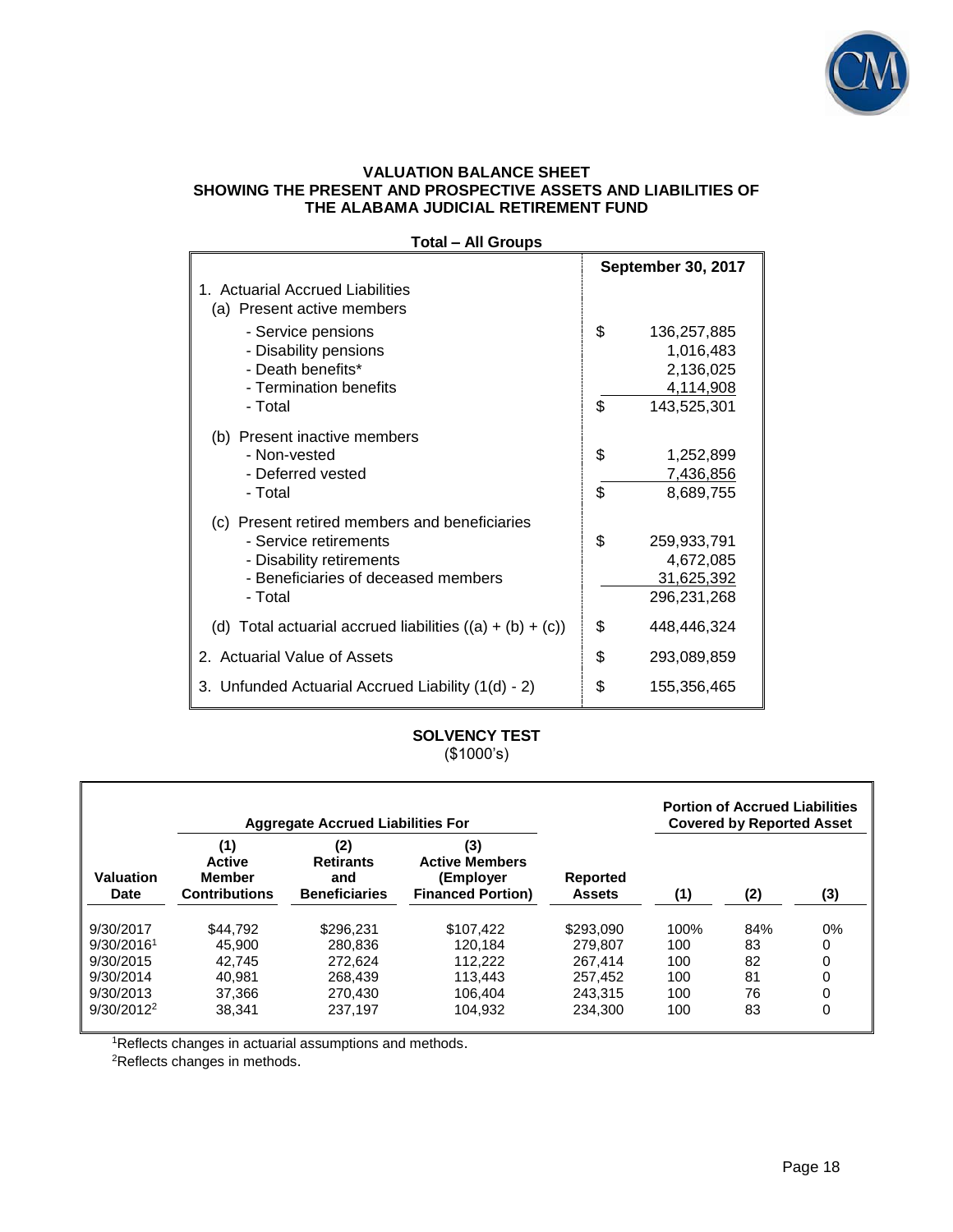

# **SCHEDULE B**

### **DEVELOPMENT OF THE ACTUARIAL VALUE OF ASSETS**

# **Judicial Retirement Fund (Other than District Attorneys' Plan)**

| (1)  | Actuarial Value of Assets on September 30, 2016                                                                                                                                                                                                          | \$<br>279,807,201                                                                  |
|------|----------------------------------------------------------------------------------------------------------------------------------------------------------------------------------------------------------------------------------------------------------|------------------------------------------------------------------------------------|
| (2)  | Market Value of Assets on September 30, 2017                                                                                                                                                                                                             | 300,023,990                                                                        |
| (3)  | Market Value of Assets on September 30, 2016                                                                                                                                                                                                             | 279,971,331                                                                        |
| (4)  | Cash Flow<br>Contributions<br>a.<br><b>Benefit Payments</b><br>b.<br><b>Refund to Members</b><br>$C_{-}$<br>Transfer to Expense Fund - Interest Forfeitures<br>d.<br><b>Investment Expenses</b><br>e.<br>Net Cash Flow: $(a + b + c + d + e)$<br>f.      | \$<br>20,556,125<br>(32,806,695)<br>(353, 255)<br>(28, 613)<br>(12, 632, 438)      |
| (5)  | Actual Investment Return ((2) - (3) - (4)f)                                                                                                                                                                                                              | 32,685,097                                                                         |
| (6)  | Assumed Rate of Return on Assets                                                                                                                                                                                                                         | 7.75%                                                                              |
| (7)  | Amount for Immediate Recognition<br>$[(3) * (6)] + [((4)a + (4)b + (4)c + (4)d) * 0.5 * (6)] + (4)e$                                                                                                                                                     | 21,208,271                                                                         |
| (8)  | Investment Gain/(Loss) for the Fiscal Year ((5) - (7))                                                                                                                                                                                                   | 11,476,826                                                                         |
| (9)  | Phased-In Recognition of Investment Gain/(Loss)<br>Current Year: 0.2 * (8)<br>a.<br><b>First Prior Year</b><br>$h_{\cdot}$<br>Second Prior Year<br>C.<br>Third Prior Year<br>d.<br>e. Fourth Prior Year<br>f.<br>Total Recognized Investment Gain/(Loss) | \$<br>2,295,366<br>1,555,410<br>(4,473,538)<br>2,283,473<br>2,796,730<br>4,457,441 |
| (10) | Actuarial Value of Assets on September 30, 2017<br>$(1) + (4) f + (7) + (9) f$                                                                                                                                                                           | \$<br>292,840,475                                                                  |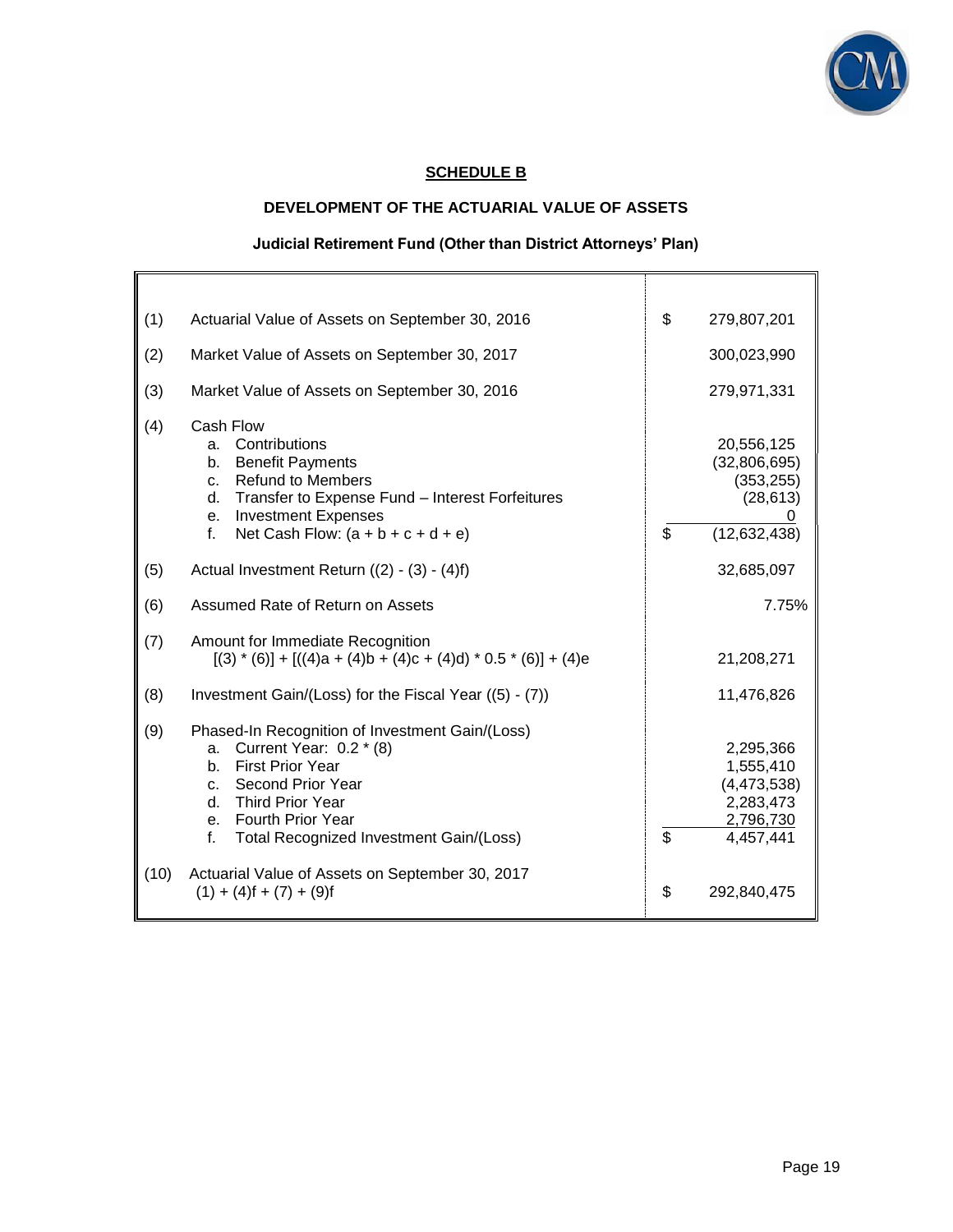

# **DEVELOPMENT OF THE ACTUARIAL VALUE OF ASSETS**

# **District Attorneys' Plan**

| (1)  | Actuarial Value of Assets on September 30, 2016                                                                                                                                                                                                   | \$<br>0                              |
|------|---------------------------------------------------------------------------------------------------------------------------------------------------------------------------------------------------------------------------------------------------|--------------------------------------|
| (2)  | Market Value of Assets on September 30, 2017                                                                                                                                                                                                      | 241,886                              |
| (3)  | Market Value of Assets on September 30, 2016                                                                                                                                                                                                      | 0                                    |
| (4)  | Cash Flow<br>Contributions<br>a.<br><b>Benefit Payments</b><br>b.<br><b>Refund to Members</b><br>$C_{-}$<br>Transfer to Expense Fund - Interest Forfeitures<br>d.<br>e. Investment Expenses<br>Net Cash Flow: $(a + b + c + d + e)$<br>f.         | \$<br>241,886<br>241,886             |
| (5)  | Actual Investment Return $((2) - (3) - (4)f)$                                                                                                                                                                                                     | 0                                    |
| (6)  | Assumed Rate of Return on Assets                                                                                                                                                                                                                  | 7.75%                                |
| (7)  | Amount for Immediate Recognition<br>$[(3) * (6)] + [((4)a + (4)b + (4)c + (4)d) * 0.5 * (6)] + (4)e$                                                                                                                                              | 9,373                                |
| (8)  | Investment Gain/(Loss) for the Fiscal Year ((5) - (7))                                                                                                                                                                                            | (9,373)                              |
| (9)  | Phased-In Recognition of Investment Gain/(Loss)<br>Current Year: 0.2 * (8)<br>a.<br><b>First Prior Year</b><br>$b_{1}$<br>Second Prior Year<br>C.<br>d. Third Prior Year<br>e. Fourth Prior Year<br>f.<br>Total Recognized Investment Gain/(Loss) | \$<br>(1, 875)<br>0<br>0<br>(1, 875) |
| (10) | Actuarial Value of Assets on September 30, 2017<br>$(1) + (4) f + (7) + (9) f$                                                                                                                                                                    | \$<br>249,384                        |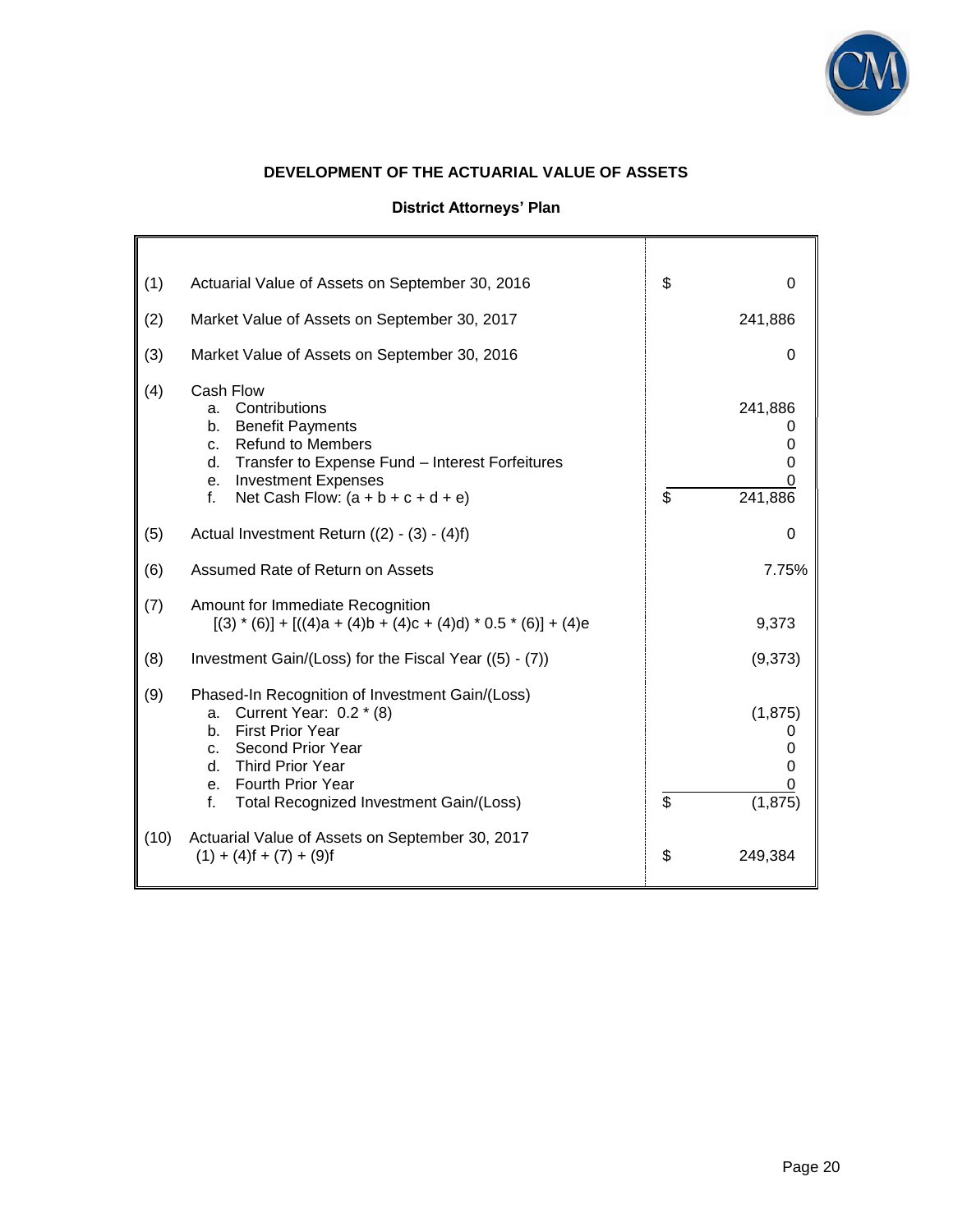

# **DEVELOPMENT OF THE ACTUARIAL VALUE OF ASSETS**

|  |  | Total - All Plans |
|--|--|-------------------|
|  |  |                   |

h.

| (1)  | Actuarial Value of Assets on September 30, 2016                                                                                                                                                                                           | \$<br>279,807,201                                                                  |
|------|-------------------------------------------------------------------------------------------------------------------------------------------------------------------------------------------------------------------------------------------|------------------------------------------------------------------------------------|
| (2)  | Market Value of Assets on September 30, 2017                                                                                                                                                                                              | 300,265,876                                                                        |
| (3)  | Market Value of Assets on September 30, 2016                                                                                                                                                                                              | 279,971,331                                                                        |
| (4)  | Cash Flow<br>Contributions<br>a <sub>z</sub><br><b>Benefit Payments</b><br>b.<br>c. Refund to Members<br>Transfer to Expense Fund - Interest Forfeitures<br>d.<br>e. Investment Expenses<br>f.<br>Net Cash Flow: $(a + b + c + d + e)$    | \$<br>20,798,011<br>(32,806,695)<br>(353, 255)<br>(28, 613)<br>(12, 390, 552)      |
| (5)  | Actual Investment Return ((2) - (3) - (4)f)                                                                                                                                                                                               | 32,685,097                                                                         |
| (6)  | Assumed Rate of Return on Assets                                                                                                                                                                                                          | 7.75%                                                                              |
| (7)  | Amount for Immediate Recognition<br>$[(3) * (6)] + [((4)a + (4)b + (4)c + (4)d) * 0.5 * (6)] + (4)e$                                                                                                                                      | 21,217,644                                                                         |
| (8)  | Investment Gain/(Loss) for the Fiscal Year ((5) - (7))                                                                                                                                                                                    | 11,467,453                                                                         |
| (9)  | Phased-In Recognition of Investment Gain/(Loss)<br>Current Year: 0.2 * (8)<br>a.<br><b>First Prior Year</b><br>b.<br>c. Second Prior Year<br>d. Third Prior Year<br>e. Fourth Prior Year<br>Total Recognized Investment Gain/(Loss)<br>f. | \$<br>2,293,491<br>1,555,410<br>(4,473,538)<br>2,283,473<br>2,796,730<br>4,455,566 |
| (10) | Actuarial Value of Assets on September 30, 2017<br>$(1) + (4) f + (7) + (9) f$                                                                                                                                                            | \$<br>293,089,859                                                                  |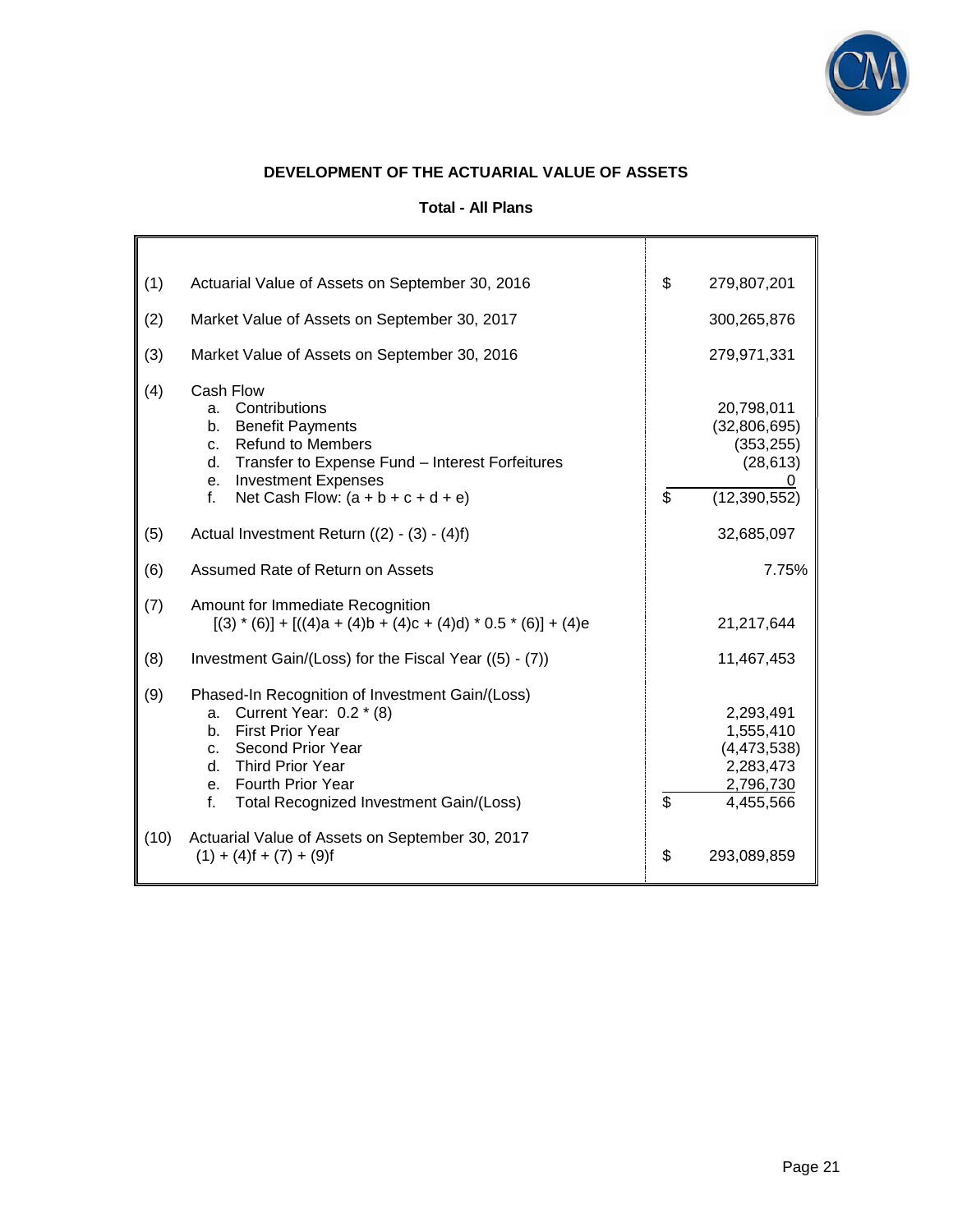

# **SCHEDULE C**

# **SUMMARY OF RECEIPTS AND DISBURSEMENTS FOR THE PERIOD ENDING SEPTEMBER 30, 2017**

| <b>Receipts for the Period</b>                  |    |                   |  |
|-------------------------------------------------|----|-------------------|--|
| Contributions:<br><b>Members</b>                | \$ | 3,972,336         |  |
| Employer                                        |    | <u>16,825,675</u> |  |
| Total                                           | \$ | 20,798,011        |  |
| Investment Income                               |    | 32,685,097        |  |
| <b>TOTAL</b>                                    | \$ | 53,483,108        |  |
| Disbursements for the Period                    |    |                   |  |
| <b>Benefit Payments</b>                         | \$ | 32,806,695        |  |
| <b>Refunds to Members</b>                       |    | 353,255           |  |
| <b>Transfer to Expense Fund</b>                 |    | 28,613            |  |
| <b>TOTAL</b>                                    | \$ | 33,188,563        |  |
| <b>Excess of Receipts over Disbursements</b>    | \$ | 20,294,545        |  |
| Reconciliation of Asset Balances                |    |                   |  |
| Market Value of Assets as of September 30, 2016 | \$ | 279,971,331       |  |
| Excess of Receipts over Disbursements           |    | <u>20,294,545</u> |  |
| Market Value of Assets as of September 30, 2017 |    | 300,265,876       |  |
|                                                 |    |                   |  |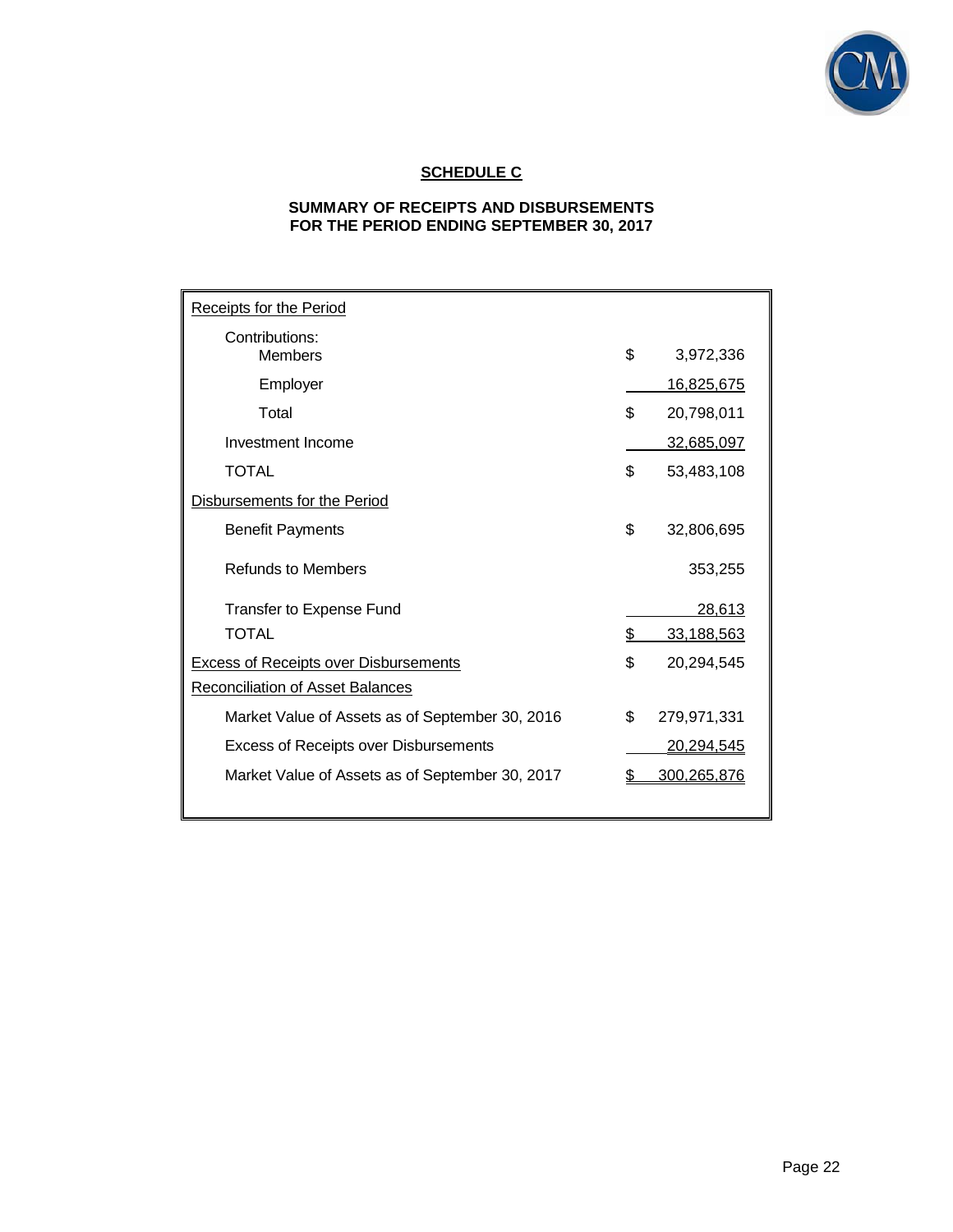

# **SCHEDULE D**

# **OUTLINE OF ACTUARIAL ASSUMPTIONS AND METHODS**

**The assumptions and methods used in the valuation are based on the actuarial experience study prepared as of September 30, 2015 and adopted by the Board on September 29, 2016.** 

**Investment Rate of Return**: 7.75% per annum, compounded annually, including inflation at 2.75%.

**Salary Increases**: 3.50% per annum for all ages with service less than 14 years, and 3.25% per annum for all ages with service of 14 years or more, compounded annually, including wage inflation at 3.00%.

**Separations Before Retirement**: Representative values of the assumed annual rates of withdrawal, death and disability are as follows:

| Withdrawal |         |         | Disability**             |
|------------|---------|---------|--------------------------|
|            | Male    | Female  |                          |
| 2.50%      | 0.0376% | 0.0149% | 0.020%                   |
| 2.50       | 0.0655  | 0.0268  | 0.040                    |
| 2.50       | 0.0914  | 0.0399  | 0.068                    |
| 2.50       | 0.1278  | 0.0635  | 0.108                    |
| 2.50       | 0.1812  | 0.0947  | 0.163                    |
| 2.50       | 0.2567  | 0.1371  | 0.250                    |
| 2.50       | 0.3815  | 0.1929  | 0.395                    |
| 2.50       | 0.5070  | 0.2558  | 0.570                    |
|            |         |         | Annual Rate of<br>Death* |

\* Rates of pre-retirement mortality are according to the sex distinct RP-2000 Employee Mortality Table (with the sex distinct RP-2000 Combined Mortality Table for ages over 70) projected with Scale BB to 2020 with an adjustment factor of 90% for males and 60% for females.

\*\*Disability rates turn off at retirement eligibility.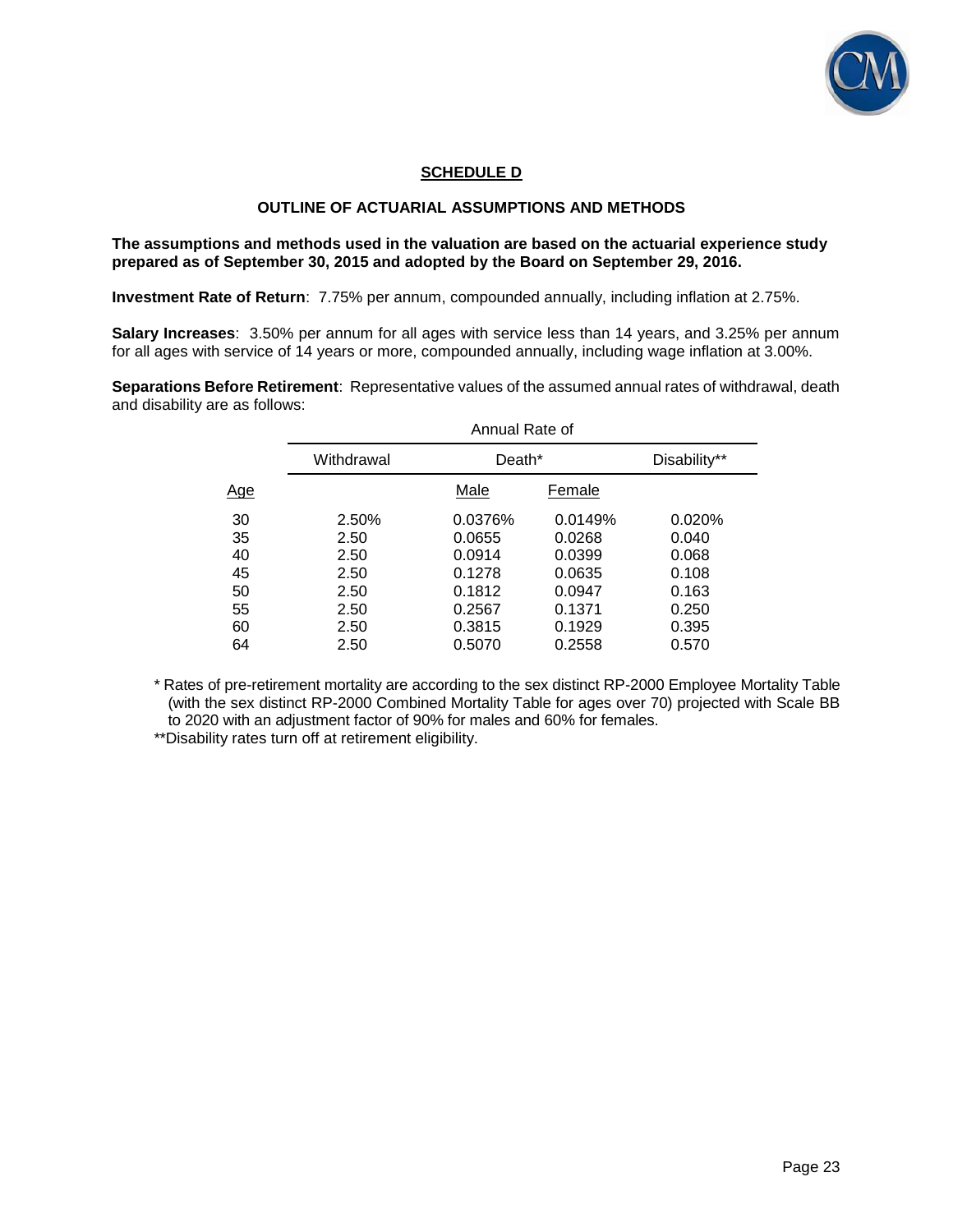

### **Rates of Retirement:**

**Tier I (Groups 1 and 2)**: Between the ages of 55 and 59, 25% of members are assumed to retire in the year when first eligible and 10% in each year thereafter. Between the ages of 60 and 69, 30% of members are assumed to retire in the year when first eligible and 15% in each year thereafter. 30% of the remaining members are assumed to retire each year between age 70 and 74, and all remaining members are assumed to retire at age 75.

|       | Judges                           |                                | <b>Clerks and District</b><br>Attorneys                                                                              |
|-------|----------------------------------|--------------------------------|----------------------------------------------------------------------------------------------------------------------|
| Age   | $<$ 18 years                     | $\geq$ 18 years                |                                                                                                                      |
| 62-69 | 10%                              | $15\%$ <sup>*</sup>            | $10\%$ **                                                                                                            |
| 70-74 | 30%                              | 30%                            | 30%                                                                                                                  |
| 75    | 100%                             | 100%                           | 100%                                                                                                                 |
|       | to retire at 18 years of service | *An additional 15% are assumed | **An additional 20%<br>are assumed to retire<br>when first eligible for<br>retirement and at 27<br>years of service. |

### **Tier II (Group 3) and District Attorneys' Plan:**

**Deaths After Retirement**: Rates of mortality for the period after service retirement are according to the sex distinct RP-2000 White Collar Mortality Table projected to 2020 using scale BB and adjusted 115% for males and 112% for females older than age 78. The sex distinct RP-2000 Disabled Mortality Table projected to 2020 using scale BB and adjusted 105% for males and 120% for females. Representative values of assumed mortality are as follows:

|            | <b>Service Retirement</b> |         | <b>Disability Retirement</b> |         |
|------------|---------------------------|---------|------------------------------|---------|
| <u>Age</u> | Male                      | Female  | Male                         | Female  |
| 55         | 0.3575%                   | 0.2339% | 3.5044%                      | 1.7959% |
| 60         | 0.5579                    | 0.3825  | 3.8359                       | 2.1434  |
| 65         | 0.9991                    | 0.6795  | 4.1382                       | 2.6417  |
| 70         | 1.6384                    | 1.1928  | 4.8570                       | 3.5474  |
| 75         | 2.8589                    | 2.0200  | 6.3692                       | 4.9231  |
| 80         | 5.0501                    | 3.7900  | 8.4883                       | 6.8160  |
| 85         | 8.8966                    | 6.5271  | 10.9897                      | 9.4450  |
| 90         | 16.4327                   | 11.3249 | 15.4359                      | 13.4706 |

**Percent Married**: 85% of active members are assumed to be married with the husband 4 years older than the wife.

**Actuarial Method**: Individual Entry age normal. Gains and losses are reflected in the unfunded accrued liability.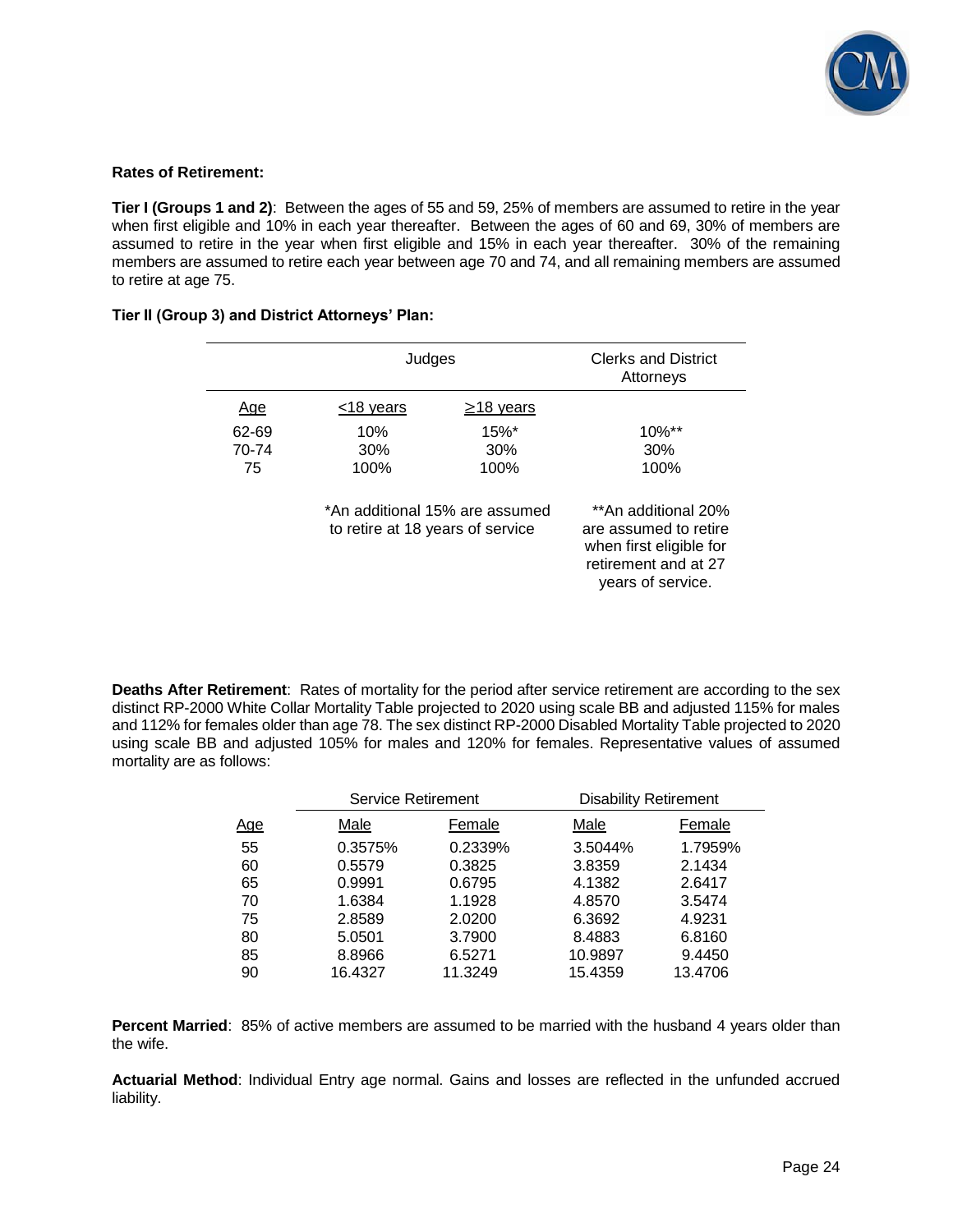

**Assets**: Actuarial Value as developed in Schedule B. The actuarial value of assets recognizes a portion of the difference between the market value of assets and the expected value of assets, based on the assumed valuation rate of return. The amount recognized each year is 20% of the difference between market value and expected market value. In order to reduce short-term volatility in valuation results and because the market value and actuarial value of assets were close in value, the actuarial value of assets was set equal to the market value on September 30, 2012. 5-year smoothing commenced again beginning September 30, 2013.

**Liability for Current Inactive Non-Vested Members**: Member Contribution Balance is multiplied by a factor of 1.0.

**Post Retirement Increases:** Allowances of retired members and spouses who receive benefits based on the salaries prescribed by law for the position are assumed to increase by 3.00% per year. The members' actual salaries at retirement are assumed to be equal to the salary prescribed by law for their position.

**Benefits Payable upon Separation from Service:** Active members who terminated from service prior to becoming eligible for a benefit are assumed to receive a refund of contributions with interest assumed to be 4% per year.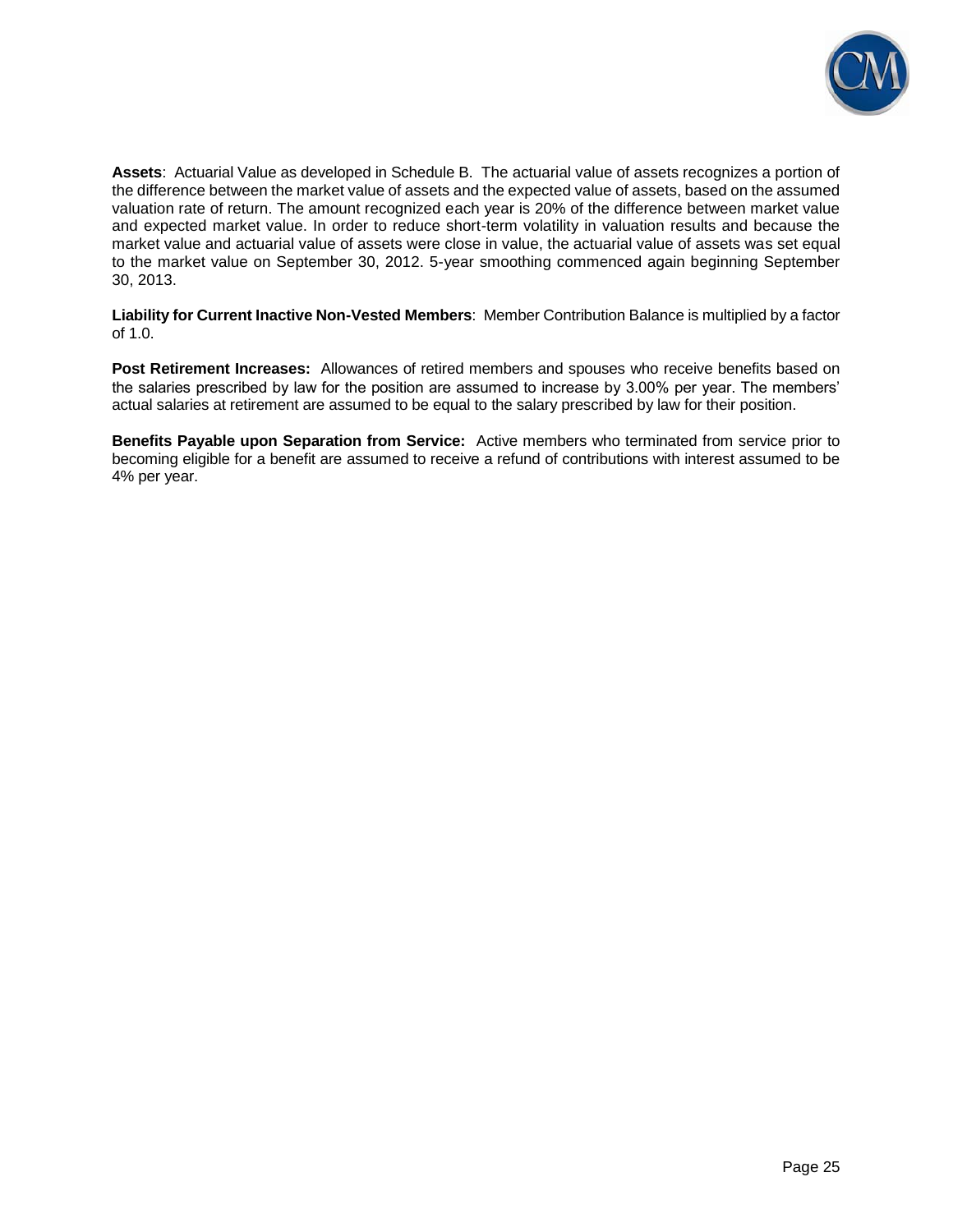

# **SCHEDULE E**

### **ACTUARIAL COST METHOD**

- 1. The valuation is prepared on the projected benefit basis, under which the present value, at the interest rate assumed to be earned in the future (see Schedules D and E for a description of the interest rate used), of each member's expected benefit payable at retirement or death is determined, based on his age, service, sex and compensation. The calculations take into account the probability of a member's death or termination of employment prior to becoming eligible for a benefit, as well as the probability of his terminating with a service, disability or survivor's benefit. Future salary increases are also anticipated. The present value of the expected benefits payable on account of the active members is added to the present value of the expected future payments to retired members and beneficiaries to obtain the present value of all expected benefits payable from the Fund on account of the present group of members and beneficiaries.
- 2. The employer contributions required to support the benefits of the Fund are determined following a level funding approach, and consist of a normal contribution and an accrued liability contribution.
- 3. The normal contribution is determined using the "individual entry age normal" method. Under this method, a calculation is made to determine the uniform and constant percentage rate of employer contribution which, if applied to the compensation of each new member during the entire period of his anticipated covered service, would be required in addition to the contributions of the member to meet the cost of all benefits payable on his behalf.
- 4. The unfunded accrued liability contributions are determined by subtracting the present value of prospective employer normal contributions and member contributions together with the current assets held from the present value of expected benefits to be paid from the Fund.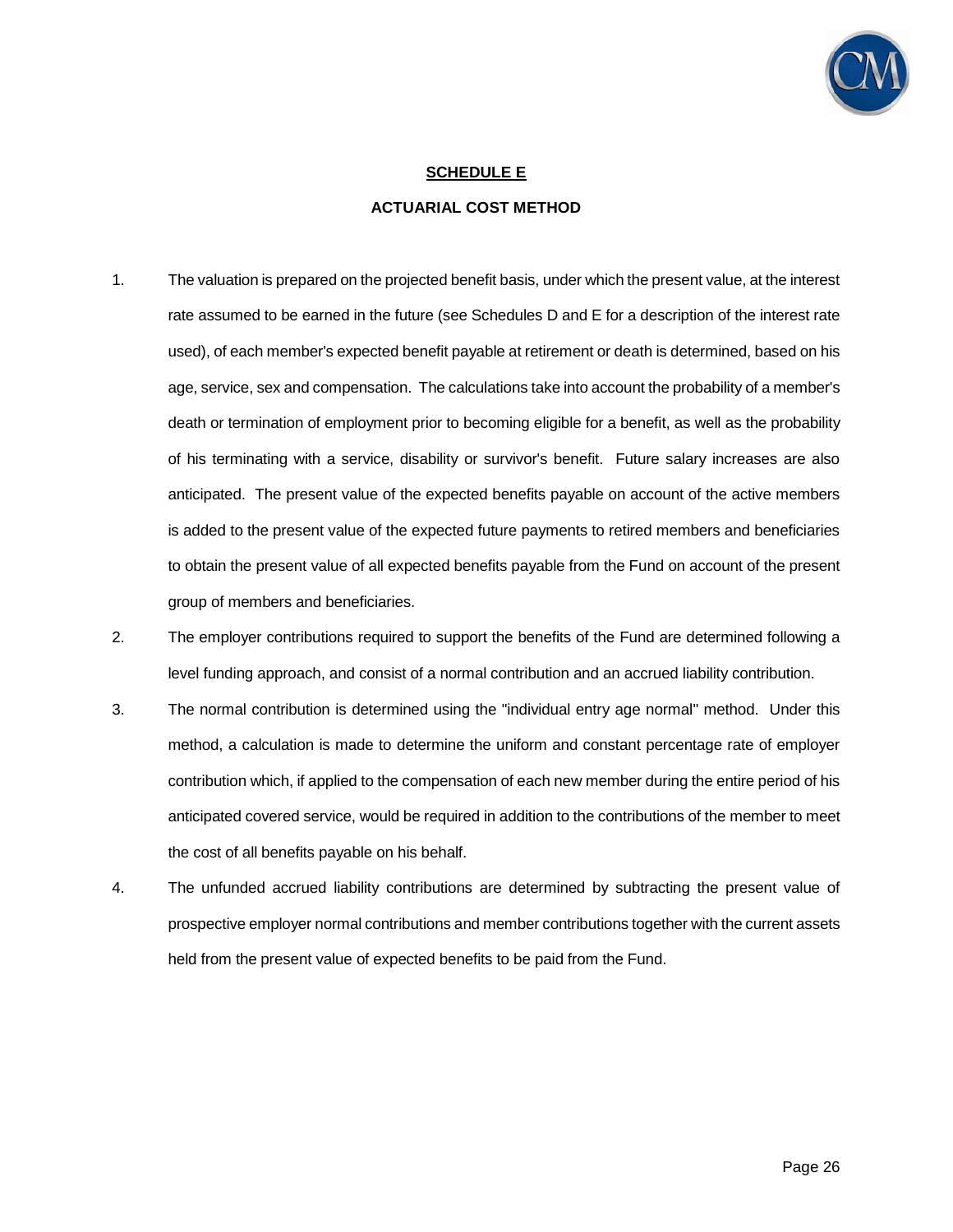

# **SCHEDULE F**

# **FUNDING POLICY OF THE ERS BOARD OF CONTROL FOR THE ADMINISTRATION OF THE JUDICIAL RETIREMENT FUND**

The purpose of the funding policy is to state the overall funding objectives for the Judicial Retirement Fund (Fund), the benchmarks that will be used to measure progress in achieving those goals, and the methods and assumptions that will be employed to develop the benchmarks.

The funding policy reflects the Board's long-term strategy for stability in funding of the plan. For that reason, it is critical that this funding policy remain unchanged until its objectives are met.

## **I. Funding Objectives**

The goal in requiring employer and member contributions to the Fund is to accumulate sufficient assets during a member's employment to fully finance the benefits the member is expected to receive throughout retirement. In meeting this objective, the Fund will strive to meet the following funding objectives:

- To maintain an increasing funded ratio (ratio of fund actuarial value of assets to actuarial accrued liabilities) that reflects a trend of improved actuarial condition. The long-term objective is to attain a funded ratio which is consistent with the fiscal health and long-term stability of the Fund.
- To maintain adequate asset levels to finance the benefits promised to members and monitor the future demands for liquidity.
- To develop a pattern of contribution rates expressed as a percentage of member payroll as measured by valuations prepared in accordance with applicable State laws and the principles of practice prescribed by the Actuarial Standards Board. In no event will the employer contribution rate be negative.
- To provide intergenerational equity for taxpayers with respect to Fund costs.

## **II. Benchmarks**

To track progress in achieving the previously outlined funding objectives, the following benchmarks will be measured annually as of the valuation date. The valuation date is the date that the annual actuarial valuation of the Fund's assets and liabilities is prepared. This date is currently September 30<sup>th</sup> each year with due recognition that a single year's results may not be indicative of long-term trends:

 **Funded ratio** – The funded ratio, defined as the actuarial value of assets divided by the actuarial accrued liability, should increase over time, before adjustments for changes in benefits, actuarial methods, and/or actuarial assumptions. An open amortization period is one for which the amortization period is recalculated on a yearly basis and the ending date of the amortization period is a variable with each recalculation. A closed amortization period is one which is calculated over a fixed period and at the end of that period, the amount is fully amortized.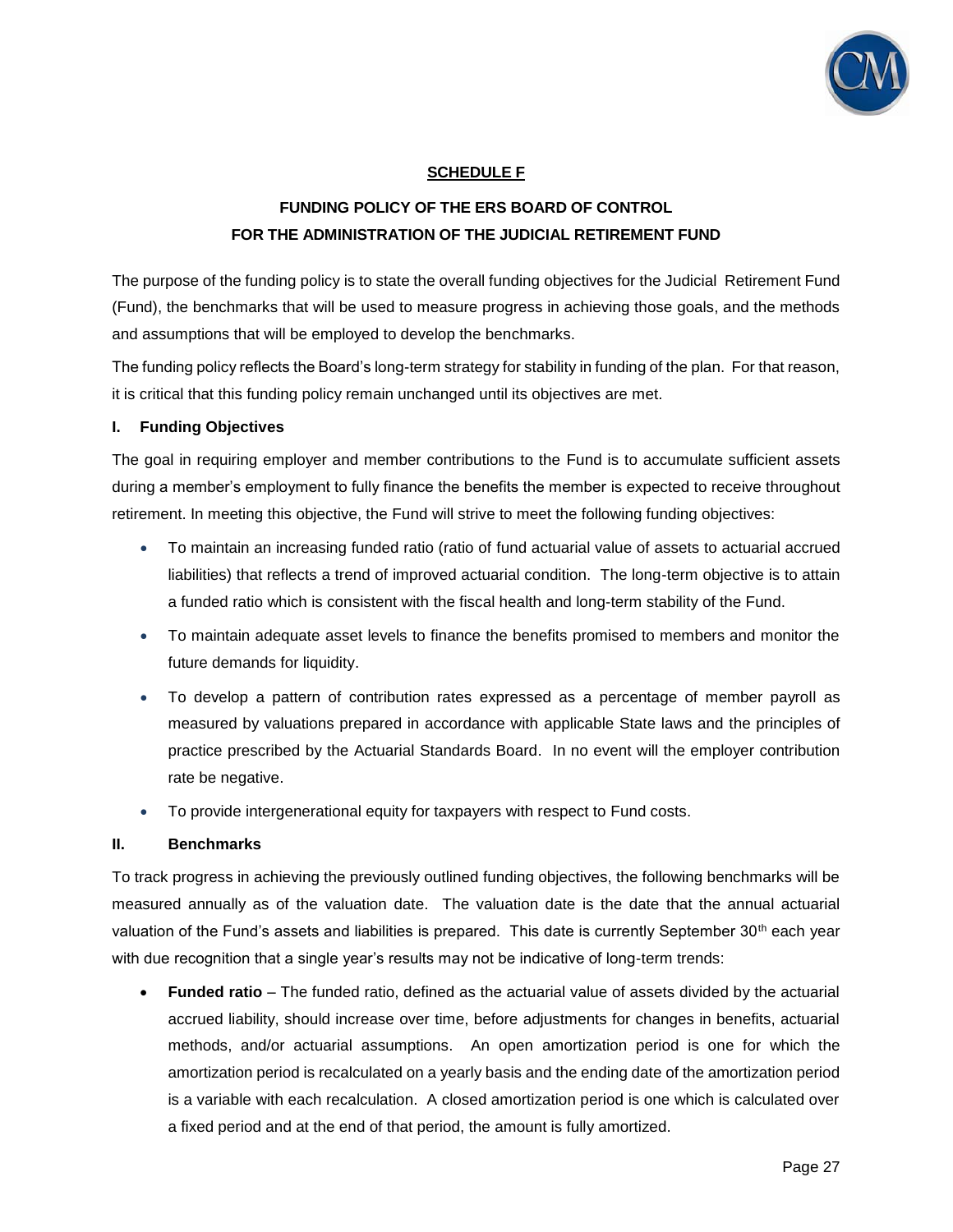

# **Unfunded Actuarial Accrued Liability (UAAL)**

- **Transitional UAAL -** The UAAL established as of the initial valuation date for which this funding policy is adopted shall be known as the Transitional UAAL.
- **New Incremental UAAL -** Each subsequent valuation will produce a New Incremental UAAL consisting of all benefit changes, assumption and method changes and experience gains and/or losses that have occurred since the previous valuation.

# **UAAL Amortization Period and Contribution Rates**

- $\triangleright$  The Transitional UAAL will be amortized over a closed period. The closed period shall be the amortization period for the valuation preceding the adoption of the funding policy not to exceed 30 years.
- Each New Incremental UAAL shall be amortized over a closed 30 year period.
- $\triangleright$  Employer Normal Contribution Rate the contribution rate determined as of the valuation date each year based on the provisions of Alabama Code Sections 36-27-24 and 12-18-2.
- $\triangleright$  In each valuation subsequent to the adoption of this funding policy the required employer contribution rate will be determined by the summation of the employer Normal Contribution Rate, a contribution rate for administrative expenses, the individual amortization rate for each of the New Incremental UAAL bases, the amortization rate for the Transitional UAAL.

## **III. Methods and Assumptions**

The actuarial funding method used to develop the benchmarks will be the Entry Age Normal (EAN) actuarial cost method. The actuarial methods and assumptions used will be those last adopted by the Board based upon the advice and recommendation of the actuary. The actuary shall conduct an investigation into the Fund's experience at least every five years and utilize the results of the investigation to form the basis for those recommendations.

## **IV. Funding Policy Progress**

 The Board will periodically have projections of funded status performed to assess the current and expected future progress towards the overall funding goals of the Fund.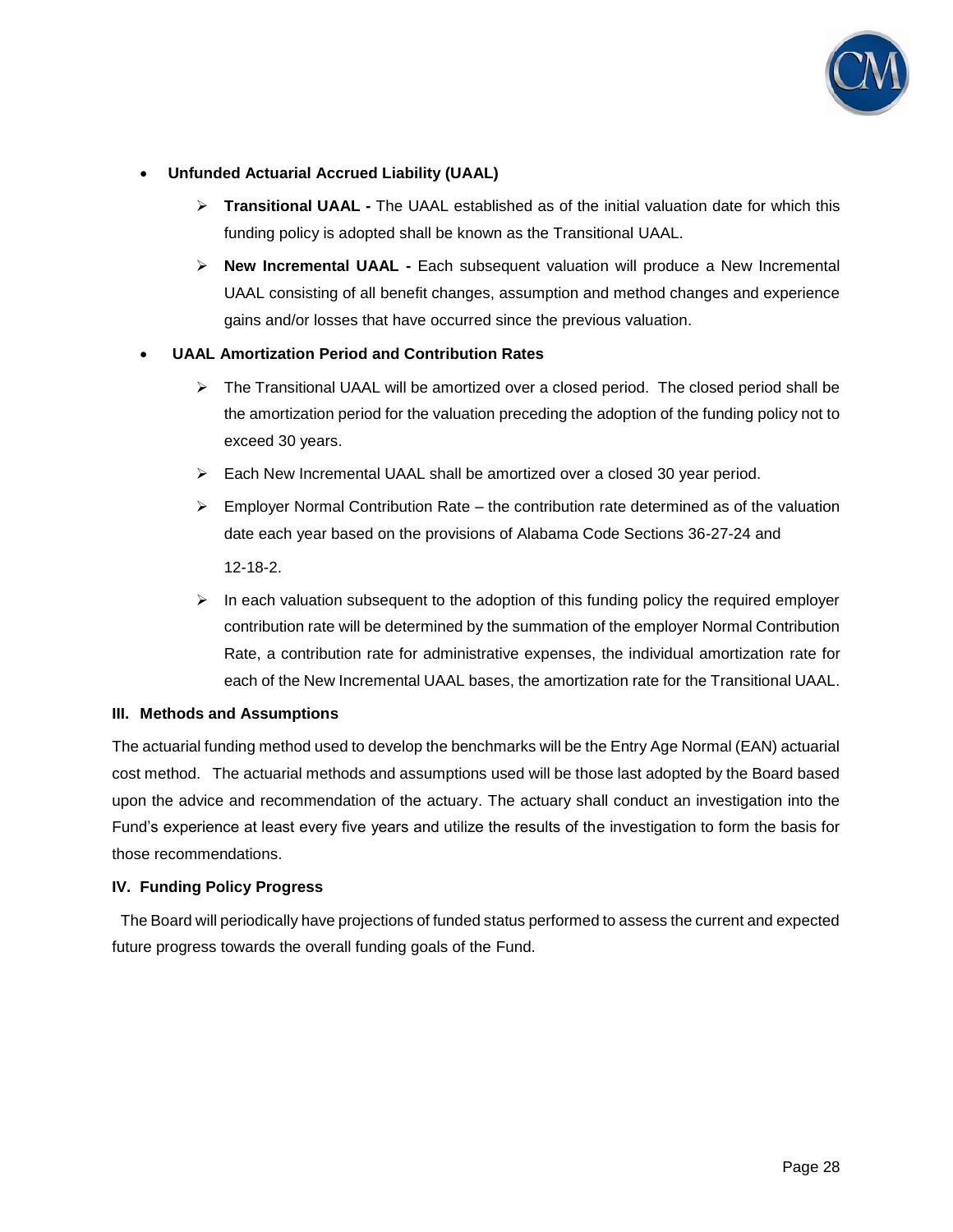

# **SCHEDULE G**

## **AMORTIZATION OF UAAL**

|                       | Balance of    | Annual         |
|-----------------------|---------------|----------------|
|                       | Transitional  | Amortization   |
| <b>Valuation Date</b> | UAAL          | <b>Payment</b> |
| 9/30/2012             | \$146,170,275 | \$9,874,774    |
| 9/30/2013             | 147,989,123   | 10,195,704     |
| 9/30/2014             | 149,632,550   | 10,527,064     |
| 9/30/2015             | 151,076,090   | 10,869,194     |
| 9/30/2016             | 152,292,983   | 11,207,290     |
| 9/30/2017             | 152,888,399   | 11,543,509     |
| 9/30/2018             | 153, 193, 742 | 11,889,814     |
| 9/30/2019             | 153, 176, 443 | 12,246,508     |
| 9/30/2020             | 152,801,109   | 12,613,904     |
| 9/30/2021             | 152,029,291   | 12,992,321     |
| 9/30/2022             | 150,819,241   | 13,382,090     |
| 9/30/2023             | 149, 125, 641 | 13,783,553     |
| 9/30/2024             | 146,899,326   | 14,197,060     |
| 9/30/2025             | 144,086,964   | 14,622,971     |
| 9/30/2026             | 140,630,732   | 15,061,661     |
| 9/30/2027             | 136,467,953   | 15,513,510     |
| 9/30/2028             | 131,530,709   | 15,978,916     |
| 9/30/2029             | 125,745,424   | 16,458,283     |
| 9/30/2030             | 119,032,411   | 16,952,032     |
| 9/30/2031             | 111,305,391   | 17,460,593     |
| 9/30/2032             | 102,470,966   | 17,984,410     |
| 9/30/2033             | 92,428,056    | 18,523,943     |
| 9/30/2034             | 81,067,288    | 19,079,661     |
| 9/30/2035             | 68,270,342    | 19,652,051     |
| 9/30/2036             | 53,909,242    | 20,241,612     |
| 9/30/2037             | 37,845,596    | 20,848,861     |
| 9/30/2038             | 19,929,769    | 21,474,326     |
| 9/30/2039             |               | O              |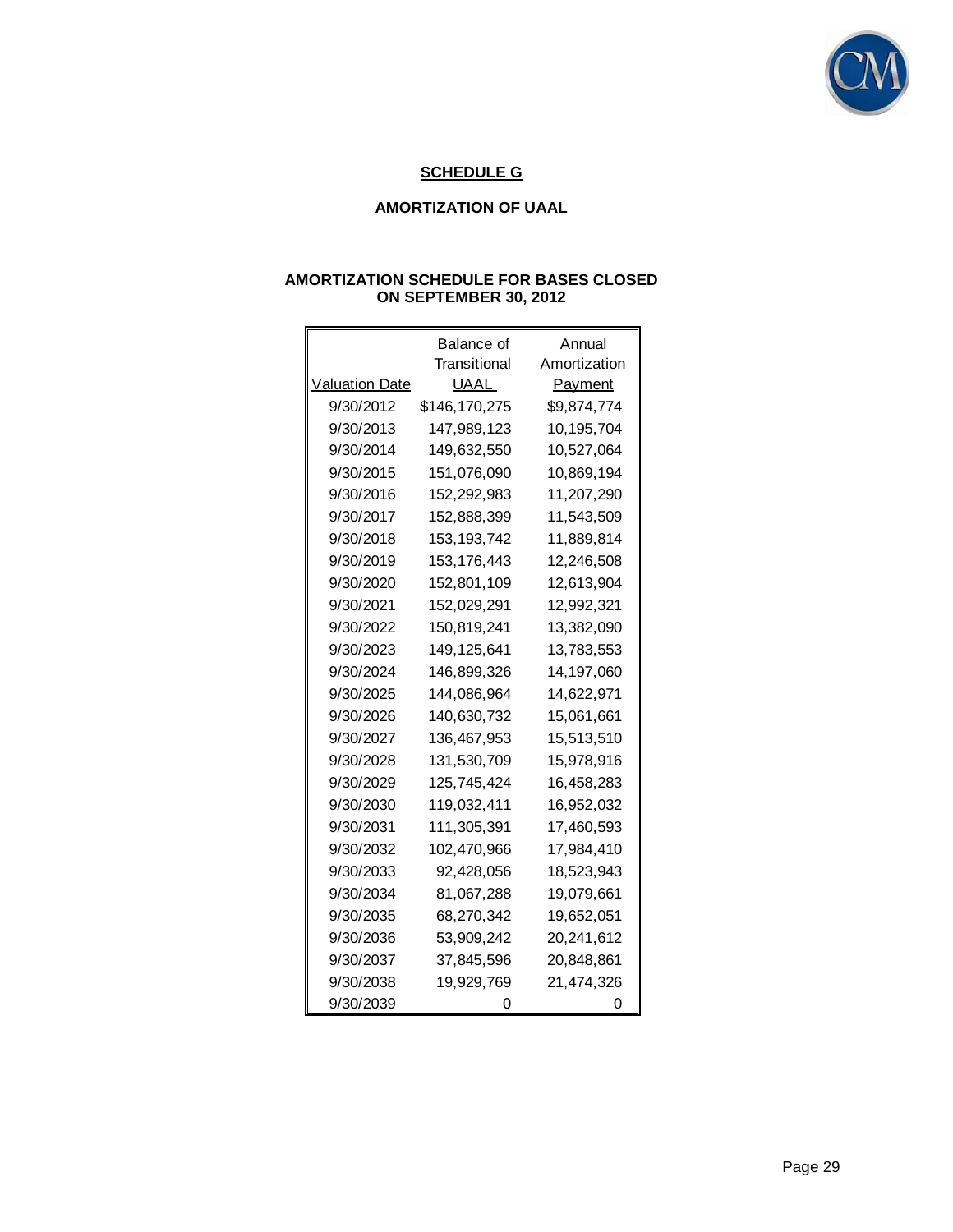

|                | Balance of      | Annual       |
|----------------|-----------------|--------------|
|                | New Incremental | Amortization |
| Valuation Date | UAAL 9/30/2013  | Payment      |
| 9/30/2013      | \$22,895,240    | \$1,468,459  |
| 9/30/2014      | 23,258,400      | 1,516,184    |
| 9/30/2015      | 23,602,888      | 1,565,460    |
| 9/30/2016      | 23,925,660      | 1,614,376    |
| 9/30/2017      | 24, 165, 523    | 1,662,807    |
| 9/30/2018      | 24,375,544      | 1,712,691    |
| 9/30/2019      | 24,551,958      | 1,764,072    |
| 9/30/2020      | 24,690,663      | 1,816,994    |
| 9/30/2021      | 24,787,195      | 1,871,504    |
| 9/30/2022      | 24,836,699      | 1,927,649    |
| 9/30/2023      | 24,833,894      | 1,985,478    |
| 9/30/2024      | 24,773,043      | 2,045,043    |
| 9/30/2025      | 24,647,911      | 2,106,394    |
| 9/30/2026      | 24,451,730      | 2,169,586    |
| 9/30/2027      | 24, 177, 154    | 2,234,673    |
| 9/30/2028      | 23,816,210      | 2,301,713    |
| 9/30/2029      | 23,360,253      | 2,370,765    |
| 9/30/2030      | 22,799,908      | 2,441,888    |
| 9/30/2031      | 22,125,013      | 2,515,144    |
| 9/30/2032      | 21,324,557      | 2,590,599    |
| 9/30/2033      | 20,386,611      | 2,668,317    |
| 9/30/2034      | 19,298,257      | 2,748,366    |
| 9/30/2035      | 18,045,505      | 2,830,817    |
| 9/30/2036      | 16,613,215      | 2,915,742    |
| 9/30/2037      | 14,984,997      | 3,003,214    |
| 9/30/2038      | 13, 143, 121    | 3,093,310    |
| 9/30/2039      | 11,068,402      | 3,186,110    |
| 9/30/2040      | 8,740,093       | 3,281,693    |
| 9/30/2041      | 6,135,758       | 3,380,144    |
| 9/30/2042      | 3,231,135       | 3,481,548    |
| 9/30/2043      | O)              | 0            |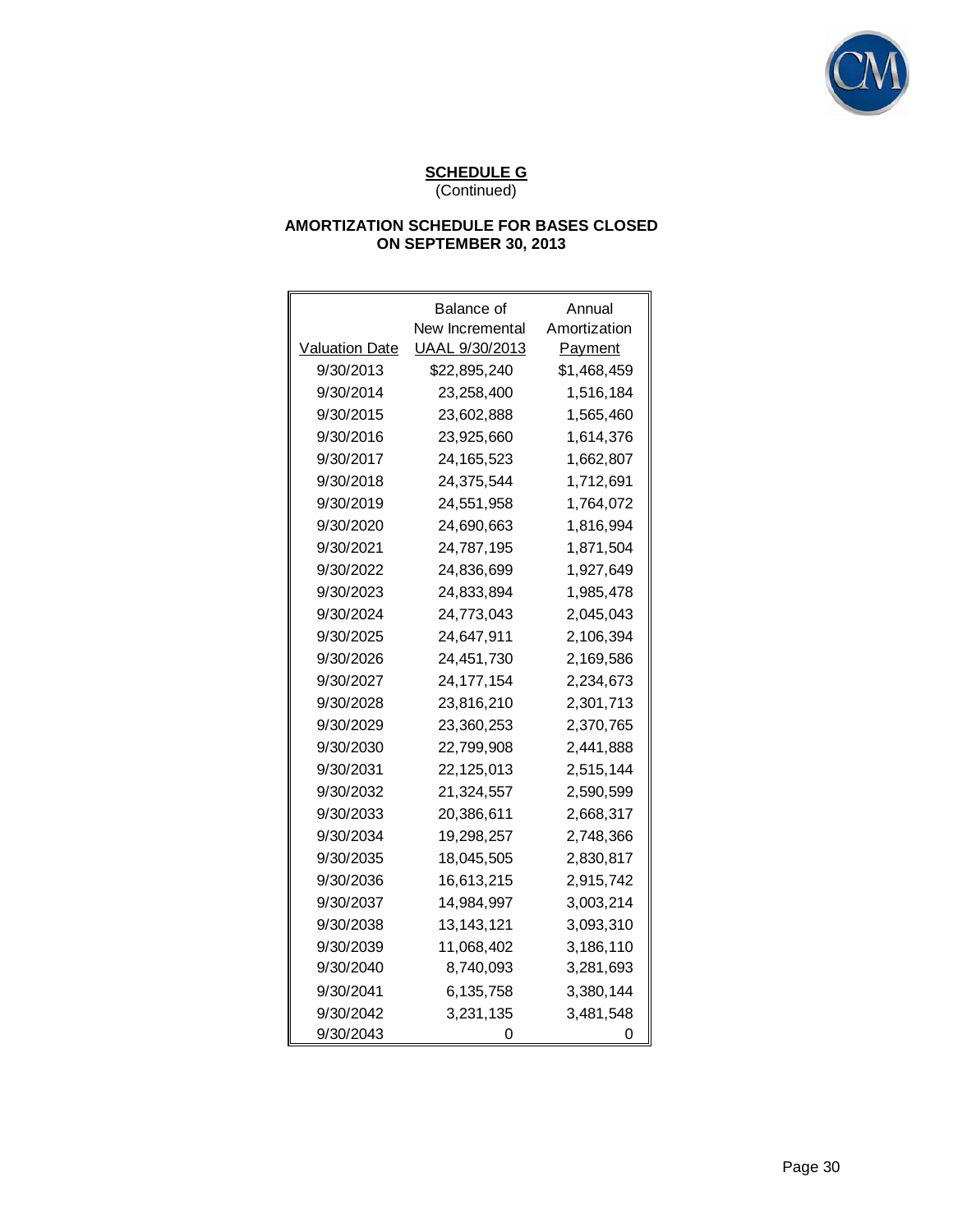

|                       | Balance of      | Annual        |
|-----------------------|-----------------|---------------|
|                       | New Incremental | Amortization  |
| <b>Valuation Date</b> | UAAL 9/30/2014  | Payment       |
| 9/30/2014             | (\$7,479,398)   | (\$479,715)   |
| 9/30/2015             | (7,598,035)     | (495, 306)    |
| 9/30/2016             | (7,710,572)     | (510, 799)    |
| 9/30/2017             | (7, 797, 342)   | (526, 123)    |
| 9/30/2018             | (7,875,513)     | (541, 907)    |
| 9/30/2019             | (7,943,959)     | (558, 164)    |
| 9/30/2020             | (8,001,452)     | (574, 909)    |
| 9/30/2021             | (8,046,656)     | (592, 156)    |
| 9/30/2022             | (8,078,116)     | (609, 921)    |
| 9/30/2023             | (8,094,249)     | (628, 218)    |
| 9/30/2024             | (8,093,335)     | (647, 065)    |
| 9/30/2025             | (8,073,504)     | (666, 477)    |
| 9/30/2026             | (8,032,723)     | (686, 471)    |
| 9/30/2027             | (7,968,788)     | (707, 065)    |
| 9/30/2028             | (7,879,304)     | (728, 277)    |
| 9/30/2029             | (7,761,673)     | (750, 126)    |
| 9/30/2030             | (7,613,077)     | (772, 629)    |
| 9/30/2031             | (7, 430, 461)   | (795, 808)    |
| 9/30/2032             | (7, 210, 514)   | (819, 682)    |
| 9/30/2033             | (6,949,646)     | (844, 273)    |
| 9/30/2034             | (6,643,971)     | (869, 601)    |
| 9/30/2035             | (6, 289, 278)   | (895, 689)    |
| 9/30/2036             | (5,881,008)     | (922, 560)    |
| 9/30/2037             | (5,414,226)     | (950, 237)    |
| 9/30/2038             | (4,883,592)     | (978, 744)    |
| 9/30/2039             | (4, 283, 326)   | (1,008,106)   |
| 9/30/2040             | (3,607,178)     | (1,038,349)   |
| 9/30/2041             | (2,848,385)     | (1,069,500)   |
| 9/30/2042             | (1,999,636)     | (1, 101, 585) |
| 9/30/2043             | (1,053,023)     | (1, 134, 632) |
| 9/30/2044             |                 | 0             |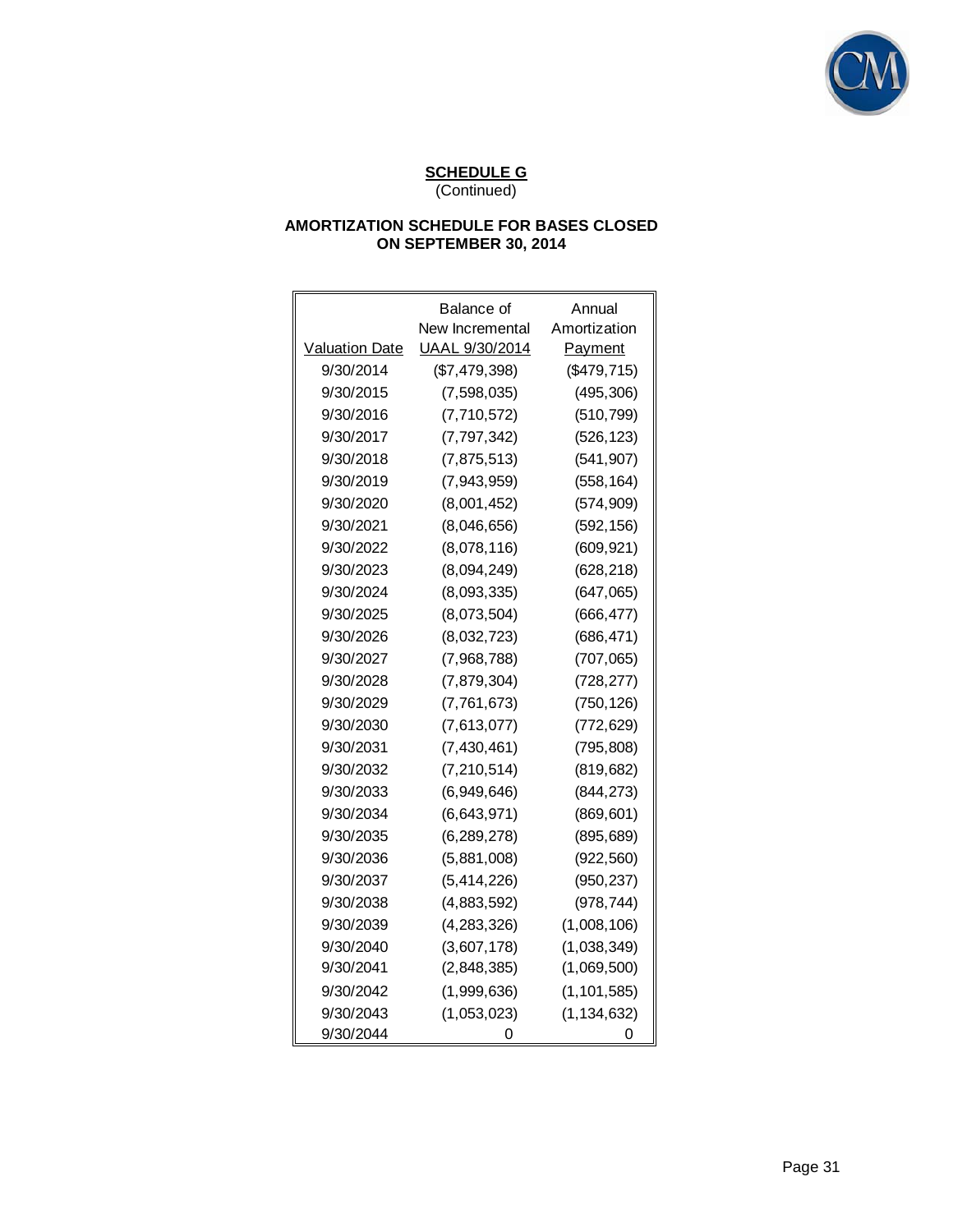

|                       | Balance of      | Annual       |
|-----------------------|-----------------|--------------|
|                       | New Incremental | Amortization |
| <b>Valuation Date</b> | UAAL 9/30/2015  | Payment      |
| 9/30/2015             | (\$6,904,225)   | (\$442, 824) |
| 9/30/2016             | (7,013,739)     | (456, 691)   |
| 9/30/2017             | (7, 100, 613)   | (470, 391)   |
| 9/30/2018             | (7, 180, 519)   | (484, 503)   |
| 9/30/2019             | (7, 252, 506)   | (499, 038)   |
| 9/30/2020             | (7, 315, 537)   | (514,009)    |
| 9/30/2021             | (7,368,482)     | (529, 430)   |
| 9/30/2022             | (7, 410, 110)   | (545, 312)   |
| 9/30/2023             | (7,439,081)     | (561, 672)   |
| 9/30/2024             | (7, 453, 938)   | (578, 522)   |
| 9/30/2025             | (7, 453, 097)   | (595, 878)   |
| 9/30/2026             | (7, 434, 834)   | (613, 754)   |
| 9/30/2027             | (7, 397, 280)   | (632, 167)   |
| 9/30/2028             | (7, 338, 402)   | (651, 132)   |
| 9/30/2029             | (7, 255, 997)   | (670, 665)   |
| 9/30/2030             | (7, 147, 671)   | (690, 785)   |
| 9/30/2031             | (7,010,830)     | (711, 509)   |
| 9/30/2032             | (6,842,661)     | (732, 854)   |
| 9/30/2033             | (6,640,113)     | (754, 840)   |
| 9/30/2034             | (6, 399, 881)   | (777, 485)   |
| 9/30/2035             | (6, 118, 387)   | (800, 810)   |
| 9/30/2036             | (5,791,753)     | (824, 834)   |
| 9/30/2037             | (5, 415, 779)   | (849, 579)   |
| 9/30/2038             | (4,985,923)     | (875,066)    |
| 9/30/2039             | (4, 497, 266)   | (901, 318)   |
| 9/30/2040             | (3,944,486)     | (928, 358)   |
| 9/30/2041             | (3,321,826)     | (956, 209)   |
| 9/30/2042             | (2,623,059)     | (984, 895)   |
| 9/30/2043             | (1,841,451)     | (1,014,442)  |
| 9/30/2044             | (969, 722)      | (1,044,875)  |
| 9/30/2045             | 0               | 0            |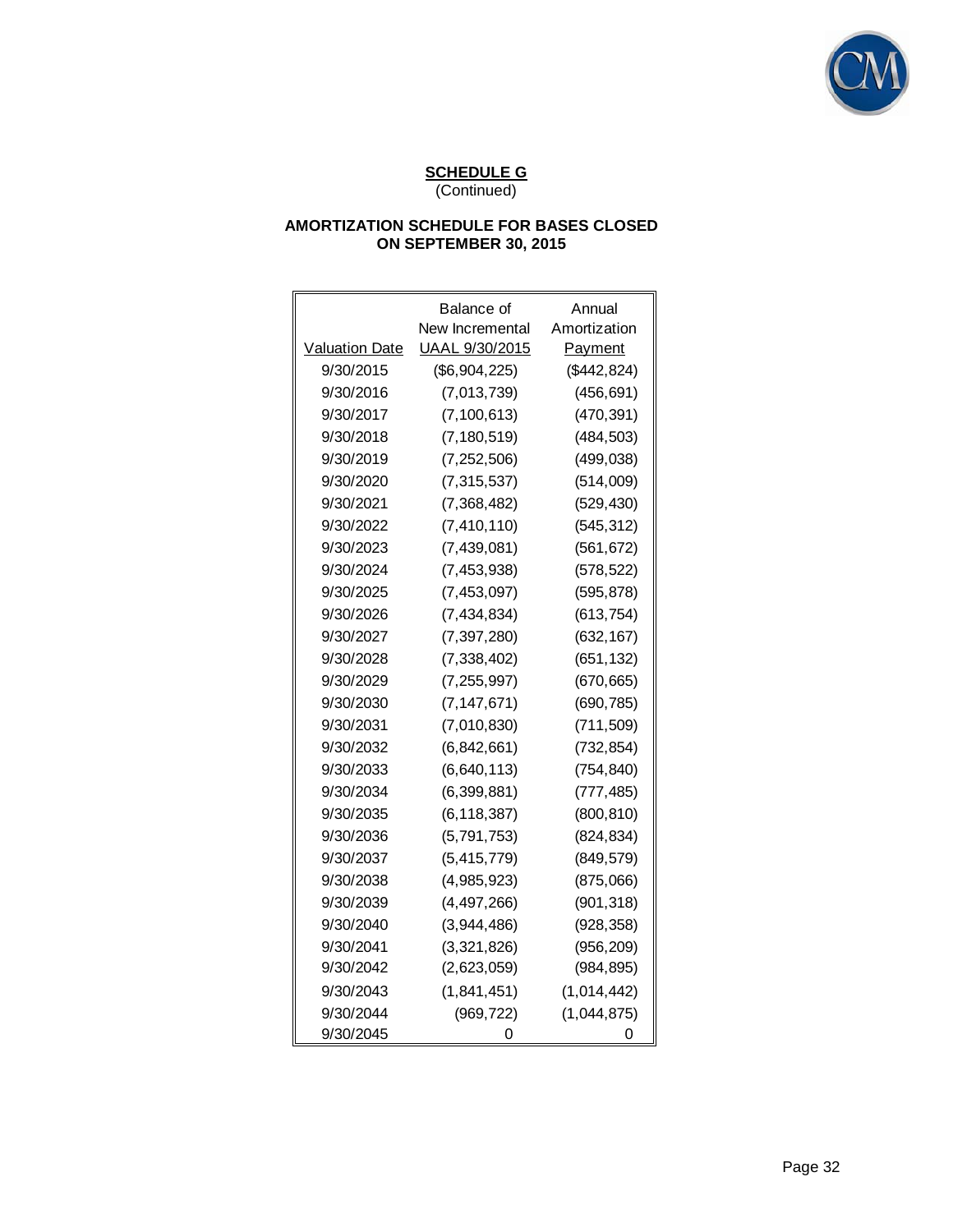

|                       | Balance of      | Annual       |
|-----------------------|-----------------|--------------|
|                       | New Incremental | Amortization |
| <b>Valuation Date</b> | UAAL 9/30/2016  | Payment      |
| 9/30/2016             | \$5,619,100     | \$359,996    |
| 9/30/2017             | 5,694,585       | 370,796      |
| 9/30/2018             | 5,765,119       | 381,919      |
| 9/30/2019             | 5.829.997       | 393,377      |
| 9/30/2020             | 5,888,444       | 405,178      |
| 9/30/2021             | 5,939,621       | 417,334      |
| 9/30/2022             | 5,982,608       | 429,854      |
| 9/30/2023             | 6,016,406       | 442,749      |
| 9/30/2024             | 6.039.928       | 456,032      |
| 9/30/2025             | 6,051,991       | 469,713      |
| 9/30/2026             | 6,051,307       | 483,804      |
| 9/30/2027             | 6,036,480       | 498,318      |
| 9/30/2028             | 6,005,989       | 513,268      |
| 9/30/2029             | 5,958,185       | 528,666      |
| 9/30/2030             | 5,891,279       | 544,526      |
| 9/30/2031             | 5,803,327       | 560,862      |
| 9/30/2032             | 5,692,223       | 577,687      |
| 9/30/2033             | 5,555,683       | 595,018      |
| 9/30/2034             | 5,391,231       | 612,869      |
| 9/30/2035             | 5,196,183       | 631,255      |
| 9/30/2036             | 4,967,632       | 650,192      |
| 9/30/2037             | 4,702,431       | 669,698      |
| 9/30/2038             | 4,397,172       | 689,789      |
| 9/30/2039             | 4,048,164       | 710,483      |
| 9/30/2040             | 3,651,414       | 731,797      |
| 9/30/2041             | 3,202,601       | 753,751      |
| 9/30/2042             | 2,697,052       | 776,364      |
| 9/30/2043             | 2,129,710       | 799,654      |
| 9/30/2044             | 1,495,108       | 823,644      |
| 9/30/2045             | 787,335         | 848,353      |
| 9/30/2046             | ი               | 0            |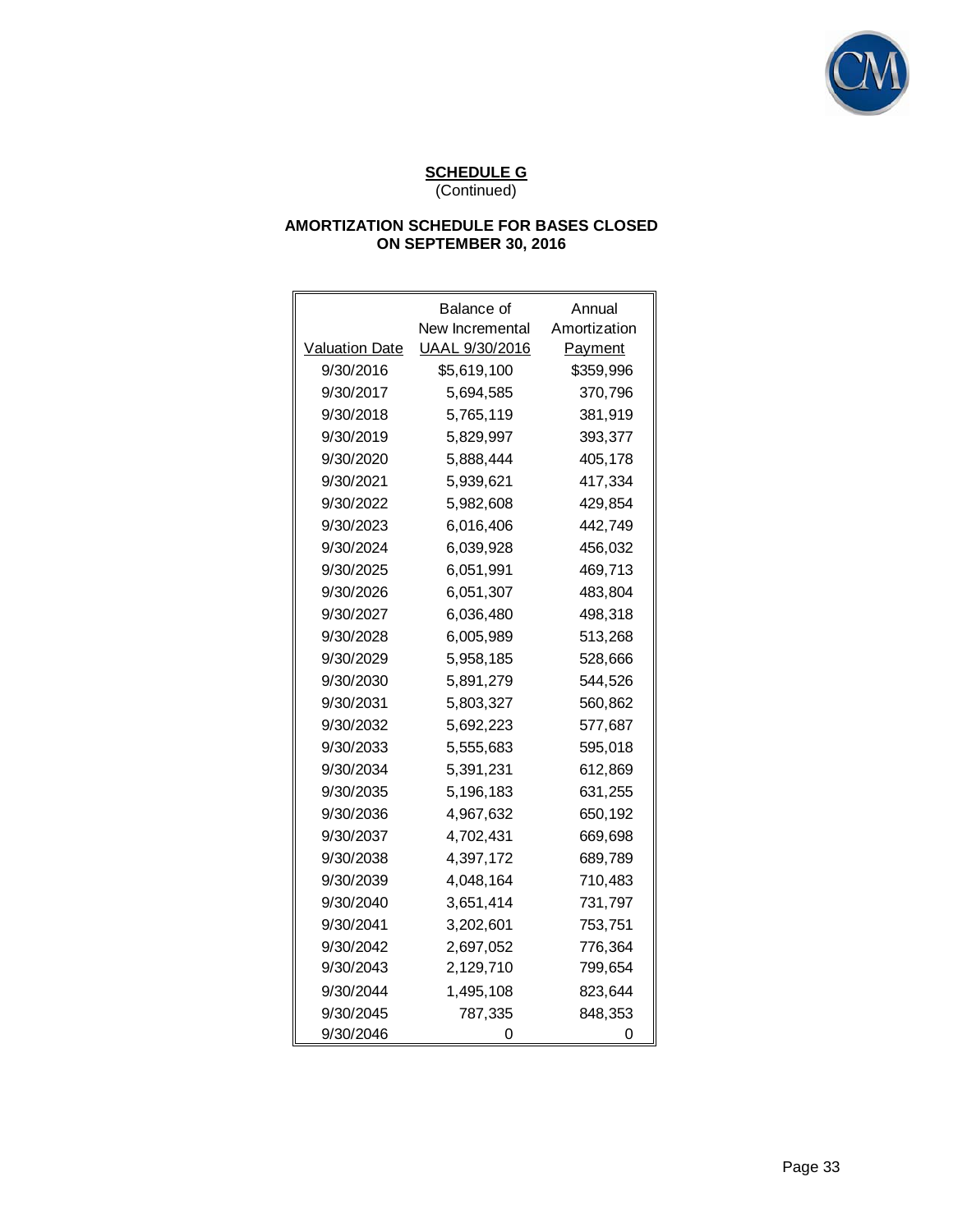

|                       | Balance of       | Annual          |
|-----------------------|------------------|-----------------|
|                       | New Incremental  | Amortization    |
| <b>Valuation Date</b> | UAAL 9/30/2017   | <b>Payment</b>  |
| 9/30/2017             | (\$13,094,463)   | (\$838,915)     |
| 9/30/2018             | (\$13,270,368)   | (\$864,083)     |
| 9/30/2019             | (\$13,434,739)   | (\$890,005)     |
| 9/30/2020             | (\$13,585,926)   | (\$916,706)     |
| 9/30/2021             | (\$13,722,130)   | (\$944, 207)    |
| 9/30/2022             | (\$13,841,388)   | (\$972,533)     |
| 9/30/2023             | (\$13,941,562)   | (\$1,001,709)   |
| 9/30/2024             | (\$14,020,325)   | (\$1,031,760)   |
| 9/30/2025             | (\$14,075,139)   | (\$1,062,713)   |
| 9/30/2026             | (\$14, 103, 250) | (\$1,094,594)   |
| 9/30/2027             | (\$14, 101, 657) | (\$1, 127, 432) |
| 9/30/2028             | (\$14,067,103)   | (\$1,161,255)   |
| 9/30/2029             | (\$13,996,049)   | (\$1,196,093)   |
| 9/30/2030             | (\$13,884,650)   | (\$1,231,976)   |
| 9/30/2031             | (\$13,728,734)   | (\$1,268,935)   |
| 9/30/2032             | (\$13,523,776)   | (\$1,307,003)   |
| 9/30/2033             | (\$13,264,866)   | (\$1,346,213)   |
| 9/30/2034             | (\$12,946,680)   | (\$1,386,599)   |
| 9/30/2035             | (\$12,563,448)   | (\$1,428,197)   |
| 9/30/2036             | (\$12,108,918)   | (\$1,471,043)   |
| 9/30/2037             | (\$11,576,316)   | (\$1,515,175)   |
| 9/30/2038             | (\$10,958,305)   | (\$1,560,630)   |
| 9/30/2039             | (\$10, 246, 944) | (\$1,607,449)   |
| 9/30/2040             | (\$9,433,634)    | (\$1,655,672)   |
| 9/30/2041             | (\$8,509,068)    | (\$1,705,342)   |
| 9/30/2042             | (\$7,463,178)    | (\$1,756,503)   |
| 9/30/2043             | (\$6,285,072)    | (\$1,809,198)   |
| 9/30/2044             | (\$4,962,967)    | (\$1,863,474)   |
| 9/30/2045             | (\$3,484,123)    | (\$1,919,378)   |
| 9/30/2046             | (\$1,834,765)    | (\$1,976,959)   |
| 9/30/2047             | \$0              | \$0             |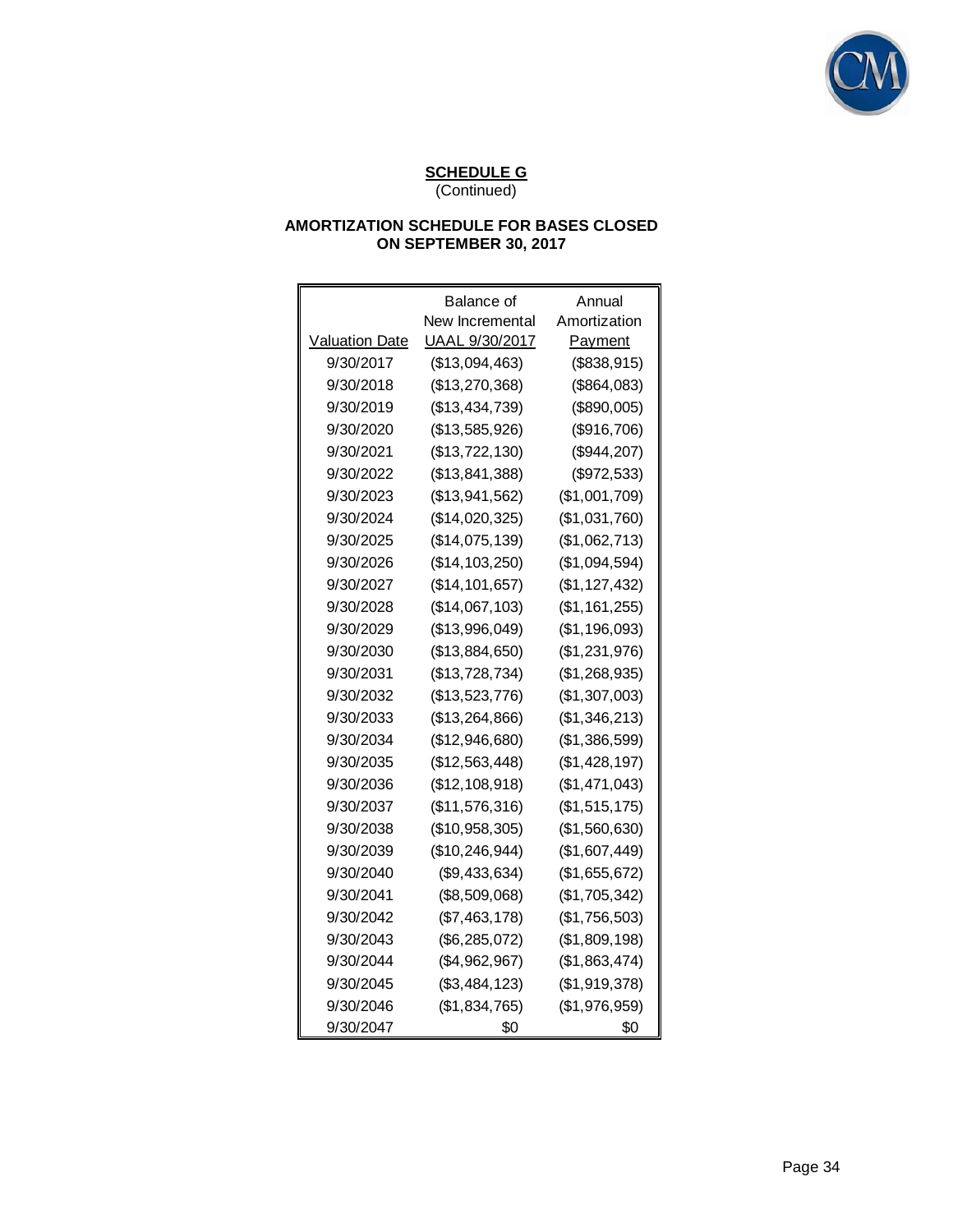

# **AMORTIZATION SCHEDULE FOR ALL BASES ON SEPTEMBER 30, 2017**

|                       |                       | Payment for   |
|-----------------------|-----------------------|---------------|
| <b>Valuation Date</b> | <b>Projected UAAL</b> | Year          |
| 9/30/2017             | \$154,756,089         | \$11,741,681  |
| 9/30/2018             | \$155,008,004         | \$12,093,932  |
| 9/30/2019             | \$154,927,193         | \$12,456,750  |
| 9/30/2020             | \$154,477,301         | \$12,830,452  |
| 9/30/2021             | \$153,618,839         | \$13,215,366  |
| 9/30/2022             | \$152,308,934         | \$13,611,827  |
| 9/30/2023             | \$150,501,049         | \$14,020,181  |
| 9/30/2024             | \$148,144,699         | \$14,440,787  |
| 9/30/2025             | \$145,185,126         | \$14,874,011  |
| 9/30/2026             | \$141,562,963         | \$15,320,231  |
| 9/30/2027             | \$137,213,862         | \$15,779,838  |
| 9/30/2028             | \$132,068,098         | \$16,253,233  |
| 9/30/2029             | \$126,050,143         | \$16,740,830  |
| 9/30/2030             | \$119,078,199         | \$17,243,055  |
| 9/30/2031             | \$111,063,705         | \$17,760,346  |
| 9/30/2032             | \$101,910,796         | \$18,293,157  |
| 9/30/2033             | \$91,515,726          | \$18,841,952  |
| 9/30/2034             | \$79,766,243          | \$19,407,210  |
| 9/30/2035             | \$66,540,917          | \$19,989,426  |
| 9/30/2036             | \$51,708,411          | \$20,589,109  |
| 9/30/2037             | \$35,126,704          | \$21,206,782  |
| 9/30/2038             | \$16,642,241          | \$21,842,986  |
| 9/30/2039             | (\$3,910,971)         | \$379,719     |
| 9/30/2040             | (\$4,593,790)         | \$391,111     |
| 9/30/2041             | (\$5,340,920)         | \$402,844     |
| 9/30/2042             | (\$6, 157, 685)       | \$414,929     |
| 9/30/2043             | (\$7,049,836)         | (\$3,158,617) |
| 9/30/2044             | $(\$4,437,581)$       | (\$2,084,705) |
| 9/30/2045             | (\$2,696,788)         | (\$1,071,025) |
| 9/30/2046             | (\$1,834,765)         | (\$1,976,959) |
| 9/30/2047             | \$0                   | \$0           |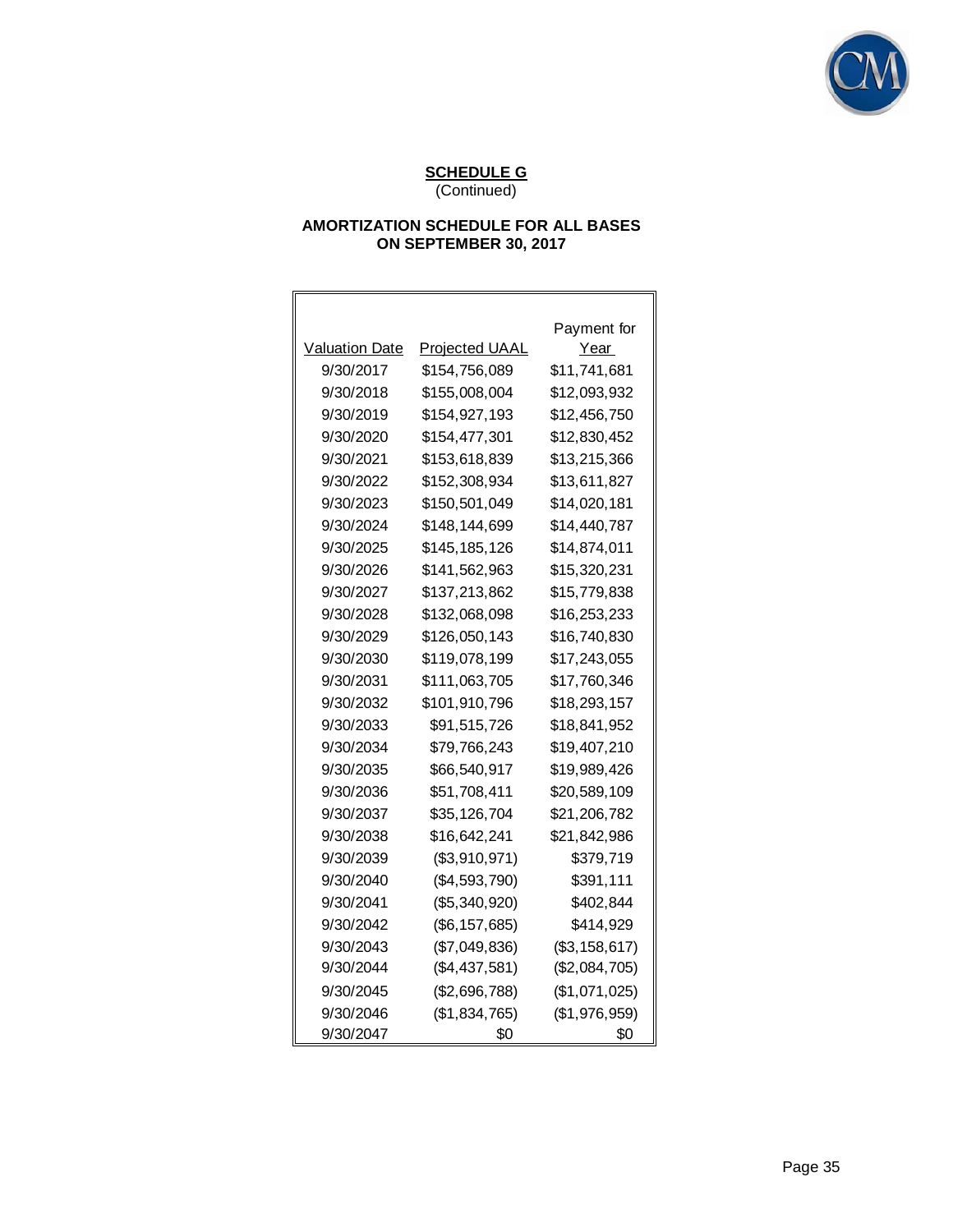

### **SCHEDULE H**

#### **SUMMARY OF MAIN FUND PROVISIONS AS INTERPRETED FOR VALUATION PURPOSES**

The Judicial Retirement Fund was established September 18, 1973. This valuation included amendments to the Fund effective through the valuation date. There is a new tier of benefits (Tier II) for all justices, judges and circuit clerks elected or appointed on or after November 8, 2016. In addition, there is a new tier of benefits (District Attorneys' Plan) for all District Attorneys elected or appointed on or after November 8, 2016. The following summary describes the main benefit and contribution provisions of the Fund as interpreted for the valuation.

#### **Membership**

Any justice of the Supreme Court, judge of the Court of Civil Appeals, judge of the Court of Criminal Appeals, judge of the Circuit Court or officeholder of any newly created judicial office receiving compensation from the State treasury became a member of the fund if he was holding office on the effective date of the Act and elected to come under its provisions. Any such justice or judge elected or appointed to office after the effective date of the Act or any district or probate judge elected or appointed to office after October 10, 1975 or October 1, 1976, respectively, automatically becomes a member. Any circuit clerk or district attorney elected or appointed on or after November 8, 2016 automatically becomes a member. Certain other district and probate judges as well as certain former county court judges, district attorneys or assistant district attorneys serving as circuit judges and certain supernumerary judges and justices could also elect to become members.

#### **Average Final Compensation**

The average compensation of a member for the 5 highest years in the last 10 years of credited service.

### **Credited Service**

Credited service is service as a member plus certain periods of previous service credited in accordance with the provisions of the Act.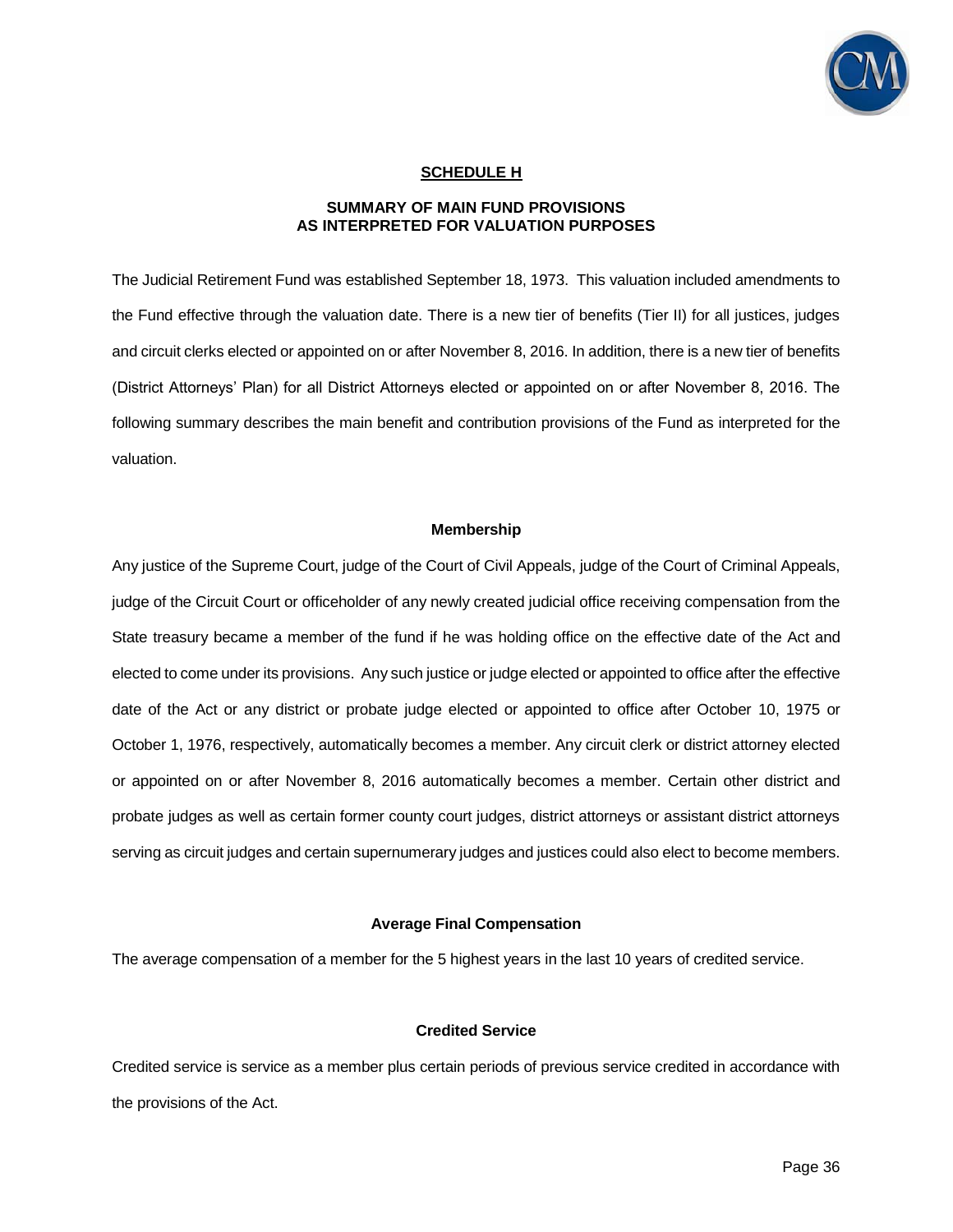

### **Benefits**

#### *Service Retirement Benefit*

#### Condition for Benefit

#### **Tier I (Groups 1 and 2):**

A retirement benefit is payable upon the request of any member who has:

- Completed 12 years of credited service and attained age 65, or
- Completed 15 years of credited service and whose age plus service equals or exceeds 77, or
- Completed at least 18 years of credited service or three full terms as a judge or justice, or
- Completed 10 years of credited service and attained age 70

However, a judge who became a member on or after July 30, 1979 or who is a district or probate judge must meet the following age and service requirement combinations in order to be eligible to retire:

- Completed 12 years of credited service and attained age 65, or
- Completed at least 15 years of credited service and attained age 60, and whose age plus service equals or exceeds 77, or
- Completed 10 years of credited service and attained age 70, or
- Completed 25 years of credited service (or completed 24 years of credited service provided the member purchases one year of service prior to retirement) regardless of age

### **Tier II (Group 3) and District Attorneys:**

Completed 10 years of service and attained age 62**.** 

#### Amount of Benefit

#### **Tier I (Groups 1 and 2):**

The service retirement benefit for a member is equal to:

- (a) For a circuit or appellate judge, who was a member prior to July 30, 1979, 75% of the salary prescribed by law for the position from which the member retires.
- (b) For a circuit or appellate judge who became a member on or after July 30, 1979, 75% of the member's salary at the time of separation from service.
- (c) For a district judge, 75% of the position's salary immediately prior to retirement.
- (d) For a probate judge, 75% of the member's salary at the time of separation from service.

#### **Tier II (Group 3) and District Attorneys:**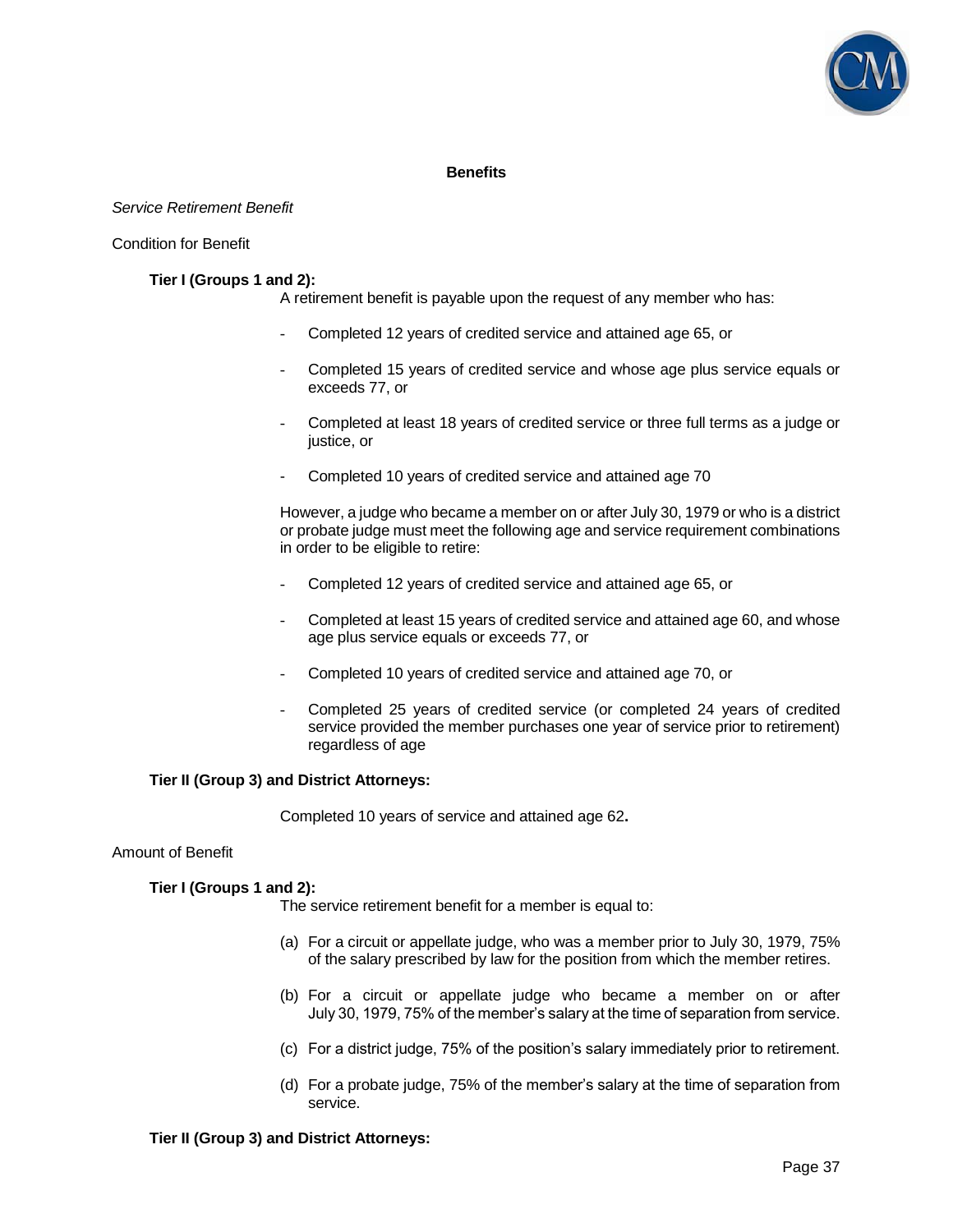

The service retirement benefit for a member is equal to:

- (a) For a member who is a judge with years of service less than 18 years, 4% of average final compensation multiplied by years of credited service; for a member who is a judge with 18 or more years of service, 75% of average final compensation, not to exceed 75% of average final compensation**.**
- (b) For a member who is a clerk or district attorney, 3% of average final compensation multiplied by years of credited service, not to exceed 80% of average final compensation.

### *Disability Retirement Benefit*

#### Condition for Benefit A disability retirement benefit is payable to any member who becomes permanently, physically or mentally, unable to carry out his duties on a full-time basis, provided the member has completed five or more years of credited service. (ten years for new tier members)

#### Amount of Benefit

### **Tier I (Groups 1 and 2):**

- (a) The disability retirement benefit for a member other than a district or probate judge who was a member prior to July 30, 1979 is equal to 25% of the salary prescribed by law for the position from which the member retires on disability plus 10% of such salary for each year of credited service in excess of five years. The disability retirement benefit is subject to a minimum of 30% and a maximum of 75% of such salary.
- (b) The disability retirement benefit for a judge who became a member on or after July 30, 1979 or who is a district or probate judge is equal to 25% of his salary immediately prior to retirement plus 10% of such salary for each year of credited service in excess of five years. The disability retirement benefit is subject to a minimum of 30% and a maximum of 75% of such salary.

### **Tier II (Group 3) and District Attorneys:**

- (a) For a member who is a judge with years of service less than 18 years, 4% of average final compensation multiplied by years of credited service; for a member who is a judge with 18 or more years of service, 75% of average final compensation, not to exceed 75% of average final compensation**. .**
- (b) For a member who is a clerk or district attorney, 3% of average final compensation multiplied by years of credited service, not to exceed 80% of average final compensation.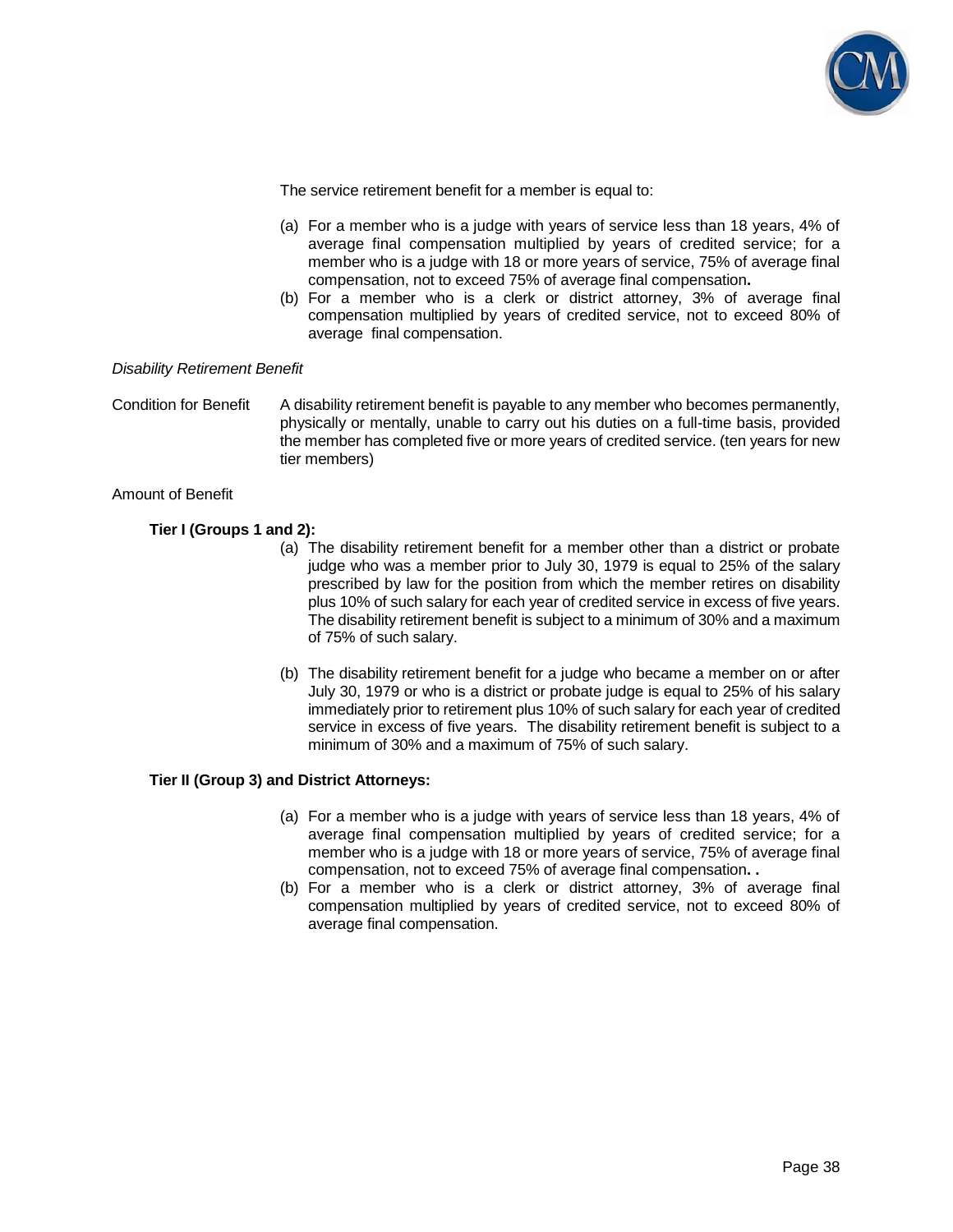

*Spouse's Benefit* 

### **Tier I (Groups 1 and 2):**

Condition for Benefit Upon the death of an active, inactive or retired member with at least 5 years of credited service, a death benefit is payable to the member's spouse.

Amount of Benefit

- (a) The death benefit payable to the spouse of a judge other than a district or probate judge consists of a yearly benefit equal to 3% of the salary prescribed by law for the position of the former member for each year of service, not to exceed 30% of such salary.
- (b) The death benefit payable to the spouse of a district judge consists of a yearly benefit equal to 3% of the position's salary prescribed by law at the time of death for each year of service not to exceed 30% of such salary.
- (c) The death benefit payable to the spouse of a probate judge is a yearly benefit equal to the greater of \$480 for each year of credited service to a maximum of 10 years, or 3% of the member's salary at the time of separation from service for each year of credited service not to exceed 30% of such salary.

The benefit is payable for the spouse's life or until his or her remarriage.

### *Death in Active Service Benefit*

#### **Tier II (Group 3) and District Attorneys:**

#### Amount of Benefit

- (a) In the event of the death of a member who is eligible for service retirement, the designated beneficiary may elect: (1) to exercise option 3 as defined below under "Special Privileges at Retirement – All Employees" or (2) to receive a return of member contributions and total interest earned plus a death benefit payable from the pre-retirement death benefit fund equal to the salary on which the member made retirement contributions for the previous fiscal year (October 1 – September 30).
- (b) In the event of the death of a member who is not eligible for retirement, the designated beneficiary shall receive the accumulated contributions not to exceed \$5,000 or the accumulated contributions of the member plus an additional death benefit payable from the pre-retirement death benefit payable from the pre- retirement death benefit fund equal to the salary on which their retirement contributions were made for the previous fiscal year. (October 1- September 30)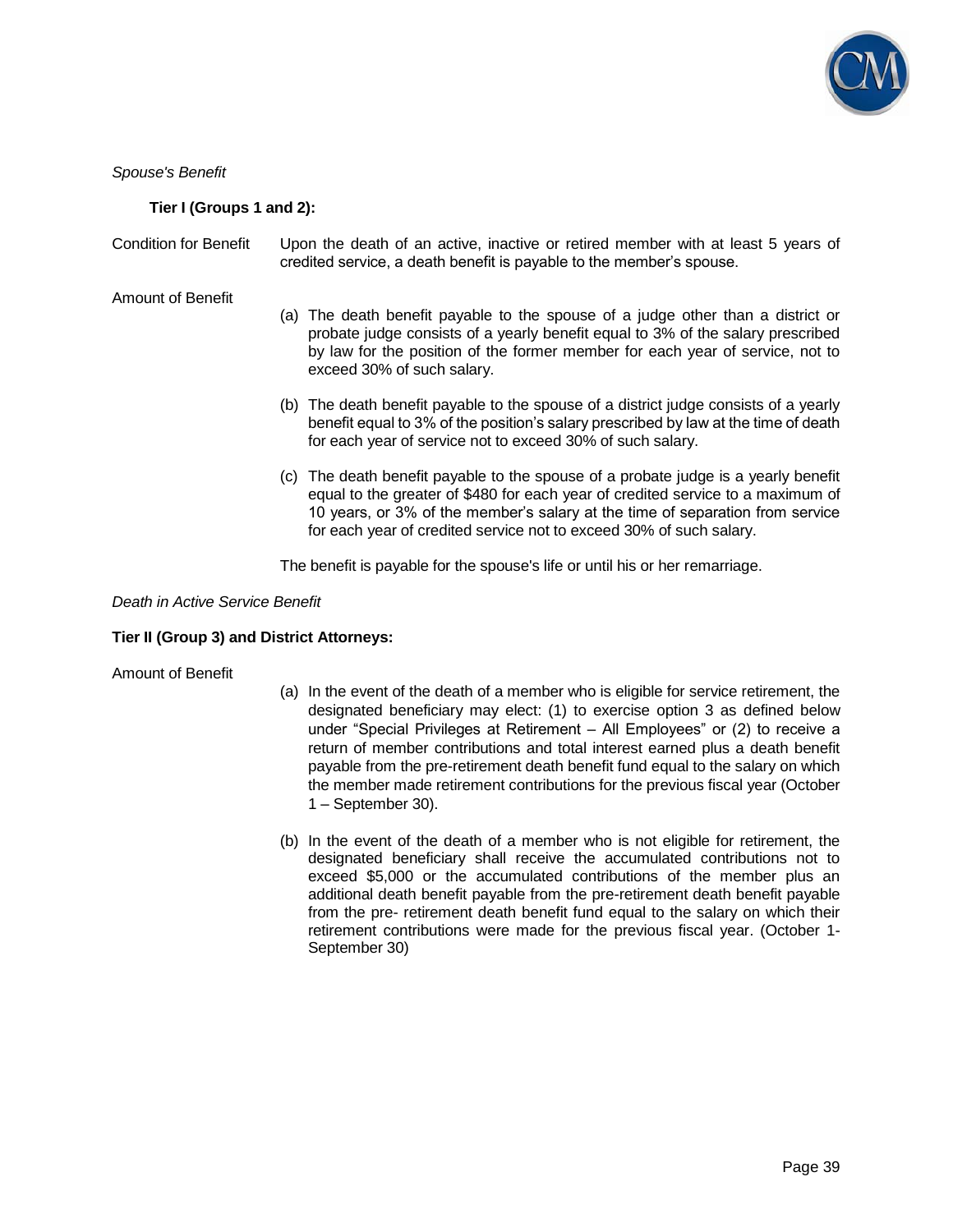

# *Benefit Payable on Separation from Service*

If a member terminates service and elects not to withdraw his contributions and accrued interest from the Fund, he is eligible to receive any of the benefits for which he has sufficient credited service upon reaching an eligible retirement age.

A member terminating service before reaching eligibility for retirement benefits may elect to receive a return of contributions and accrued interest. "Regular Interest" is 4% which is the rate adopted by the Board and applied to the balance in each member's' account every year; however, if a member receives a refund of contributions, the interest rate applied to the refund is lower than the 4% regular rate (Based on Section 36- 27-16.3(c)(1)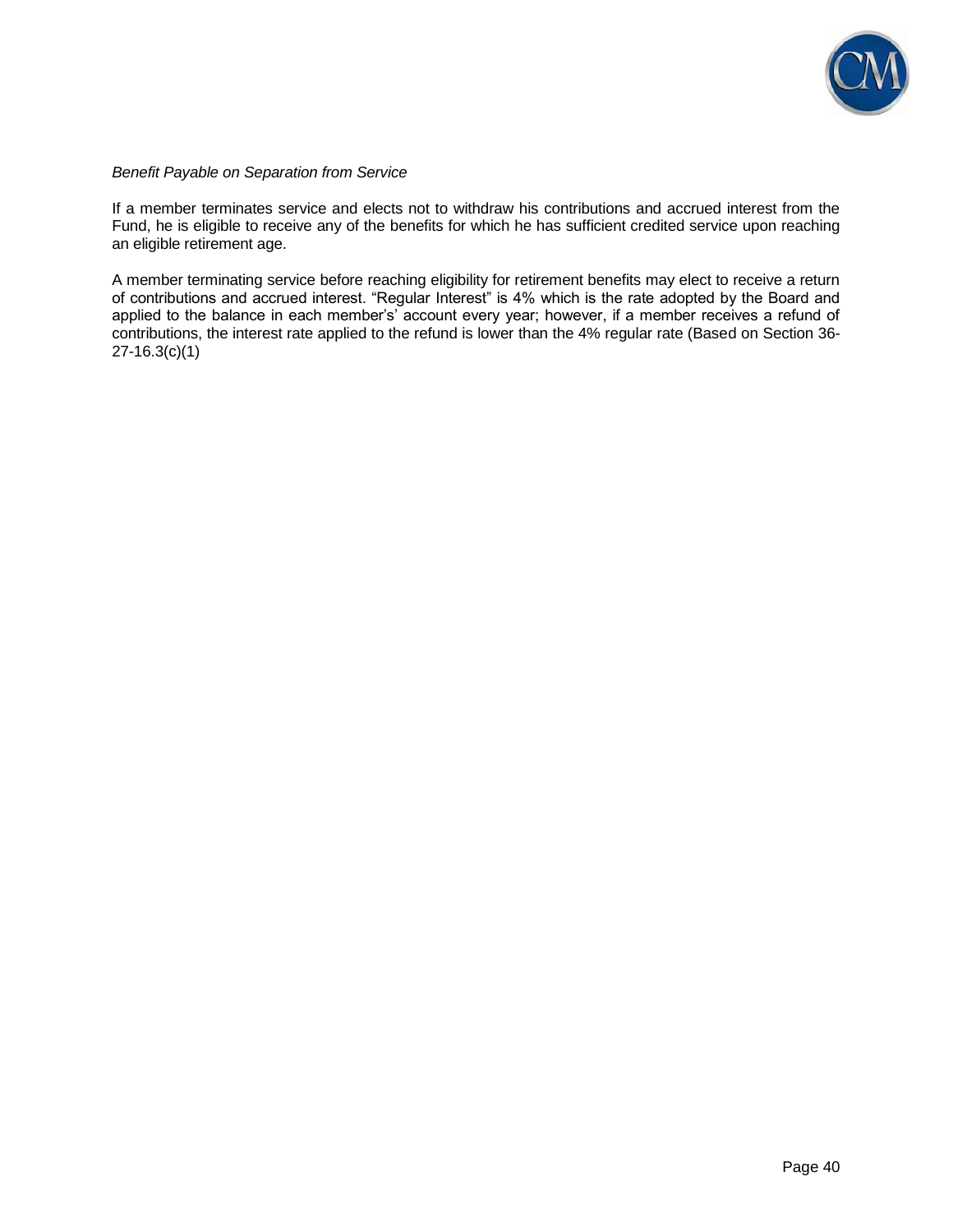

## **Contributions**

By Members

 **Tier I (Groups 1 and 2):** 

Prior to October 1, 2011, each member contributed 6.0% of salary.

Beginning October 1, 2011, each member contributed 8.25% of salary.

Beginning October 1, 2012, each member contributes 8.50% of salary.

#### **Tier II (Group 3) and District Attorneys:**

Each Tier II member and District Attorney member contributes 8.50% of salary.

 If positive investment performance results in a decrease in the total contribution rate paid by employers and employees participating in the Fund, the Retirement Systems of Alabama shall first reduce the employee contribution rate.

By State The State makes contributions which, in addition to the members' contributions, are sufficient to carry out the provisions of the Act.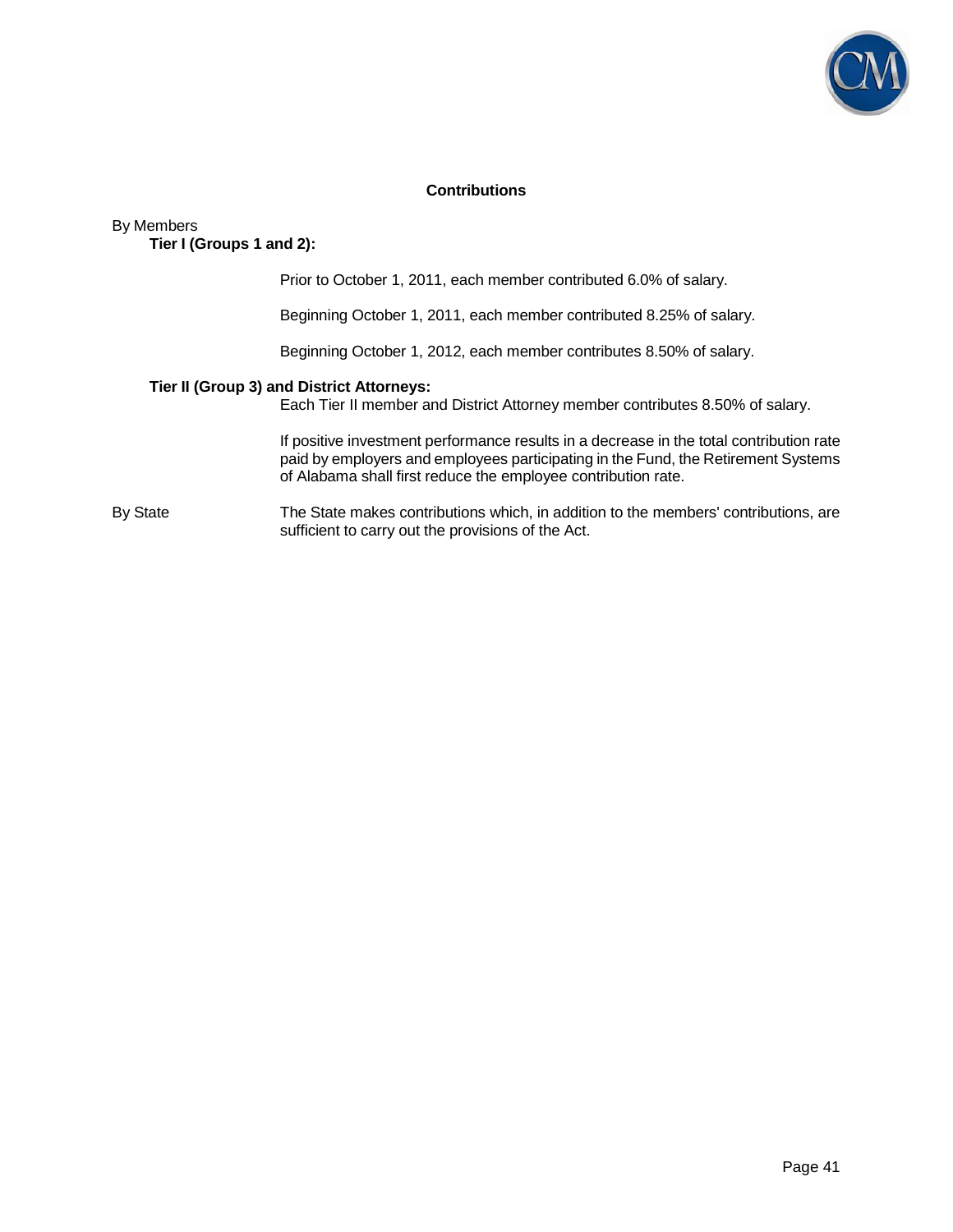

### **Special Privileges at Retirement**

#### **Tier II (Group 3) and District Attorneys:**

In lieu of the full retirement allowance, any member may, at retirement, elect to receive a reduced retirement allowance equal in value to the full allowance, with the provision that:

Option 1. If the member dies before the annuity payments equal or exceed the present value of the member's annuity at the date of retirement, the balance is paid to a designated beneficiary or to the estate, or

Option 2. After the member's death, the member's allowance is continued throughout the life of the designated beneficiary, or

Option 3. After the member's death, one half of the member's allowance is continued throughout the life of the designated beneficiary, or

Option 4. Some other benefit is paid either to the member or to the designated beneficiary provided such benefit, together with the reduced retirement allowance, is of equivalent actuarial value to his retirement allowance and is approved by the Board of Control.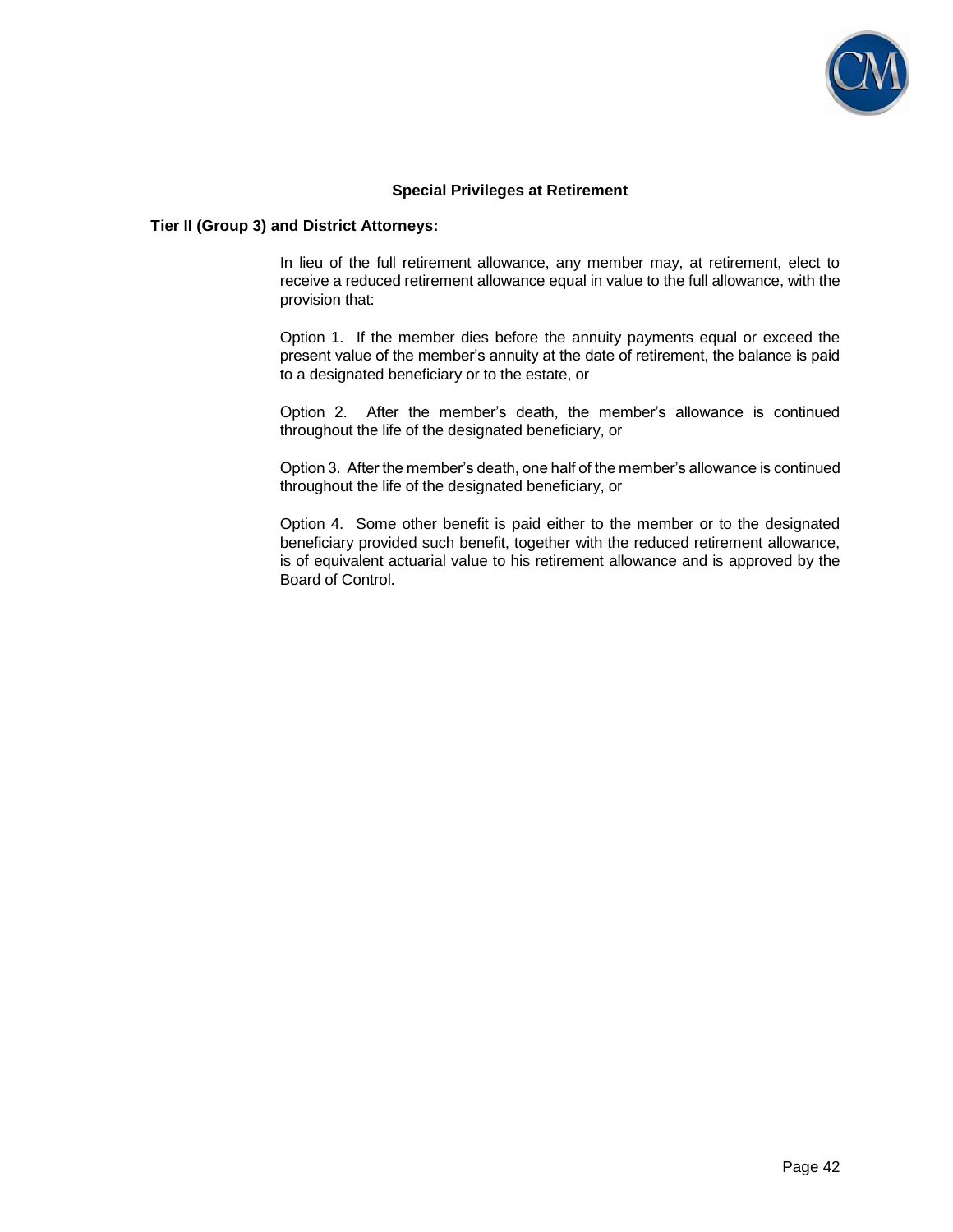

# **SCHEDULE I**

### **SCHEDULE OF MEMBERSHIP DATA AS OF SEPTEMBER 30, 2017**

### **NUMBER OF ACTIVE MEMBERS AND THEIR AVERAGE COMPENSATION BY AGE AND YEARS OF SERVICE**

| <b>Attained</b> | <b>Completed Years of Service</b> |               |               |                |                |          |          |                         |          |           |         |
|-----------------|-----------------------------------|---------------|---------------|----------------|----------------|----------|----------|-------------------------|----------|-----------|---------|
| Age             |                                   |               |               |                |                |          |          |                         |          |           |         |
|                 | Under 1                           | 1 to $4$      | 5 to 9        | 10 to 14       | 15 to 19       | 20 to 24 | 25 to 29 | 30 to 34                | 35 to 39 | $\geq 40$ | Total   |
|                 |                                   |               |               |                |                |          |          |                         |          |           |         |
| Under 25        |                                   |               |               |                |                |          |          |                         |          |           |         |
| Avg. Pay        |                                   |               |               |                |                |          |          |                         |          |           |         |
| 25 to 29        |                                   |               |               |                |                |          |          |                         |          |           |         |
| Avg. Pay        | 125,919                           |               |               |                |                |          |          |                         |          |           | 125,919 |
|                 |                                   |               |               |                |                |          |          |                         |          |           |         |
| 30 to 34        |                                   |               | 1             |                |                |          |          |                         |          |           |         |
| Avg. Pay        | 125,919                           |               | 120,435       |                |                |          |          |                         |          |           | 123,177 |
|                 |                                   |               |               |                |                |          |          |                         |          |           |         |
| 35 to 39        | 5                                 | 9             |               | $\overline{2}$ |                |          |          |                         |          |           | 20      |
| Avg. Pay        | 132,519                           | 117,370       | 125,905       | 128,401        |                |          |          |                         |          |           | 123,968 |
|                 |                                   |               |               |                |                |          |          |                         |          |           |         |
| 40 to 44        | 6                                 | 8             | 8             | 3              | $\overline{2}$ |          |          |                         |          |           | 27      |
| Avg. Pay        | 137,394                           | 115,065       | 122,548       | 122,431        | 97,365         |          |          |                         |          |           | 121,751 |
|                 |                                   |               |               |                |                |          |          |                         |          |           |         |
| 45 to 49        |                                   | 13            | 9             | 11             |                |          |          |                         |          |           | 46      |
| Avg. Pay        | 126,727                           | 102,510       | 122,669       | 125,325        | 127,446        | 131,235  |          |                         |          |           | 119,063 |
|                 |                                   |               |               |                |                |          |          |                         |          |           |         |
| 50 to 54        | 147,081                           | 14<br>105,097 | 10<br>116,357 | 17<br>132,161  | 6<br>127,912   |          | 127,446  |                         |          |           | 54      |
| Avg. Pay        |                                   |               |               |                |                | 155,168  |          |                         |          |           | 123,766 |
| 55 to 59        |                                   | 8             | 11            | 21             | 9              | 7        |          | 2                       |          |           | 64      |
| Avg. Pay        | 142,866                           | 106,406       | 127,720       | 136,205        | 132,949        | 148,846  | 147,199  | 115,893                 | 75,342   |           | 130,949 |
|                 |                                   |               |               |                |                |          |          |                         |          |           |         |
| 60 to 64        | 5                                 | 11            | 9             | 10             | 17             | 8        | 5        | 4                       |          |           | 70      |
| Avg. Pay        | 122,257                           | 112,934       | 118,013       | 122,653        | 140,070        | 145,369  | 139,115  | 154,000                 | 149,935  |           | 130,684 |
|                 |                                   |               |               |                |                |          |          |                         |          |           |         |
| 65 to 69        | 2                                 | 5             | 5             | 9              | 8              | 3        | 5        | 2                       | 1        | 1         | 41      |
| Avg. Pay        | 126,448                           | 121,131       | 127,751       | 126,804        | 132,546        | 100,600  | 144,488  | 149,935                 | 198,754  | 148,684   | 130,987 |
|                 |                                   |               |               |                |                |          |          |                         |          |           |         |
| 70 & up         |                                   | 4             | 3             | 4              | 6              |          | 4        | 1                       |          | 3         | 26      |
| Avg. Pay        |                                   | 88,339        | 130,077       | 107,614        | 121,816        | 149,935  | 110,865  | 149,935                 |          | 148,479   | 118,989 |
|                 |                                   |               |               |                |                |          |          |                         |          |           |         |
| Total           | 36                                | 72            | 60            | 77             | 49             | 25       | 16       | 9                       |          |           | 351     |
| Avg. Pay        | 132,117                           | 108,797       | 122,801       | 128,674        | 131,809        |          |          | 140,633 133,507 144,177 | 141,344  | 148,530   | 126,188 |

The top number in each box is the count of actives for that age and service combination. The bottom amount is the average compensation for the group.

Average Age: 55.7 Average Years of Service: 11.8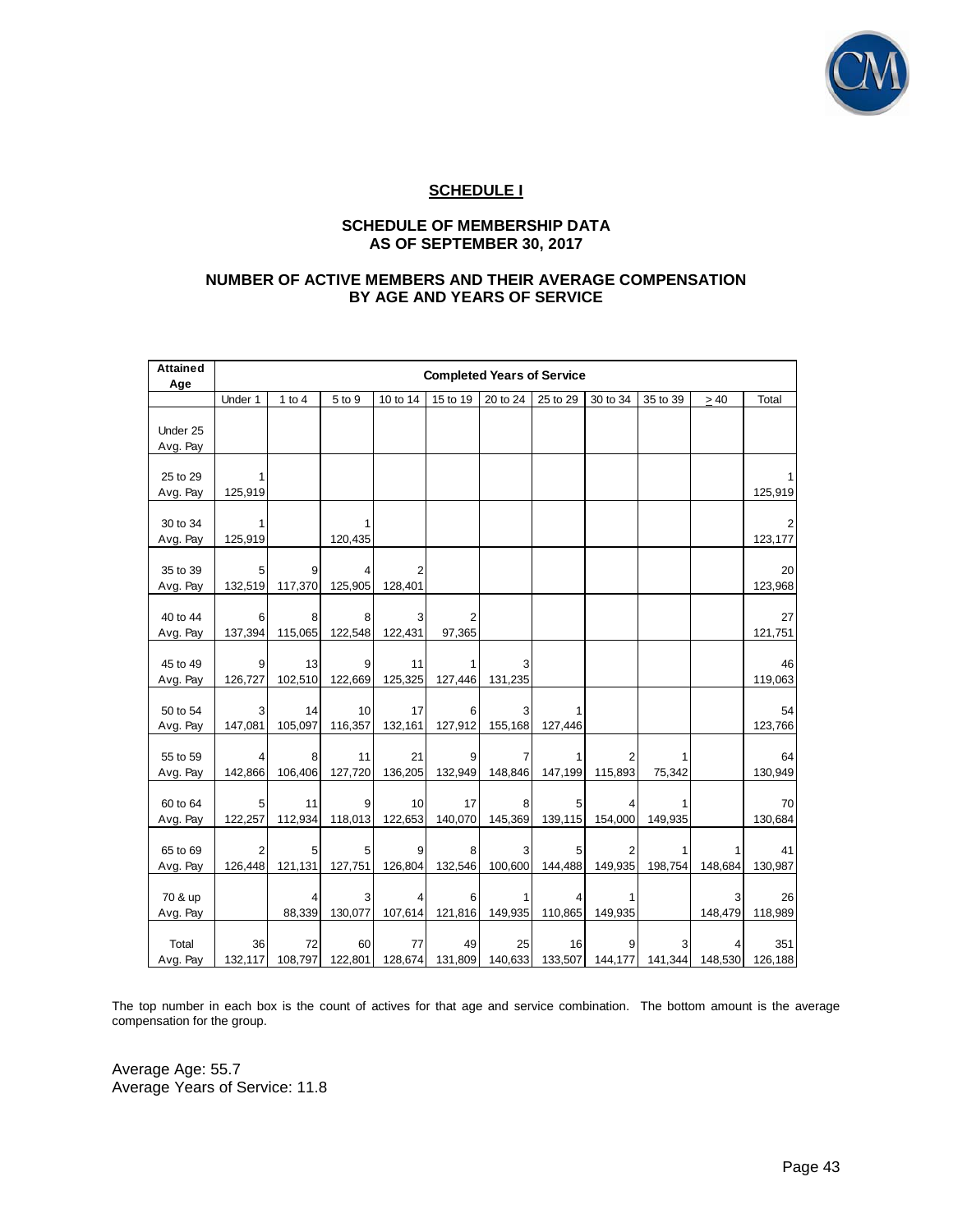

# **NUMBER OF SERVICE RETIREMENTS AND THEIR BENEFITS BY AGE**

|           | Number of      | Total                  | Average                |  |
|-----------|----------------|------------------------|------------------------|--|
| Age       | <b>Members</b> | <b>Annual Benefits</b> | <b>Annual Benefits</b> |  |
| Under 50  | 0              | \$<br>0                | \$                     |  |
| 50-54     | $\overline{2}$ | 106,556                | 53,278                 |  |
| 55-59     | 0              |                        |                        |  |
| 60-64     | 34             | 3,785,766              | 111,346                |  |
| 65-69     | 61             | 6,175,861              | 101,244                |  |
| 70-74     | 83             | 8,634,212              | 104,027                |  |
| 75-79     | 56             | 5,561,923              | 99,320                 |  |
| 80-84     | 23             | 2,134,313              | 92,796                 |  |
| 85-89     | 16             | 1,568,389              | 98,024                 |  |
| 90-94     | 6              | 492,710                | 82,118                 |  |
| 95 & Over | 3              | 203,299                | 67,766                 |  |
| Total     | 284            | 28,663,029<br>\$       | \$<br>100,926          |  |

Average Age: 72.8

### **NUMBER OF BENEFICIARIES AND THEIR BENEFITS BY AGE**

|           | Number of      | <b>Total</b>           | Average                |  |  |
|-----------|----------------|------------------------|------------------------|--|--|
| Age       | <b>Members</b> | <b>Annual Benefits</b> | <b>Annual Benefits</b> |  |  |
| Under 50  | 0              | \$<br>$\Omega$         | \$<br>ი                |  |  |
| 50-54     | 3              | 126,703                | 42,234                 |  |  |
| 55-59     | 3              | 90,550                 | 30,183                 |  |  |
| 60-64     | 6              | 232,386                | 38,731                 |  |  |
| 65-69     | 9              | 386,278                | 42,920                 |  |  |
| 70-74     | 15             | 565,794                | 37,720                 |  |  |
| 75-79     | 14             | 454,943                | 32,496                 |  |  |
| 80-84     | 24             | 796,729                | 33,197                 |  |  |
| 85-89     | 24             | 741,060                | 30,878                 |  |  |
| 90-94     | 11             | 380,555                | 34,596                 |  |  |
| 95 & Over | 4              | 146.950                | 36,738                 |  |  |

Average Age: 79.0